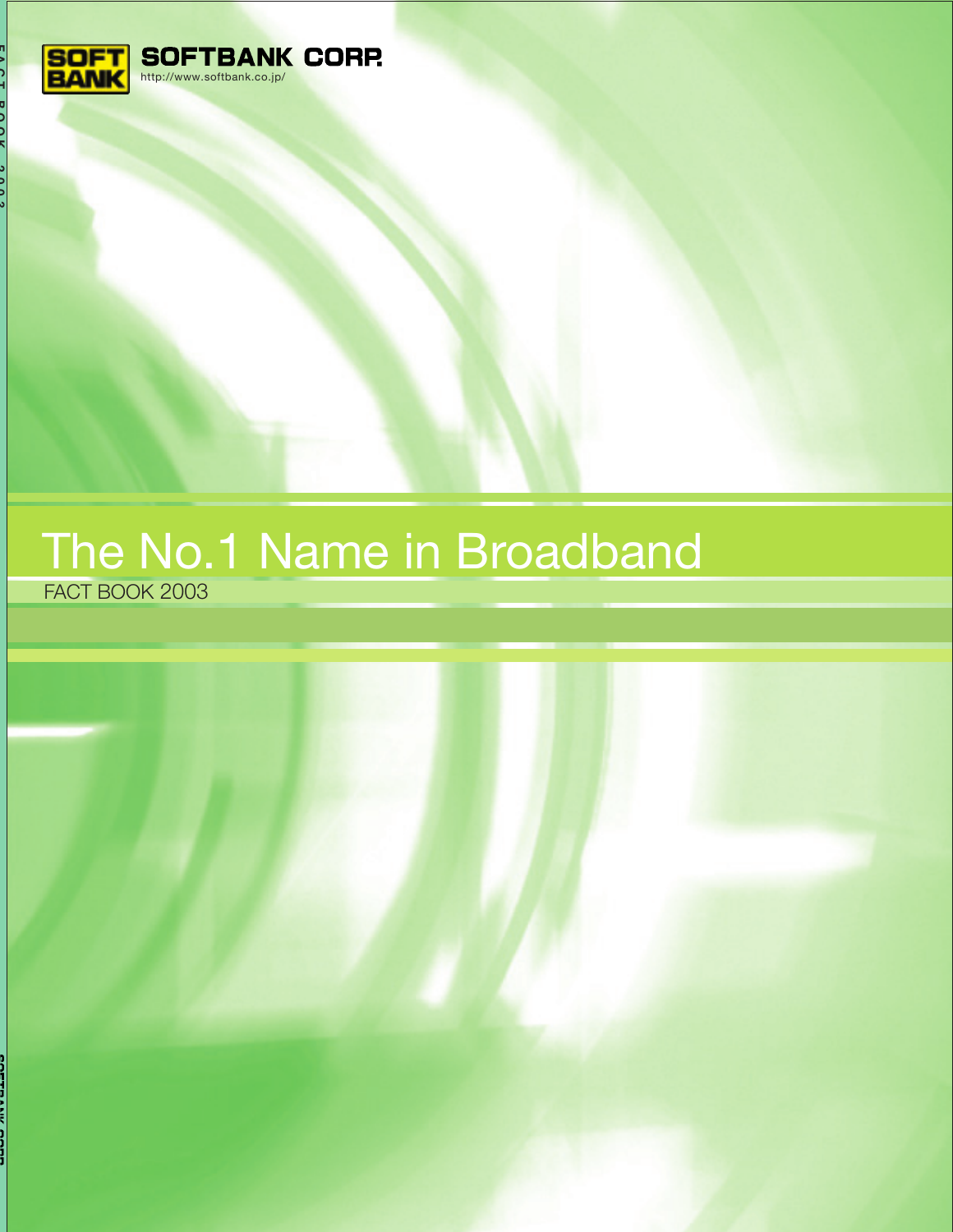## **SOFTBANK BB**

#### **e-Commerce Segment**

AIP Bridge BB Serve Blue Planet **CarPoint** CMnet **CreativeBank** Dee Corp Dee Service DIAMOND.COM DUSKIN I-MART eBEST e-Career Ability Design e-Shopping! Toys **Eupholink** GungHo Online Entertainment Nihon Ariba Pratica Rainbow Technologies SOFTBANK Frameworks E-STAFFING SOFTBANK LOGISTICS ValuMore\* Vector

\* e-Commerce Segment from June 2003

### **Broadmedia Segment**

**SOFTBANK Broadmedia** ALISS-NET BB Factory EMBANYA Broadmedia Research Institute CDN Solutions Club iT BB Cable Digital Media Factory Fishing Vision IM Networks Japan Nihon Eiga Satellite Broadcasting Xdrive Japan

### **e-Finance Segment**

**SOFTBANK FINANCE**

SOFTBANK INVESTMENT Arsnova Capital Research BIOVISION CAPITAL SBI ASSET MANAGEMENT **SBI CAPITAL** SBI Promo artfolio ASCOT Benefit Systems **DigiCode** E\*TRADE Japan e-Commodity E\*TRADE SECURITIES SF REALTY SOFTBANK FRONTIER SECURITIES Finance All E-LOAN Direct Finance All Service GOODLOAN WEB-Lease **HousePortal Morningstar** Morningstar Japan E\*Advisor Gomez Japan Morningstar Asset Management Office Work SB FINANCE KOREA SOFTBANK INVESTMENT INTERNATIONAL (STRATEGIC) SOFTGRAM **SophiaBank** Swan Credit **TechTank** UTOPIAN LIFE **VeriTrans** 

### **Contents**

| <b>Outline of Businesses</b>        |    |
|-------------------------------------|----|
|                                     |    |
|                                     | 07 |
|                                     | 10 |
|                                     | 14 |
|                                     | 16 |
|                                     | 18 |
|                                     | 20 |
| Overseas Funds and Other Businesses | 22 |
|                                     | 24 |
|                                     | 26 |
|                                     | 28 |
|                                     |    |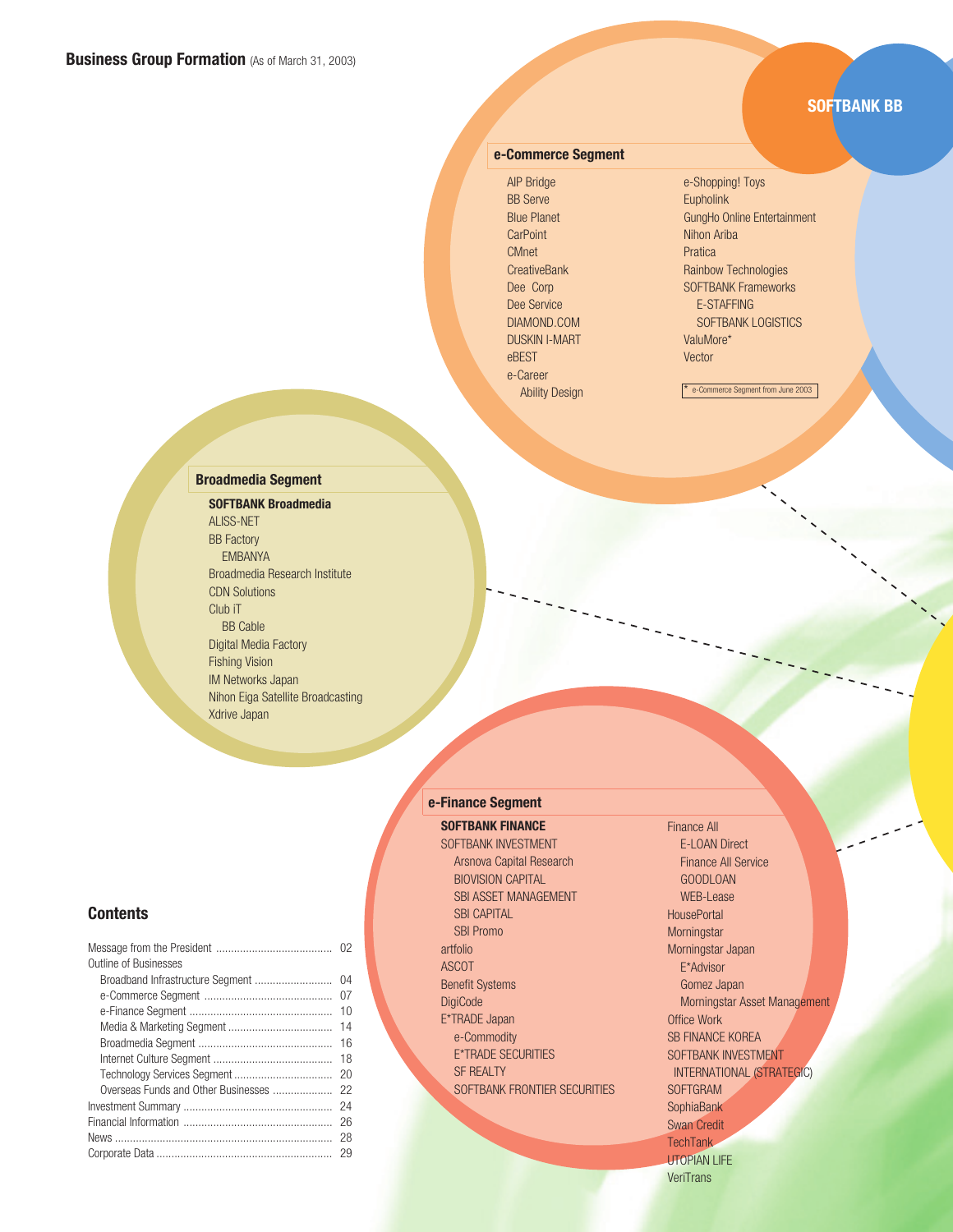#### **Broadband Infrastructure Segment**

AboveNet Japan BB Backbone BB Communications BB Marketing BEST BroadBand BROADBAND JAPAN BroadBand Tower IP REVOLUTION LAOX BB MAX BroadBand NC Japan Neuralnet YAMADA BroadBand

**Yahoo! JAPAN** eGroups e-Shopping! Books INTAGE Interactive **Netrust Tavigator** Y's Agencies Internet Research Institute Net Culture

Yahoo! Deutschland Yahoo! France Yahoo! Inc. Yahoo! Korea Yahoo! UK

### **Technology Services Segment**

**SOFTBANK TECHNOLOGY HOLDINGS** SOFTBANK TECHNOLOGY Compy EC Architects e-Commerce Technology E-Cosmos AsiaVision Japan i2ts USTC E-BUSINESS TECHNOLOGY



# **Pure Holding Company**

### **Overseas Funds**

**SB CHINA HOLDINGS** SOFTBANK Korea

#### **Other Businesses**

**AtWork** SOFTBANK Holdings SB Holdings (Europe) SB Sweden SOFTBANK Commerce Korea

## **Media & Marketing Segment**

**SOFTBANK Media & Marketing BARKS** Click2learn Japan COM-PATH cyber communications Englishtown JaJa Entertainment M.P.Technologies Rivals Japan SOFTBANK MOBILE SOFTBANK Publishing EC RESEARCH SOFTBANK ZDNet Tribeck Strategies **Internet Culture Segment**<br> **Marine Culture Culture Culture Culture Culture Culture Culture Culture Culture Culture Culture Culture Culture Culture Culture Culture Culture Culture Culture Culture Culture Culture Culture Cu**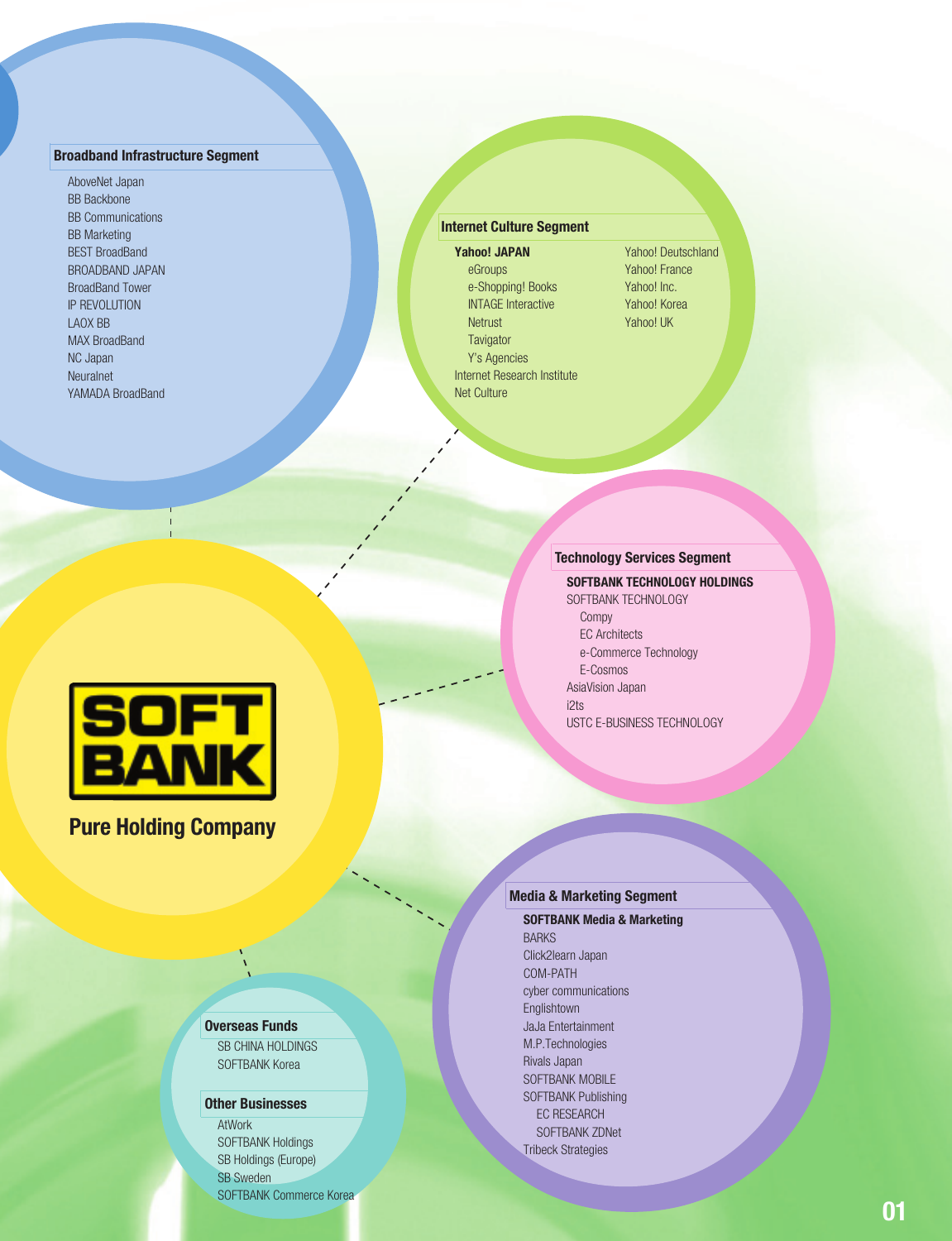

#### **The Dawn of the Ubiquitous Broadband Age**

The SOFTBANK Group is a corporate group dedicated to developing broadband-related businesses. All activities are guided by our management philosophy of "Endeavoring to benefit society and the economy by fostering the sharing of wisdom and knowledge gained through the IT revolution." We are convinced that broadband will accelerate the pace of the IT revolution in the 21<sup>st</sup> century. Translating this belief into action, we are building broadband networks and introducing innovative services that create entirely new markets, contributing to society and increasing our enterprise value.

There are three principal electronic technologies that are a fundamental part of our affluent lives. First is the telephone, which was invented in 1876. Second is television, where broadcasts began in 1941. And third is the microprocessor, which first appeared in the 1970s. We believe that broadband encompasses all three. The broadband-driven IT revolution is certain to fundamentally alter how we live and how companies are managed. Virtually every kind of electrical device has a microprocessor. One can easily envision a day not far off when all of these devices will be linked by broadband networks—the ubiquitous broadband age.

#### **The SOFTBANK Business Model – Unparalleled**

Several years ago we began channeling management resources to the broadband sector, anticipating its emergence based on insight gained from more than two decades of experience in the IT industry. In advance of our competitors, we started to build a robust high-capacity broadband network throughout Japan. SOFTBANK Group established this business model, beginning with the offering of an ADSL, into a comprehensive broadband service called Yahoo! BB, by progressively providing users with innovative value-added services based on the broadband network and achieving Group profitability. Now, our goal, and the focus of the entire Group, is nothing less than becoming Japan's leader in broadband infrastructure services, solidly based at the forefront of the broadband market. Concurrently, we have developed business models that realize maximum synergies from our strengths in distribution experience, and create and supply more types of media and content services by leveraging our own unique and robust broadband infrastructure.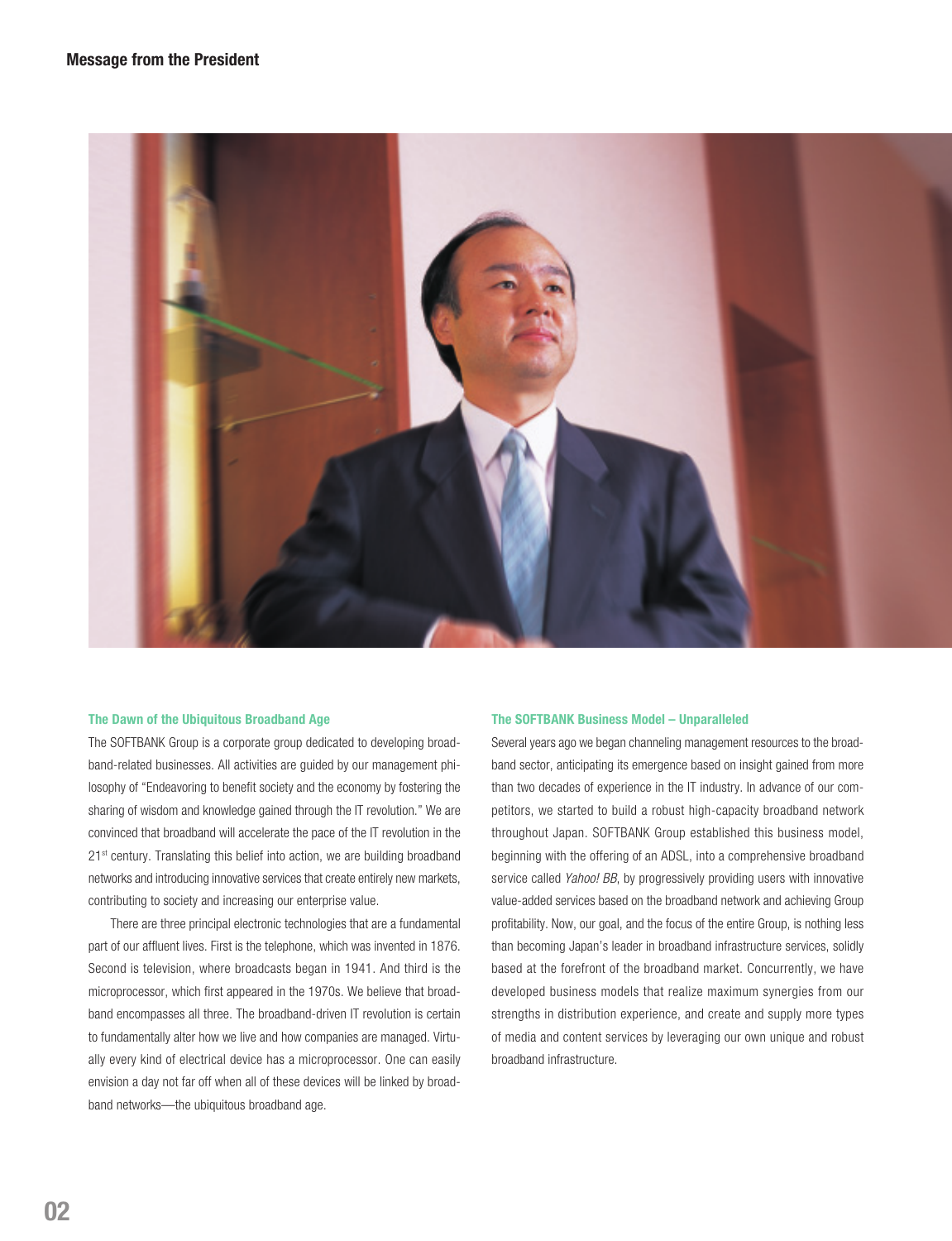

#### **An Organization That Evolves and Grows From Within**

I believe that the SOFTBANK Group must be able to evolve and grow from within if we are to successfully implement our broadband strategies and IT revolution. I believe that such an organization and its people must maintain their freedom, innovative thinking, speed, fairness, flexibility and dynamism. Every individual in the Group should resonate with each other and continue to take on new challenges and think creatively. SOFTBANK Group as a business group strives to create a constant stream of new businesses and realize revolutionary achievements.

The SOFTBANK Group is made up of a pure holding company, operation holding companies and operating companies. SOFTBANK CORP., the pure holding company, manages and coordinates business activities across the entire Group to create maximum synergies, and provides an environment in which each company within the SOFTBANK Group can continue to evolve and grow in a self-reliant manner. Additionally, we created the SOFTBANK BB Corp., the Group's largest operating company, formed through a strategic merger of four consolidated subsidiaries. As stated above, our organization has the flexibility to respond actively to changing business environments.

I strongly hope that the SOFTBANK Group, as the number one corporate group in the broadband industry, continues to evolve and grow from within to play a major role in the advancement of mankind and society.

Note: The four subsidiaries are BB Technologies Corporation, SOFTBANK Networks Inc., SOFTBANK EC HOLDINGS CORP. and SOFTBANK COMMERCE CORP.

June 2003

**Masayoshi Son**

President and Chief Executive Officer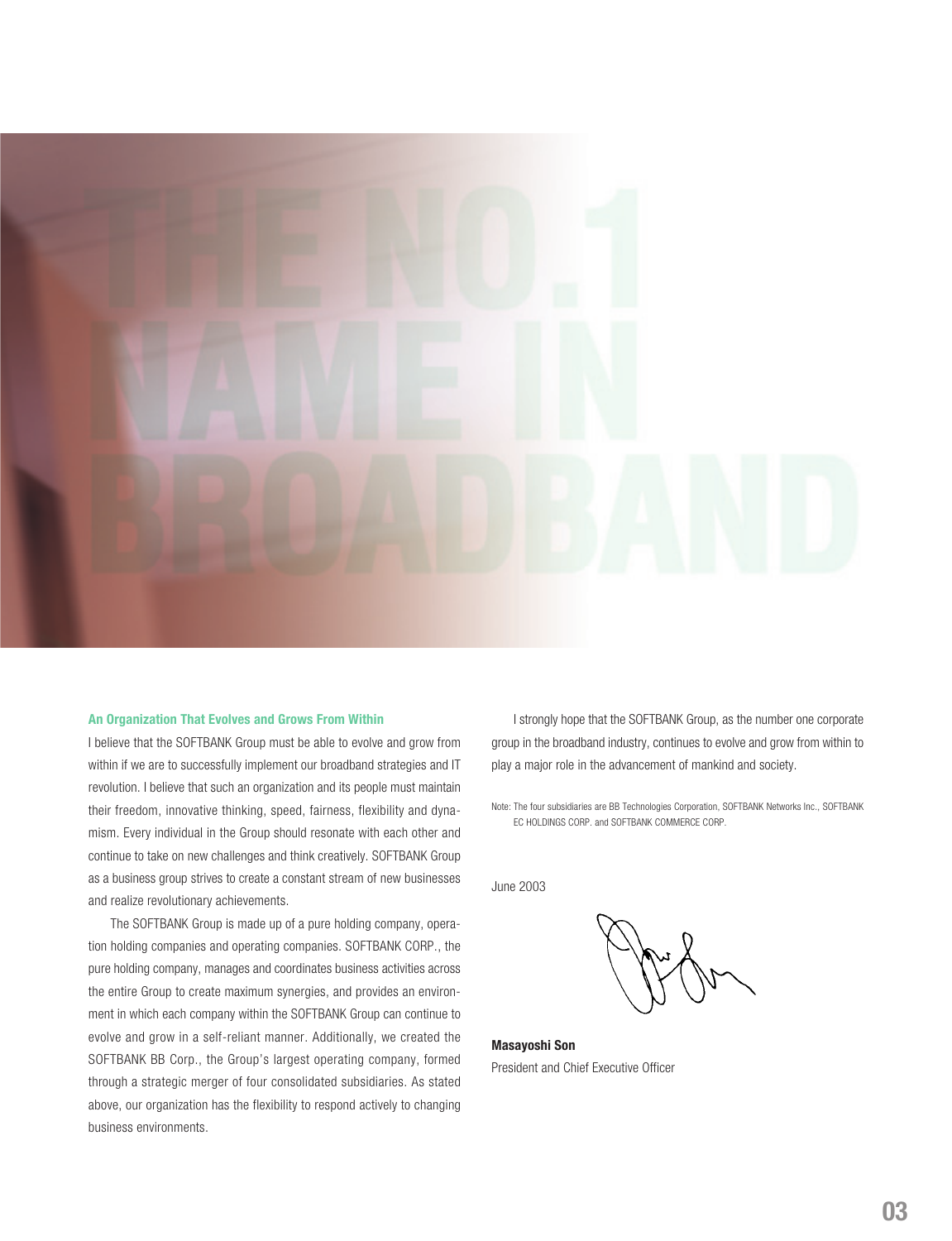#### **SOFTBANK BB Corp. Established**

On January 7, 2003, SOFTBANK BB Corp., the largest operating company in the SOFTBANK Group, was formed through the merger of four SOFTBANK Group companies: BB Technologies Corporation, which provides the broadband infrastructure for Yahoo! BB and is the surviving company, SOFTBANK Networks Inc., SOFTBANK EC HOLDINGS CORP. and SOFTBANK COMMERCE CORP. Drawing on the collective strengths of the entire group, the new company is conducting broadband infrastructure and e-commerce businesses of the SOFTBANK Group. By handling everything from installed lines to sales of related products and the provision of entire solutions, the new company will offer a full line of services covering the breadth of the broadband, and driving the growth of SOFTBANK Group's broadband businesses.

To enhance its equity and strengthen its financial base, SOFTBANK BB Corp. procured ¥120,000 million through the issuance of common stock to SOFTBANK CORP. As half of this amount was allocated to common stock, SOFTBANK BB Corp.'s common stock stood at ¥63,000 million at the end of fiscal 2003.

# **Broadband Infrastructure Segment**

#### **Fiscal 2003 Performance**

Segment sales increased ¥30,839 million, or 336.3%, to ¥40,007 million. This was mainly attributable to the sharp growth in revenues for the Yahoo! BB business<sup>\*</sup> when the number of lines installed surged from approximately 490,000 at the end of fiscal 2002 to approximately 2,360,000 at the end of fiscal 2003 and the service lineup was expanded. The growth in subscribers increased customer acquisition costs related to incentive payments to sales agents and other installation expenses, as well as associated equipment depreciation expenses and lease payments, etc. The operating loss increased ¥78,252 million to ¥96,204 million. For activities other than the Yahoo! BB business, IP REVOLUTION, INC., a Type I carrier providing a fiber-optic Internet connection service for corporate clients, increased its user base to more than 1,000 companies and agencies. They include the Ministry of Economy, Trade and Industry and other public-sector entities, as well as many major corporations. As a result, the company became profitable on a monthly basis from January 2003, only about three years from its inception.

\* Includes the operations of Yahoo Japan Corporation attributable to Yahoo! BB for the full fiscal year, and the Yahoo! BB operations of the former SOFTBANK COMMERCE CORP. for the period from April through December 2002.

#### **Summary of Broadband Infrastructure Segment Business Results from FY2003\* Consolidated Results of SOFTBANK CORP.**

|                    | (Millions of yen) |
|--------------------|-------------------|
| Sales              | 40,007            |
| Operating expenses | 136,212           |
| Operating income   | (96, 204)         |
| Assets             | 136,625           |

**\*** The 2003 fiscal year refers to the year ended March 31, 2003 throughout this book.



**Yahoo! BB's Comprehensive Broadband Service-Dominant Market Position** The *Yahoo! BB* comprehensive broadband service, which is offered by SOFTBANK BB Corp., has been steadily increasing its user base. As of March 31, 2003, the number of lines installed topped 2.36 million. In terms of the share of lines newly installed per month, it has consistently ranked number one since June 2002. Also, it is the preeminent market leader among all telecommunication carriers with about a 34% share of ADSL lines installed on a cumulative basis in Japan by the end of March 2003.

#### **Trend in Yahoo! BB Installed Lines**

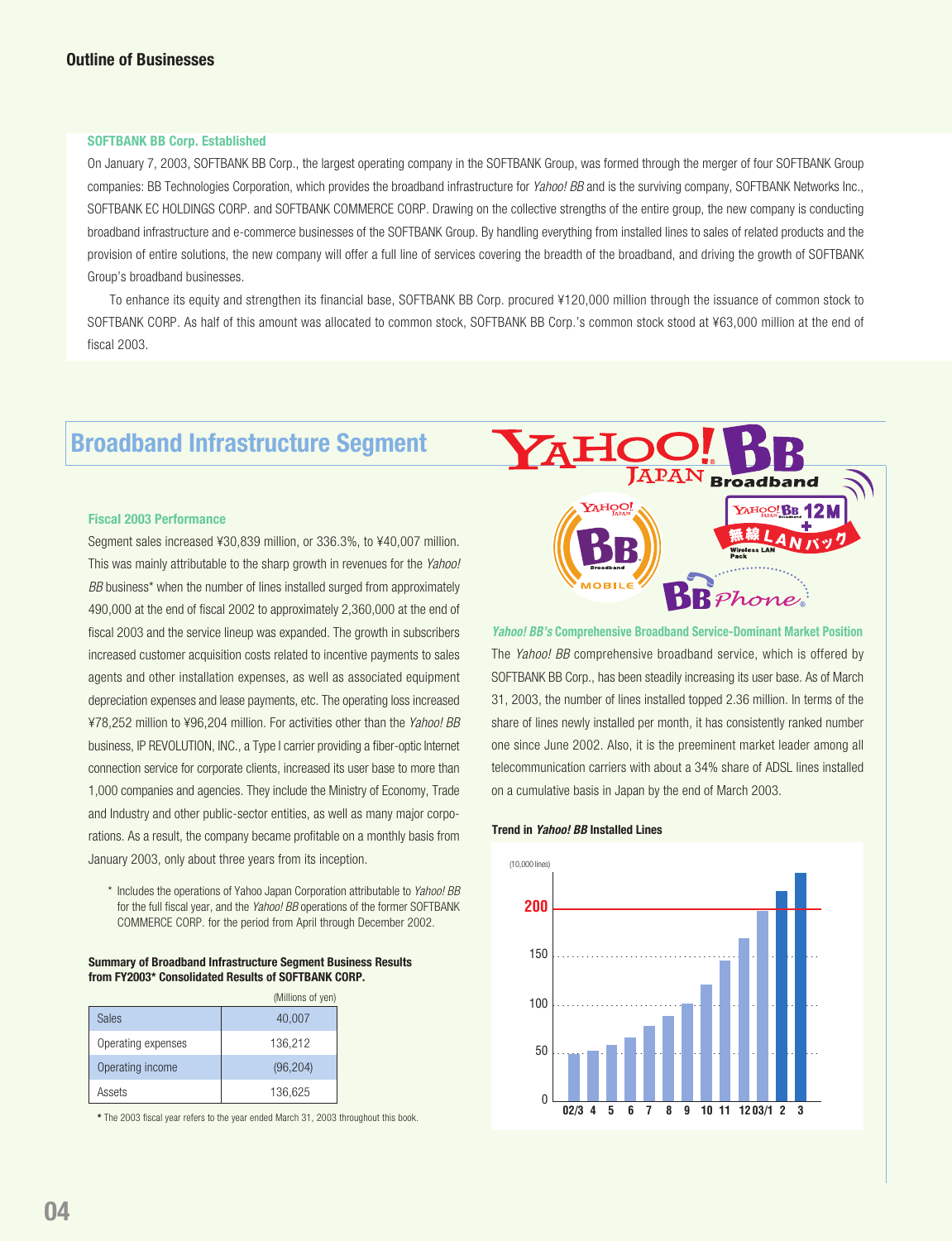From the initial design stage, the backbone network of Yahoo! BB was constructed as a simple IP-based network specifically designed to support future services. This infrastructure allows *Yahoo! BB* to offer revolutionary services well in advance of its competitors and at highly competitive prices. The SOFTBANK Group's integrated business model extends group-wide from installed lines all the way to ISP operations. That means no negotiations or coordination with external business partners is required to launch a new service. Better quality control management facilitates faster responses than would be possible by a service backed by multiple operators.

#### **A Steady Stream of Revolutionary Services**

In April 2002, the SOFTBANK Group was the first among competitors to offer an IP telephony service. Called BB Phone, the service had more than 1.97 million users as of the end of March 2003. While capturing an overwhelming share of the IP telephony market, it has also promoted the transformation of fixed line telephones into IP telephony. One key to providing the high performance and quality of *Yahoo! BB* services is the SOFTBANK Group's ability to design and develop its own modems and other hardware. In January 2003, the group developed the BB Phone Station, a household IP telephony unit

**Expanding the Number of BB Phone Users**



with a cordless handset and a built-in ADSL modem, and began sales the following March. This unit permits using two lines simultaneously for conversations\*1 and is compatible with 050 phone numbers\*2 , which are allocated exclusively to IP telephones.

In ADSL connection services, Yahoo! BB 12M was introduced in August 2002, offering a maximum downstream speed of 12Mbps. But providing an environment of high-speed Internet access is not the only advantage of this service. In addition, it is able to provide such high-speed Internet access via broadband to users that were previously out of range due to their distance from an NTT central office.

In wireless LAN services, trial operations of *Yahoo! BB Mobile*, which provides wireless Internet access, began in April 2002. As of March 31, 2003, this service was available on a trial basis at no cost at 326 mobile zones. In October 2002, the Yahoo! BB Trio Modem 12M was developed, the world's first unitized modem incorporating three functions: ADSL, IP telephony and wireless Internet access. This was followed in December with the launch of the Yahoo! BB 12M+Wireless LAN Pack service, which uses the *Yahoo! BB Trio Modem 12M.* With one modem, a user can gain access to Yahoo! BB 12M and BB Phone as well as a household wireless Internet connection with a maximum downstream speed of 11Mbps.



Yahoo! BB provides through a single backbone several revolutionary services such as IP telephony, high-speed Internet access, household wireless LAN and mobile zones. While each service has the lowest rate levels in the market, revenues per user are increasing as more services are added that generate steady growth in earnings.

#### **Enhancing Services for Companies**

The SOFTBANK Group is channeling resources to augment services not only for consumers, but also for corporate clients. Telecommunication data services provide an ultra-high-speed, always-on fiber-optic Internet access of 100Mbps to 1Gbps. In addition, Broadband VPN is a virtual private network (VPN) service that can link a company's multiple sites throughout Japan. Able to address the demands of companies of various sizes and industries, this service has attracted such diverse users as hotels, retailers and other companies that have locations nationwide, as well as organizations like printing companies, medical institutions and financial institutions that regularly handle large volumes of data. To match the needs and scale of companies, Yahoo! BB SOHO and numerous other services are offered. A variety of low priced services are offered through the IP-based network, including the B-Conference TV conferencing system, which was officially launched in March 2003, a VoIP solution service for internal telephone lines, a PC conferencing system and an RAS (remote access) service.

<sup>\*1</sup> Either two BB Phone lines, one each for the main telephone and a separate handset, or one BB Phone line and one fixed wire line is possible.

<sup>\*2</sup> Compatibility will depend on the timing of developments by the NTT regional companies to accept 050 calls.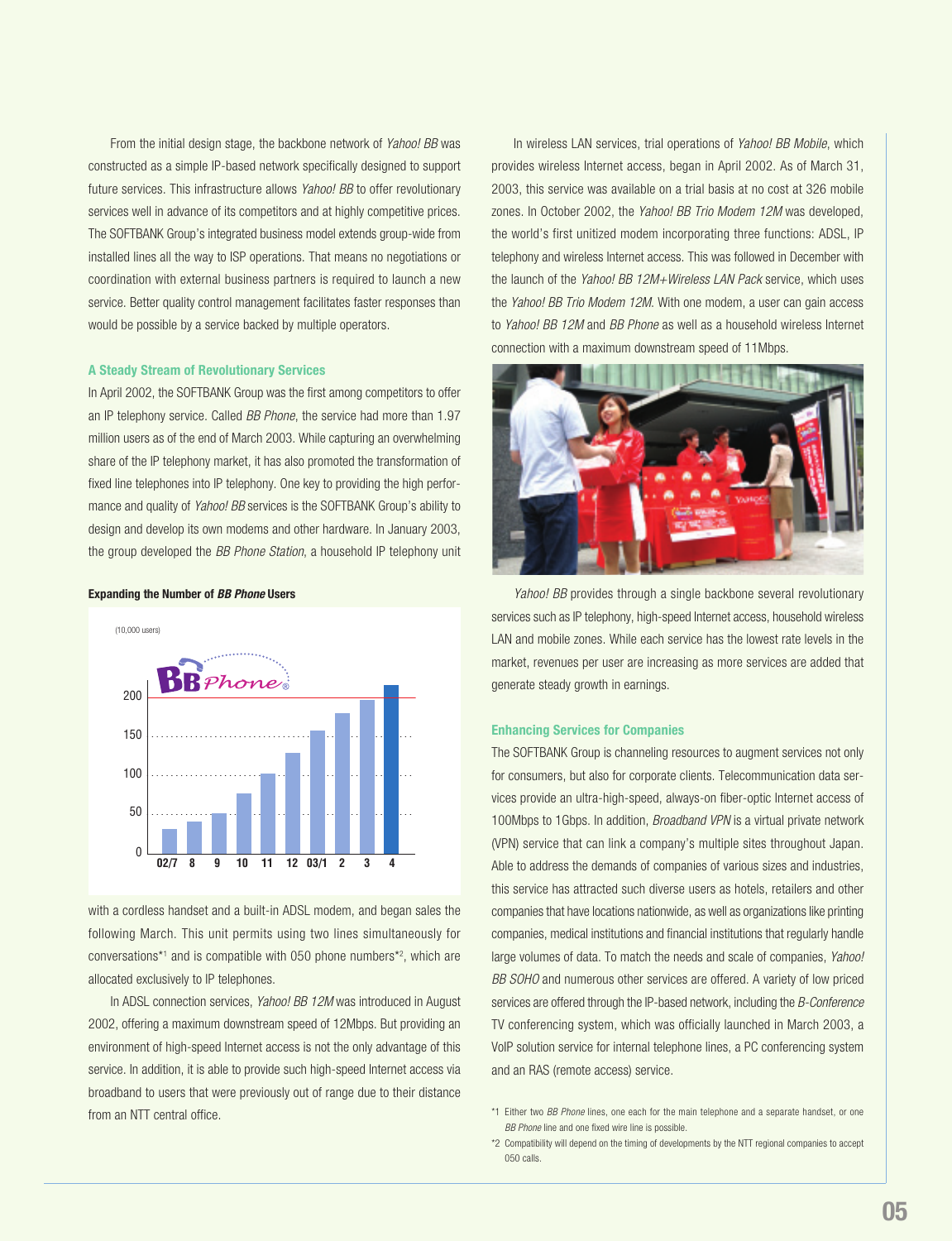## **Broadband Infrastructure Segment**

| Company name                       | Type of business                                                                     |                                                                                            |                | Date established                         | Location<br>URL                                | SB investment                | SB ownership |
|------------------------------------|--------------------------------------------------------------------------------------|--------------------------------------------------------------------------------------------|----------------|------------------------------------------|------------------------------------------------|------------------------------|--------------|
| Most recent fiscal year-end        | Revenue                                                                              | Operating income Ordinary income                                                           | Net income     | <b>Total assets</b>                      |                                                | Shareholders' equity         |              |
| Stock code                         | Date of IPO<br>Public offering price<br>Share price*                                 |                                                                                            |                |                                          | SB's market capitalization*                    | Number of shares outstanding |              |
| * As of March 31, 2003             |                                                                                      |                                                                                            |                |                                          |                                                |                              |              |
| SOFTBANK BB Corp.                  |                                                                                      | Broadband infrastructure, IT products distribution and<br>e-commerce investment businesses |                |                                          | Chuo-ku, Tokyo<br>http://www.softbankbb.co.jp/ | ¥136,750 million             | 100%         |
| Mar 2003 (Non-consolidated)        | ¥101,050 million   ¥(91,265) million   ¥(92,183) million   ¥(75,788) million         |                                                                                            |                |                                          | ¥224,297 million                               | ¥35,851 million              |              |
|                                    |                                                                                      |                                                                                            |                |                                          |                                                |                              |              |
| AboveNet Japan, Inc.               | Data center business                                                                 |                                                                                            |                | Oct 2002<br>http://www.jp.above.net/     | Chuo-ku, Tokyo                                 | ¥43 million                  | 100%         |
| <b>BB Backbone Corporation</b>     | Type I carrier                                                                       |                                                                                            |                | Feb 2002<br>$\overline{a}$               | Chuo-ku, Tokyo                                 | ¥210 million                 | 100%         |
|                                    |                                                                                      |                                                                                            |                |                                          |                                                |                              |              |
| BB Communications Co.              | Development, design, manufacture and sales of computers,<br>peripherals and software |                                                                                            |                | Feb 2002<br>http://www.bbcom.jp/         | Chuo-ku, Tokyo                                 | ¥780 million                 | 60%          |
| Mar 2003 (Non-consolidated)        | $\frac{1}{2}$ 1,794 million $\frac{1}{2}$ (475) million                              | ¥(486) million                                                                             | ¥(517) million |                                          | ¥734 million                                   | ¥341 million                 |              |
|                                    |                                                                                      |                                                                                            |                |                                          |                                                |                              |              |
| IP REVOLUTION, INC.                | Ultra-high-speed Internet access services using fiber optic                          |                                                                                            |                | Apr 2000                                 | Chuo-ku, Tokyo                                 | ¥2,200 million               | 100%         |
|                                    |                                                                                      |                                                                                            |                |                                          | http://www.iprevolution.ne.jp/                 |                              |              |
| Mar 2003 (Non-consolidated)        | ¥1,579 million<br>¥(700) million                                                     | ¥(767) million                                                                             | ¥(792) million |                                          | ¥1,502 million                                 | ¥(498) million               |              |
| Neuralnet Co., Ltd.                | Fiber-optic Internet access service for condominiums                                 |                                                                                            |                | Jun 1989<br>http://www.neural-net.co.jp/ | Shinagawa-ku, Tokyo                            | ¥100 million                 | 100%         |
|                                    |                                                                                      |                                                                                            |                |                                          |                                                |                              |              |
| BB Marketing Corp.                 | Sales of broadband networks and broadband-related products<br>through store chains   |                                                                                            |                | Jun 2002<br>$\overline{a}$               | Yokohama, Kanagawa                             | ¥35 million                  | 35%          |
| BEST BroadBand Corp.               | Sales of broadband networks and broadband-related products                           |                                                                                            |                | Apr 2002                                 | Fukuoka, Fukuoka                               | ¥ 40 million                 | 40%          |
|                                    | through store chains                                                                 |                                                                                            |                | $\equiv$                                 |                                                |                              |              |
|                                    |                                                                                      |                                                                                            |                |                                          |                                                |                              |              |
| <b>BROADBAND JAPAN CORPORATION</b> | Sales of broadband networks and broadband-related products                           |                                                                                            |                | Aug 2002                                 | Sagamihara, Kanagawa                           | ¥35 million                  | 35%          |
|                                    | through store chains                                                                 |                                                                                            |                | $\overline{\phantom{0}}$                 |                                                |                              |              |
| BroadBand Tower, Inc.              | Data center business                                                                 |                                                                                            |                | Feb 2000                                 | Shinjuku-ku, Tokyo                             | ¥723 million                 | 16%          |
|                                    |                                                                                      |                                                                                            |                | http://www.bbtower.co.jp/                |                                                |                              |              |
|                                    |                                                                                      |                                                                                            |                |                                          |                                                |                              |              |
| LAOX BB Corp.                      | Sales of broadband networks and broadband-related products                           |                                                                                            |                | Jun 2002                                 | Chiyoda-ku, Tokyo                              | ¥40 million                  | 40%          |
|                                    | through store chains                                                                 |                                                                                            |                | $\overline{\phantom{0}}$                 |                                                |                              |              |
| MAX BroadBand Corp.                |                                                                                      |                                                                                            |                | Aug 2002                                 | Edogawa-ku, Tokyo                              | ¥35 million                  | 35%          |
|                                    | Sales of broadband networks and broadband-related products<br>through store chains   |                                                                                            | $\bar{ }$      |                                          |                                                |                              |              |
|                                    |                                                                                      |                                                                                            |                |                                          |                                                |                              |              |
| NC Japan K.K                       | On-line distribution of games, planning, development, design,                        |                                                                                            |                | Sep 2001                                 | Meguro-ku, Tokyo                               | ¥300 million                 | 40%          |
|                                    | translation and sales of game software                                               |                                                                                            |                | http://www.ncjapan.co.jp/                |                                                |                              |              |
| YAMADA BroadBand Corp.             | Sales of broadband networks and broadband-related products                           |                                                                                            |                | Apr 2002                                 | Maebashi, Gunma                                | ¥35 million                  | 35%          |
|                                    | through store chains                                                                 |                                                                                            |                | $\overline{\phantom{a}}$                 |                                                |                              |              |

**Consolidated subsidiaries** 

**Equity-method non-consolidated subsidiaries and affiliates** 

**Other securities, etc. Consolidated partnerships** 

Equity-method partnerships

Notes: Date established ........ May represent the date on which the business was launched.

SB investment ........... Amount is based on the economic ownership ratio of SB, but does not include investments in operation holding companies, holding and fund-related companies or investments made by affiliated companies and funds in individual companies.

SB ownership ............ Ownership refers to the ratio of economic ownership, but does not include investments made by affiliated companies or funds in individual companies. Figures are rounded up or down to the nearest whole number.

\* All data, with some exceptions, are as of March 31, 2003.

\* SB is used as an abbreviation for SOFTBANK CORP. throughout this book.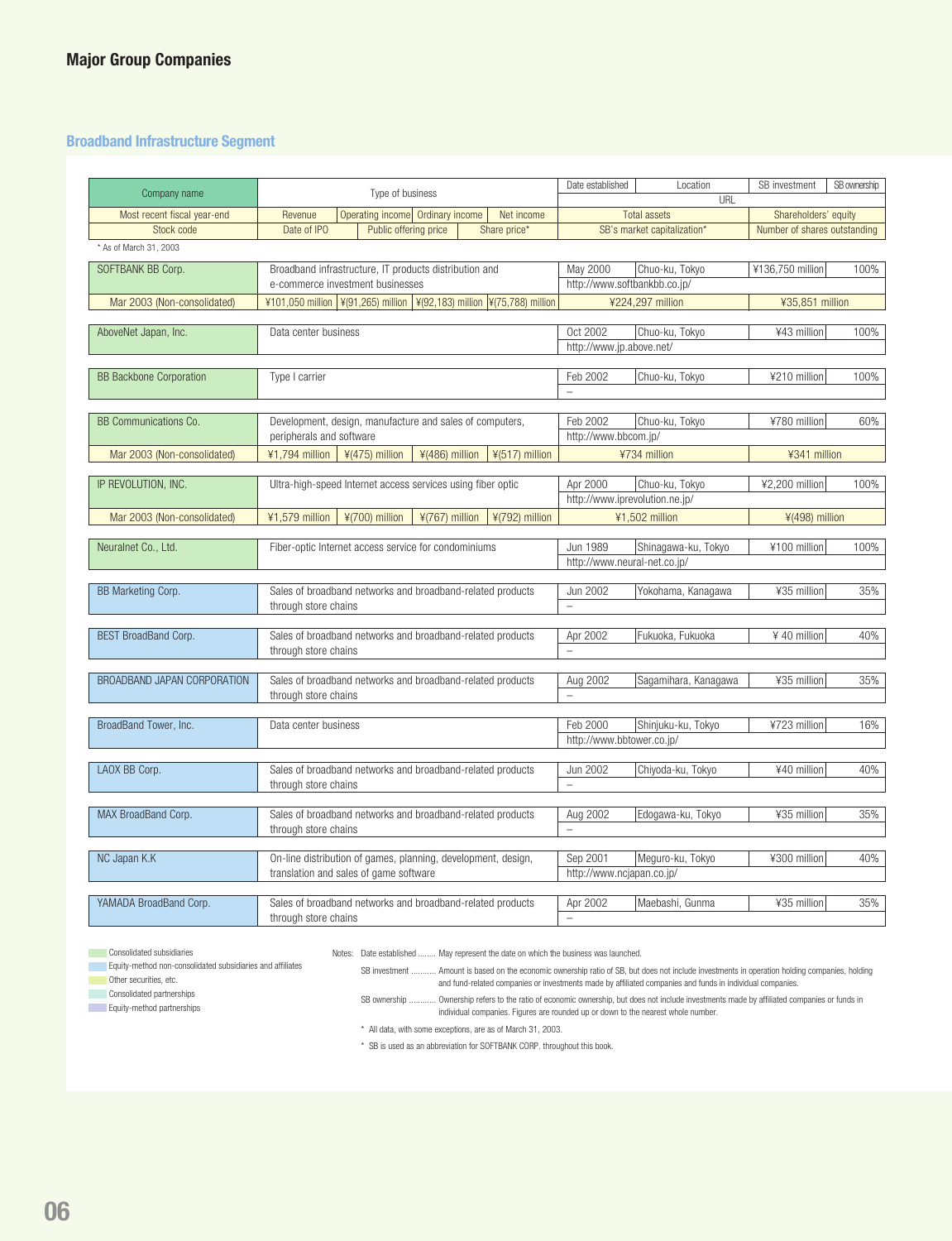# **e-Commerce Segment**

#### **Fiscal 2003 Performance**

Segment sales decreased ¥18,109 million, or 6.4%, to ¥266,086 million. In fiscal 2002, this segment had benefited from the distribution of major new products from MICROSOFT CORP., such as *Windows XP* and *Xbox*, and the strong demand for anti-virus software sparked by widely publicized Internet viruses. In the absence of such factors, the distribution business of IT-related products and services at SOFTBANK BB Corp. recorded a decline in sales for fiscal 2003. Segment operating income decreased ¥739 million, or 23.1%, to ¥2,466 million, due to lower sales and competitive pressure on margins.

Among other e-Commerce segment companies, Vector Inc. continued to post growth in sales and operating income in fiscal 2003, while CarPoint K.K. and e-Career CORP. both became profitable at the operating level. Additionally, Dee Corp. and e-Shopping! Toys CORP, have progressed from start-up to growth stages.

#### **New Businesses That Fully Tap the Spread of Broadband**

The e-Commerce segment is engaged in distribution of IT-related products and e-commerce-related businesses. The segment is enlarging its business domains by taking full advantage of the spread of broadband as well as the broadband infrastructure of SOFTBANK BB Corp.

With a network of 4,000 suppliers and 10,000 sales agents, SOFTBANK BB Corp. has the largest market share for the distribution of IT-related products in Japan. The company plans to further enhance its stature in the market by offering new distribution measures. Examples include the use of its electronic distribution platform to sell software that can be downloaded and selling software utilization licenses to companies. Additionally, the company promotes the use of IT at companies by offering the IT-Exchange B-to-B site for resellers and other e-commerce infrastructures. As a broadband infrastructure provider, SOFTBANK BB Corp. can collaborate with vendors to quickly plan and suggest the introduction of new broadband-related products and services. By building on this advantage, SOFTBANK BB Corp. aims to become



the market leader. In addition to security-related products and services already on the market, the company offers a diverse line of broadband-related solutions that include wireless LAN systems, storage systems and other types of hardware. This will make SOFTBANK BB Corp. a one-stop provider for everything from installed lines to all related products and services. SOFTBANK BB Corp. plans to significantly increase earnings by combining the stable business model of hardware and software distribution with value-added businesses such as solutions and services.

In the B-to-B domain, Dee Corp., which offers strategic purchasing through the use of electronic procurement, introduced the Reverse Auction service to help reduce mainly purchasing costs of indirect and secondary materials at client companies by an average of 27%. Dee Corp. is expanding steadily, with 57 companies using this service by the end of April 2003, including such corporations as IY Group, ASAHI BREWERIES, Ltd. and All Nippon Airways Co., Ltd. In the B-to-C domain, Web sites such as e-Career, a job search and career information site, and car view, a comprehensive automotive site, performed well. The *carview* site has the number-one ranking in the market in terms of its unique audience size\*1 , based on March 2003 data compiled by NetRatings Japan Inc. In the entertainment field, RAGNAROK online, a online game offered by GungHo Online Entertainment, Inc., attracted 200,000 paying users within only four months launching a fee-based format, a remarkable accomplishment for an online game.

\*1 Unique audience size: Number of different people who access a particular domain. Multiple access figures by a single person are not counted.

#### **Summary of e-Commerce Segment Business Results from FY2003 Consolidated Results of SOFTBANK CORP.**

|                    | (Millions of yen) |
|--------------------|-------------------|
| <b>Sales</b>       | 266,086           |
| Operating expenses | 263,620           |
| Operating income   | 2,466             |
| Assets             | 82,518            |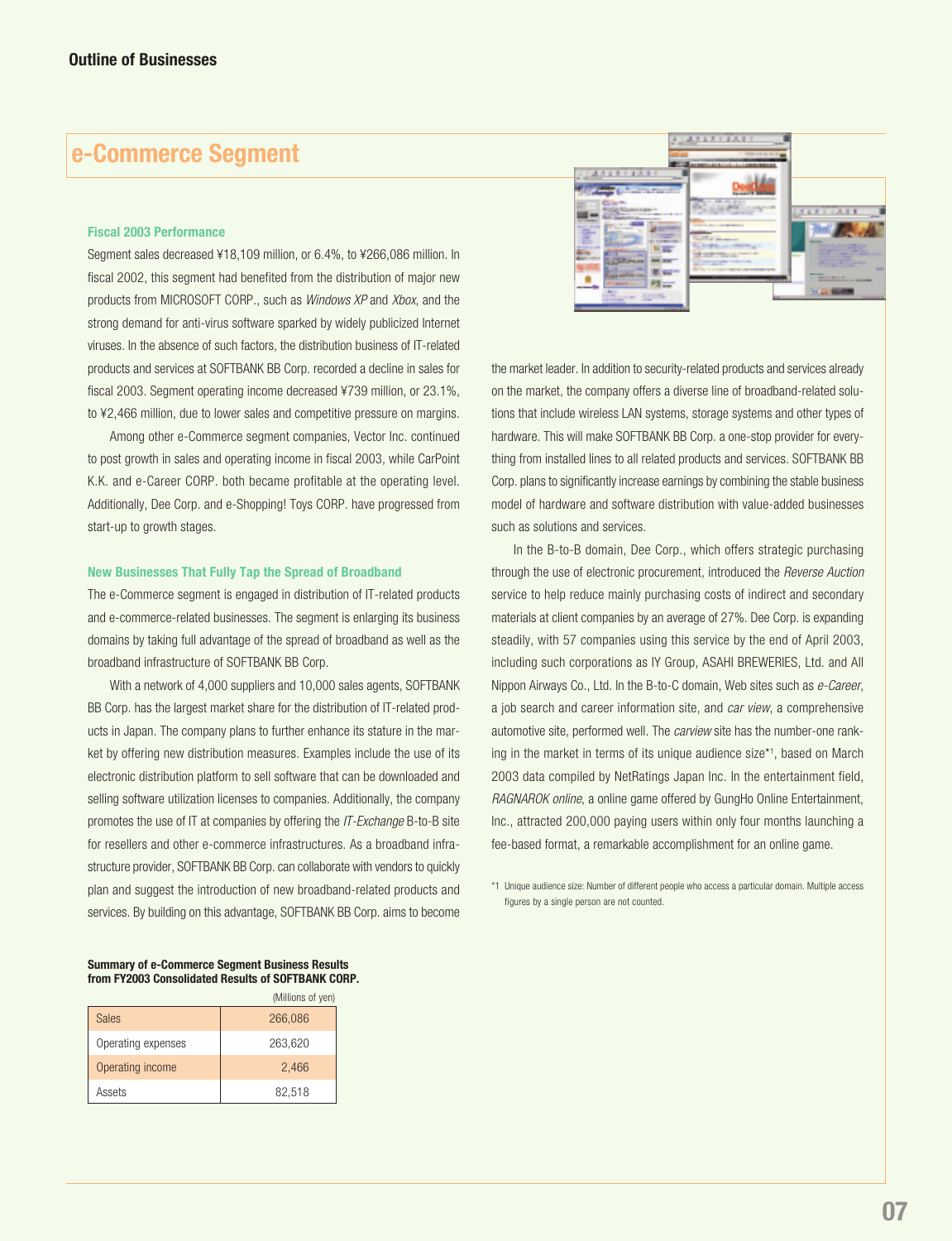# **e-Commerce Segment**

| Company name                                                              |                                                                              | Type of business                                          |                  |                            | Date established                      | Location                                           | SB investment                                        | SB ownership |
|---------------------------------------------------------------------------|------------------------------------------------------------------------------|-----------------------------------------------------------|------------------|----------------------------|---------------------------------------|----------------------------------------------------|------------------------------------------------------|--------------|
|                                                                           |                                                                              |                                                           |                  |                            |                                       | URL                                                |                                                      |              |
| Most recent fiscal year-end<br>Stock code                                 | Revenue<br>Date of IPO                                                       | Operating income Ordinary income<br>Public offering price |                  | Net income<br>Share price* |                                       | <b>Total assets</b><br>SB's market capitalization* | Shareholders' equity<br>Number of shares outstanding |              |
|                                                                           |                                                                              |                                                           |                  |                            |                                       |                                                    |                                                      |              |
| * As of March 31, 2003                                                    |                                                                              |                                                           |                  |                            |                                       |                                                    |                                                      |              |
| SOFTBANK BB Corp.                                                         | Broadband infrastructure, IT products distribution and                       |                                                           |                  |                            | May 2000                              | Chuo-ku, Tokyo                                     | ¥136,750 million                                     | 100%         |
|                                                                           | e-commerce investments                                                       |                                                           |                  |                            | http://www.softbankbb.co.jp/          |                                                    |                                                      |              |
| Mar 2003 (Non-consolidated)                                               | ¥101,050 million   ¥(91,265) million   ¥(92,183) million   ¥(75,788) million |                                                           |                  |                            |                                       | ¥224,297 million                                   | ¥35,851 million                                      |              |
|                                                                           |                                                                              |                                                           |                  |                            | Oct 2000                              |                                                    |                                                      | 98%          |
| Ability Design, Ltd.                                                      | Temporary and permanent employment services                                  |                                                           |                  |                            | http://www.ability-design.com/        | Chuo-ku, Tokyo                                     | ¥264 million                                         |              |
|                                                                           |                                                                              |                                                           |                  |                            |                                       |                                                    |                                                      |              |
| AIP Bridge CORP.                                                          | Internet infrastructure services (Type II carrier)                           |                                                           |                  |                            | Sep 2000                              | Chuo-ku, Tokyo                                     | ¥497 million                                         | 100%         |
|                                                                           |                                                                              |                                                           |                  |                            | http://www.aipbridge.co.jp/           |                                                    |                                                      |              |
|                                                                           |                                                                              |                                                           |                  |                            |                                       |                                                    |                                                      |              |
| BB Serve Inc.                                                             | Internet infrastructure business for content distribution                    |                                                           |                  |                            | Dec 2002                              | Chuo-ku, Tokyo                                     | ¥13 million                                          | 55%          |
|                                                                           |                                                                              |                                                           |                  |                            | $\overline{\phantom{0}}$              |                                                    |                                                      |              |
| CarPoint K.K.                                                             | On-line provider of information on automobiles for sale                      |                                                           |                  |                            | Oct 1999                              | Chuo-ku, Tokyo                                     | ¥1,737 million                                       | 53%          |
|                                                                           |                                                                              |                                                           |                  |                            | http://www.carview.co.jp/             |                                                    |                                                      |              |
|                                                                           |                                                                              |                                                           |                  |                            |                                       |                                                    |                                                      |              |
| CreativeBank Inc.                                                         | Advertising agency and sales promotion support                               |                                                           |                  |                            | Dec 1986                              | Minato-ku, Tokyo                                   | ¥328 million                                         | 55%          |
|                                                                           | for Internet businesses                                                      |                                                           |                  |                            | http://www.creativebank.co.jp/        |                                                    |                                                      |              |
| Mar 2003 (Non-consolidated)                                               | ¥1,133 million                                                               | ¥25 million                                               | ¥24 million      | ¥32 million                |                                       | ¥648 million                                       | ¥384 million                                         |              |
| Note: Nine-month period ended March 31, 2003 due to change in fiscal year |                                                                              |                                                           |                  |                            |                                       |                                                    |                                                      |              |
| Dee Corp.                                                                 | Internet-based comprehensive purchasing assistance                           |                                                           |                  |                            | Feb 2001                              | Chuo-ku, Tokyo                                     | ¥1,461 million                                       | 100%         |
|                                                                           | for companies                                                                |                                                           |                  |                            | http://www.deecorp.jp/                |                                                    |                                                      |              |
| Mar 2003 (Non-consolidated)                                               | ¥2,029 million                                                               | $4(624)$ million                                          | $4(127)$ million | $¥(150)$ million           |                                       | ¥2,279 million                                     | ¥18 million                                          |              |
| Dee Service Corp.                                                         | Provision of reverse auction system using the Internet                       |                                                           |                  |                            | Sep 2002                              | Chuo-ku, Tokyo                                     | ¥7 million                                           | 100%         |
|                                                                           |                                                                              |                                                           |                  |                            | $\overline{\phantom{0}}$              |                                                    |                                                      |              |
|                                                                           |                                                                              |                                                           |                  |                            |                                       |                                                    |                                                      |              |
| DIAMOND.COM CORPORATION                                                   | On-line sales of diamonds, accessories, watches and                          |                                                           |                  |                            | Sep 2000                              | Chuo-ku, Tokyo                                     | ¥200 million                                         | 100%         |
|                                                                           | luxury-brand merchandise                                                     |                                                           |                  |                            | http://www.jp.diamond.com/            |                                                    |                                                      |              |
|                                                                           |                                                                              |                                                           |                  |                            |                                       |                                                    |                                                      |              |
| e-Career CORP.                                                            | On-line job search information service                                       |                                                           |                  |                            | Sep 1999<br>http://www.ecareer.ne.jp/ | Chuo-ku, Tokyo                                     | ¥1,940 million                                       | 98%          |
|                                                                           |                                                                              |                                                           |                  |                            |                                       |                                                    |                                                      |              |
| Mar 2003 (Non-consolidated)                                               | ¥1,033 million                                                               | ¥5 million                                                | ¥5 million       | ¥(282) million             |                                       | ¥484 million                                       | ¥141 million                                         |              |
| e-Shopping! Toys CORP.                                                    | On-line sales of toys, multimedia merchandise and PC peripherals             |                                                           |                  |                            | Aug 1999                              | Chuo-ku, Tokyo                                     | ¥272 million                                         | 68%          |
|                                                                           |                                                                              |                                                           |                  |                            | http://www.estoys.co.jp/              |                                                    |                                                      |              |
| Mar 2003 (Non-consolidated)                                               | ¥1,153 million                                                               | ¥(94) million                                             | ¥(93) million    | ¥(95) million              |                                       | ¥467 million                                       | ¥10 million                                          |              |
|                                                                           |                                                                              |                                                           |                  |                            |                                       |                                                    |                                                      |              |
| E-STAFFING Inc.                                                           | Management company for part-time staffing                                    |                                                           |                  |                            | <b>Jul 2000</b>                       | Koto-ku, Tokyo                                     | ¥3 million                                           | 100%         |
|                                                                           |                                                                              |                                                           |                  |                            | $\qquad \qquad -$                     |                                                    |                                                      |              |
|                                                                           |                                                                              |                                                           |                  |                            |                                       |                                                    |                                                      |              |
| SOFTBANK Frameworks Corporation                                           | Logistics outsourcing and consulting services for IT companies               |                                                           |                  |                            | Oct 1990<br>http://www.sbfw.co.jp/    | Chuo-ku, Tokyo                                     | ¥150 million                                         | 100%         |
|                                                                           |                                                                              |                                                           |                  |                            |                                       |                                                    |                                                      |              |
| Mar 2003 (Non-consolidated)                                               | ¥10,217 million                                                              | ¥186 million                                              | ¥193 million     | ¥63 million                |                                       | ¥3,097 million                                     | ¥717 million                                         |              |
| SOFTBANK LOGISTICS                                                        | Management and operation of distribution centers, collection                 |                                                           |                  |                            | <b>Jul 2000</b>                       | Koto-ku, Tokyo                                     | ¥10 million                                          | 100%         |
| CORPORATION                                                               | and processing of logistics data, packaging and warehousing                  |                                                           |                  |                            | $\overline{\phantom{0}}$              |                                                    |                                                      |              |
|                                                                           |                                                                              |                                                           |                  |                            |                                       |                                                    |                                                      |              |
| ValuMore Corporation                                                      | On-line sales of PCs and peripherals and provision of                        |                                                           |                  | Jan 2002                   | Minato-ku, Tokyo                      | ¥71 million                                        | 72%                                                  |              |
|                                                                           | related information                                                          |                                                           |                  |                            |                                       | http://store.yahoo.co.jp/valumore/                 |                                                      |              |
| Note: e-Commerce Segment from June 2003                                   |                                                                              |                                                           |                  |                            |                                       |                                                    |                                                      |              |
| Vector Inc.                                                               | PC software sales through downloading                                        |                                                           |                  |                            | Feb 1989<br>http://www.vector.co.jp/  | Shinjuku-ku, Tokyo                                 | ¥1,106 million                                       | 51%          |
|                                                                           |                                                                              |                                                           |                  |                            |                                       |                                                    |                                                      |              |
| Mar 2003 (Non-consolidated)<br>2656 (Hercules)                            | ¥1,874 million<br>Aug 2000                                                   | ¥190 million<br>¥400,000**                                | ¥195 million     | ¥88 million<br>¥135,000    |                                       | ¥2,924 million<br>¥4,766 million                   | ¥2,494 million<br>68 thousand shares                 |              |
| ** Retroactive Adjustment                                                 |                                                                              |                                                           |                  |                            |                                       |                                                    |                                                      |              |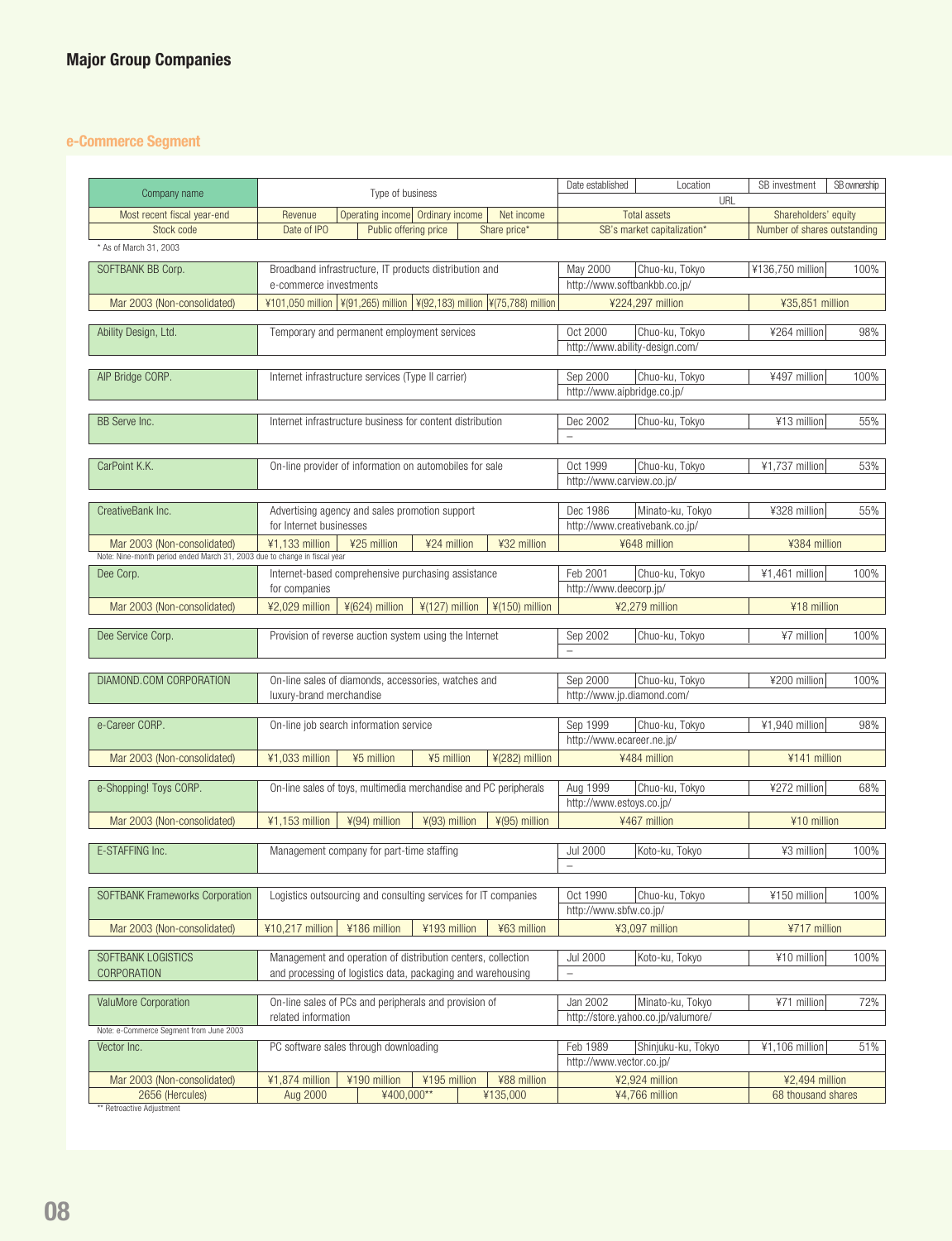| Company name                     | Type of business                                                   |                                                                  |                           | Date established             | Location                      | SB investment                | SB ownership |
|----------------------------------|--------------------------------------------------------------------|------------------------------------------------------------------|---------------------------|------------------------------|-------------------------------|------------------------------|--------------|
|                                  |                                                                    |                                                                  |                           |                              | URL                           |                              |              |
| Most recent fiscal year-end      | Revenue                                                            | Operating income Ordinary income                                 | Net income                |                              | <b>Total assets</b>           | Shareholders' equity         |              |
| Stock code                       | Date of IPO                                                        | Public offering price                                            | Share price*              |                              | SB's market capitalization*   | Number of shares outstanding |              |
| * As of March 31, 2003           |                                                                    |                                                                  |                           |                              |                               |                              |              |
| <b>Blue Planet Corporation</b>   |                                                                    | Business portal management for regional financial institutions   |                           | Apr 2001                     | Chiyoda-ku, Tokyo             | ¥136 million                 | 37%          |
|                                  |                                                                    | and B-to-B support for their business partners                   |                           | http://www.blueplanet.co.ip/ |                               |                              |              |
|                                  |                                                                    |                                                                  |                           |                              |                               |                              |              |
| <b>CMnet corporation</b>         |                                                                    | Management of construction e-market and portal site that         |                           | Nov 2000                     | Minato-ku, Tokyo              | ¥245 million                 | 50%          |
|                                  |                                                                    | handles orders for construction projects on-line                 |                           | http://www.cmnetcorp.com/    |                               |                              |              |
|                                  |                                                                    |                                                                  |                           |                              |                               |                              |              |
| <b>DUSKIN I-MART CORP.</b>       |                                                                    | Purchasing agency for PCs, peripherals, office equipment,        |                           | Apr 2001                     | Chuo-ku, Tokyo                | ¥196 million                 | 49%          |
|                                  | travel documentation, etc.                                         |                                                                  |                           |                              |                               |                              |              |
|                                  |                                                                    |                                                                  |                           |                              |                               |                              |              |
| eBEST CORP.                      |                                                                    | On-line sales of products from home electric appliances to       |                           | Oct 1999                     | Fukuoka, Fukuoka              | ¥100 million                 | 33%          |
|                                  | everyday items and related services                                |                                                                  |                           | http://www.ebest.co.ip/      |                               |                              |              |
|                                  |                                                                    |                                                                  |                           |                              |                               |                              |              |
| Eupholink, Inc.                  |                                                                    | General consulting and financing for e-business and EC and       |                           | Oct 2000                     | Minato-ku, Tokyo              | ¥161 million                 | 33%          |
|                                  | support for business creation                                      |                                                                  |                           | http://www.eupholink.com/    |                               |                              |              |
|                                  |                                                                    |                                                                  |                           |                              |                               |                              |              |
| GungHo Online Entertainment Inc. |                                                                    | Distribution, operation, planning, development, sales and        |                           | Jul 2002                     | Chiyoda-ku, Tokyo             | ¥390 million                 | 44%          |
|                                  |                                                                    | marketing for on-line games using the Internet                   |                           | http://www.gungho.jp/        |                               |                              |              |
|                                  |                                                                    |                                                                  |                           |                              |                               |                              |              |
| Nihon Ariba K.K.                 |                                                                    | Development, sales, maintenance, and management of               |                           | Dec 1999                     | Shinjuku-ku, Tokyo            | ¥4.399 million               | 41%          |
|                                  | e-procurement software                                             |                                                                  |                           | http://www.ariba.co.jp/      |                               |                              |              |
|                                  |                                                                    |                                                                  |                           |                              |                               |                              |              |
| Pratica Inc.                     | Planning, design and production of digital content, consulting for |                                                                  | Jun 2000                  | Chiyoda-ku, Tokyo            | ¥35 million                   | 35%                          |              |
|                                  | Internet-based marketing activities                                |                                                                  | http://www.pratica.co.jp/ |                              |                               |                              |              |
|                                  |                                                                    |                                                                  |                           |                              |                               |                              |              |
| Rainbow Technologies K.K.        |                                                                    | Development, manufacture, sales, maintenance and import/export   |                           | Jul 2001                     | Chuo-ku, Tokyo                | ¥53 million                  | 35%          |
|                                  |                                                                    | of computers, peripherals, communications equipment and software |                           |                              | http://www.rainbow.com/japan/ |                              |              |

**Consolidated subsidiaries** 

Notes: Date established ........ May represent the date on which the business was launched.

Equity-method non-consolidated subsidiaries and affiliates

**Other securities, etc.** 

SB investment ........... Amount is based on the economic ownership ratio of SB, but does not include investments in operation holding companies, holding and fund-related companies or investments made by affiliated companies and funds in individual companies.

**Consolidated partnerships** Equity-method partnerships

SB ownership ............ Ownership refers to the ratio of economic ownership, but does not include investments made by affiliated companies or funds in individual companies. Figures are rounded up or down to the nearest whole number.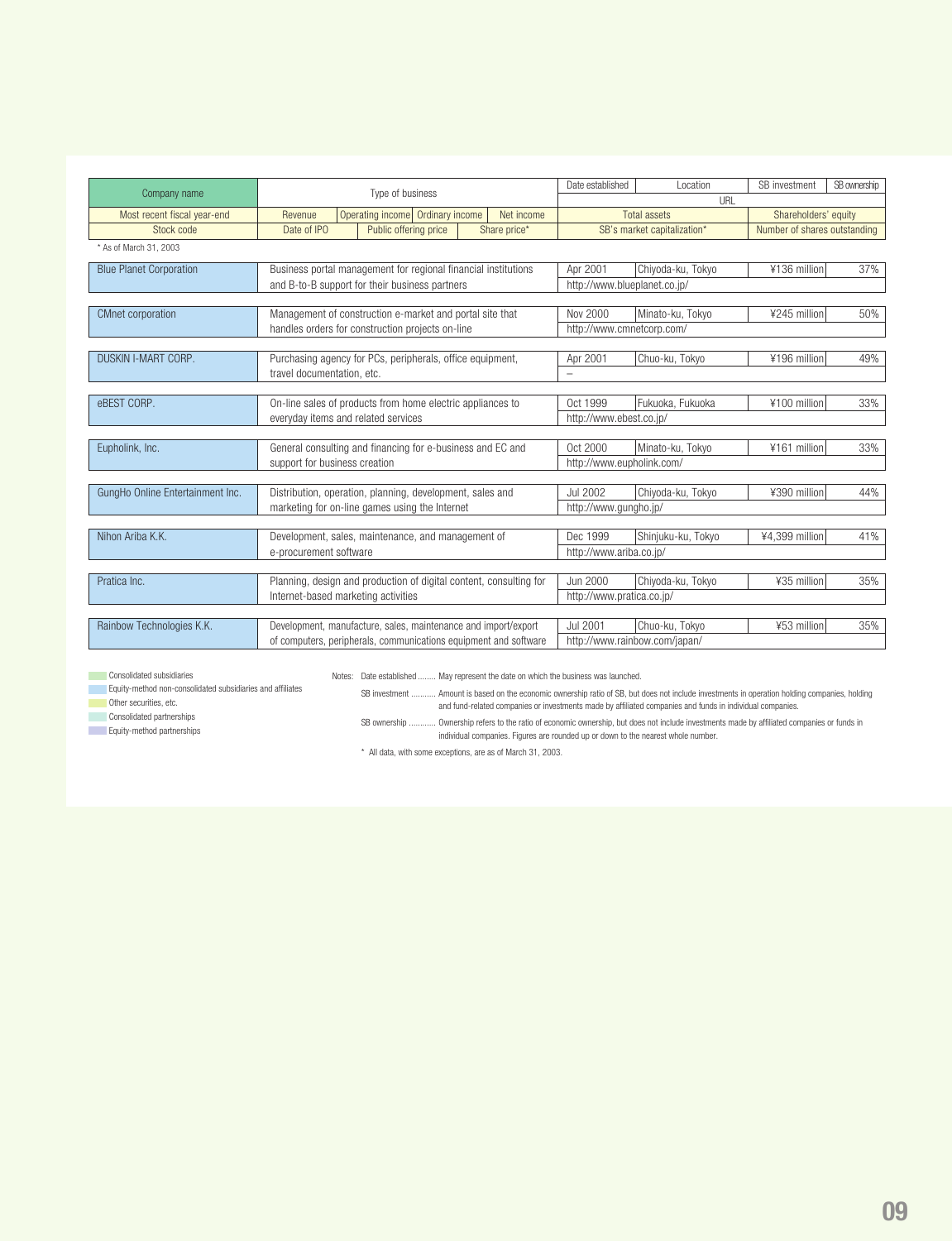# **e-Finance Segment**

#### **Fiscal 2003 Performance\***

Segment revenue increased ¥4,271 million, or 17.9%, to ¥28,196 million. A major contributor to this growth was increased brokerage commissions and financial income from interest at E\*TRADE SECURITIES CO., LTD. The operating loss increased ¥621 million to ¥5,592 million, mainly due to an increase in valuation loss on the operational investment securities of SOFTBANK INVESTMENT CORPORATION attributed to adverse trends in the global financial markets. In non-operating income and expenses, the segment posted a net loss of ¥12,570 million on distributions from funds. Special losses of ¥4,246 million on the revaluation of affiliated companies recorded by a consolidated subsidiary in Hong Kong and ¥2,541 million (other special losses) due to a refund of success fees by SOFTBANK Ventures, Inc.

### **Building an Efficient Business Portfolio to Develop a Comprehensive Source of Financial Services**

The e-Finance segment is developing a diverse line of financial businesses that include Internet securities, management and administrative services for venture capital funds, incubation of portfolio companies and other activities. With SOFTBANK FINANCE CORPORATION as the operation holding company, the e-Finance group has enlarged the group to actualize its vision to be a financial company providing the "Three One Services": One Stop, One Table and One-to-One.

The e-Finance group, by integrating overlapping businesses and functions while sharing management resources, is building more profitable operating foundations, and also strives to structure more efficient business portfolios.

SOFTBANK INVESTMENT CORPORATION, one of Japan's largest venture capital companies in terms of total book value of net fund assets, and E\*TRADE Japan K.K., owner of E\*TRADE SECURITIES CO., LTD., the largest online securities company, merged on June 2, 2003. This created a comprehensive financial services firm with brokerage, asset management and investment banking as its core businesses. Additionally, Finance All Corporation absorbed E-Loan Japan Co., Ltd., operator of a comparison and search service for loan, and INSWEB Japan K.K., operator of a comparative marketplace for insurance products and search service, then developing a comprehensive line of financial information services. To strengthen its investment education



and consulting arm, Morningstar Japan K.K., provider of information on ratings for financial products, mainly mutual funds, acquired as a subsidiary E\*Advisor Co., Ltd., which offers educational services to individuals for investment activities.

The e-Finance group is also focusing on the incubation business of venture firms, a function handled by SOFTBANK INVESTMENT CORPORATION. In August 2002, BIOVISION CAPITAL CORP. was established, and launched to invest in biotechnology industry, a sector that is expected to be a growth industry in the 21<sup>st</sup> century. The company developed a cooperative relationship in nurture of biotechnology venture field, such as Keio University and an agency affiliated with the Saitama Prefectural Government. The company strives to foster biotechnology companies, tie up with academic institutions and public-sector agencies and nurture global biotechnology companies. In the LBO fund business, SOFTBANK INVESTMENT CORPORATION capitalized as the largest shareholder of KAWADEN CORPORATION, a company that filed for the Civil Rehabilitation Law, and has sent directors to this company to implement radical management reforms and rationalization measures. This was the first time in Japan that an LBO fund has taken over a bankrupt company that had previously been publicly listed, formulated a revitalization plan that was formally approved, leading to the end of bankruptcy proceedings under the Civil Rehabilitation Law, in only one year.



### **SOFTBANK FINANCE CORPORATION's FY2003 Summary of Consolidated Business Results (Unaudited)**

#### **Statement of Income**

|                             | (Millions of yen) |
|-----------------------------|-------------------|
| Financing business revenue  | 28,196            |
| Financing business expenses | 33,788            |
| Operating income            | (5, 592)          |
| Ordinary income             | (20, 729)         |
| Net income                  | (28, 755)         |
|                             |                   |

**Balance Sheet**

|                              |         |                            | (Millions of yen) |
|------------------------------|---------|----------------------------|-------------------|
| <b>Current assets</b>        | 136,842 | <b>Current liabilities</b> | 145,726           |
| Property and equipment       | 13.367  | Long-term liabilities      | 12,142            |
| Intangible assets            | 6,475   | <b>Minority interests</b>  | 23,832            |
| Investments and other assets | 68.799  | Shareholders' equity       | 43,869            |
| Deferred charges             | 85      | Common stock               | 41,315            |
| Total assets                 | 225,570 | Total                      | 225,570           |

**\*** Figures differ from SOFTBANK's consolidated business segment information in fiscal 2003 because a different calculation method was used.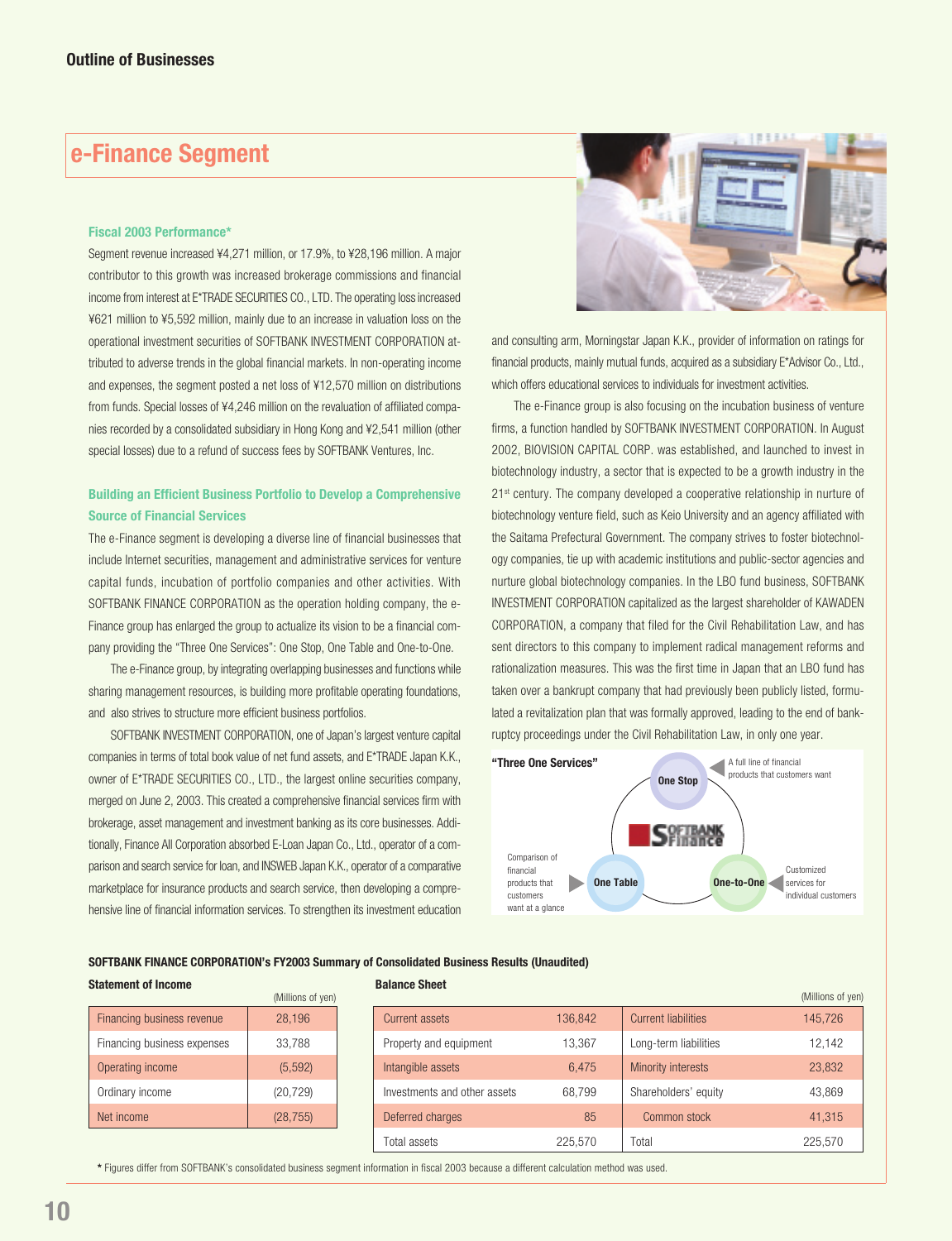### **e-Finance Segment**

| Company name                    | Type of business                                                                 | Date established<br>Location<br>URL                        | SB ownership<br>SB investment |
|---------------------------------|----------------------------------------------------------------------------------|------------------------------------------------------------|-------------------------------|
| Most recent fiscal year-end     | Operating income Ordinary income<br>Net income<br>Revenue                        | <b>Total assets</b>                                        | Shareholders' equity          |
| Stock code                      | Date of IPO<br>Public offering price<br>Share price*                             | SB's market capitalization*                                | Number of shares outstanding  |
|                                 |                                                                                  |                                                            |                               |
| * As of March 31, 2003          |                                                                                  |                                                            |                               |
| SOFTBANK FINANCE CORPORATION    | Operation holding company of e-Finance segment                                   | Mar 1999<br>Minato-ku, Tokyo                               | 100%                          |
|                                 |                                                                                  | http://www.sbfinance.co.jp/                                |                               |
|                                 |                                                                                  |                                                            |                               |
| Arsnova Capital Research, Inc.  | Structuring and management of securitized assets and other                       | Aug 2001<br>Minato-ku, Tokyo                               | 55%<br>¥110 million           |
|                                 | order-made financial products                                                    | http://www.arsnova-cr.com/                                 |                               |
|                                 |                                                                                  |                                                            |                               |
| artfolio corporation (formerly  | Broker for works of art                                                          | Aug 2001<br>Minato-ku, Tokyo                               | 84%<br>¥471 million           |
| <b>SBF</b> Auction Inc.)        |                                                                                  | http://www.artfolio.co.jp/                                 |                               |
|                                 |                                                                                  |                                                            |                               |
| Benefit Systems, Inc.           | Operation and management of defined-benefit pension funds                        | Mar 2001<br>Minato-ku, Tokyo                               | ¥510 million<br>51%           |
|                                 |                                                                                  | http://www.benefit401k.com/                                |                               |
| <b>BIOVISION CAPITAL CORP.</b>  |                                                                                  |                                                            |                               |
|                                 | Incubation of bio venture businesses and fund operation                          | Aug 2002<br>Minato-ku, Tokyo                               | ¥33 million<br>33%            |
|                                 | and management                                                                   | http://www.biovision-capital.com/                          |                               |
| E*Advisor Co., Ltd.             | Financial planning service                                                       | Mar 1995<br>Minato-ku, Tokyo                               | ¥529 million<br>48%           |
|                                 |                                                                                  | http://www.eadvisor.co.jp/                                 |                               |
|                                 |                                                                                  |                                                            |                               |
| e-Commodity Co., Ltd.           | On-line commodity futures trading                                                | Oct 2000<br>Chuo-ku, Tokyo                                 | 47%<br>¥795 million           |
|                                 |                                                                                  | http://www.ecommodity.co.jp/                               |                               |
|                                 |                                                                                  |                                                            |                               |
| E*TRADE Japan K.K.              | Development and maintenance of on-line systems for                               | Minato-ku, Tokyo<br>Jun 1998                               | 44%<br>¥4,601 million         |
|                                 | financial services                                                               | http://www.etrade.ne.jp/                                   |                               |
| Mar 2003 (Consolidated)         | ¥10.787 million<br>¥495 million<br>¥389 million<br>$\frac{4}{2}$ (2,234) million | ¥127,051 million                                           | ¥21,156 million               |
| 8627 (Hercules)                 | ¥250.000**<br>Sep 2000<br>¥26.130                                                | ¥7.681 million                                             | 664 thousand shares           |
| ** Retroactive Adjustment       |                                                                                  |                                                            |                               |
| E*TRADE SECURITIES CO., LTD.    | Comprehensive on-line securities businesses                                      | Apr 1999<br>Minato-ku, Tokyo                               | ¥5,733 million<br>44%         |
|                                 |                                                                                  | http://www.etrade.ne.jp/                                   |                               |
|                                 |                                                                                  |                                                            |                               |
| E-LOAN Direct Co., Ltd.         | Loan intermediary services and advertising                                       | <b>Jul 2002</b><br>Minato-ku, Tokyo                        | ¥27 million<br>55%            |
|                                 |                                                                                  | http://www.eloandirect.co.jp/                              |                               |
|                                 |                                                                                  |                                                            |                               |
| Finance All Corporation         | Information service for financial products, managing company                     | Mar 2001<br>Minato-ku, Tokyo                               | ¥1,521 million<br>55%         |
|                                 | for financial-related businesses                                                 | $\overline{\phantom{0}}$                                   |                               |
|                                 |                                                                                  |                                                            |                               |
| Finance All Service Corporation | Risk management and credit cards businesses                                      | Feb 2003<br>Minato-ku, Tokyo                               | ¥5 million<br>55%             |
|                                 |                                                                                  | http://www.insagency.co.jp/                                |                               |
|                                 |                                                                                  |                                                            |                               |
| Gomez Japan K.K.                | Evaluations and business support for EC sites                                    | Mar 2001<br>Minato-ku, Tokyo                               | ¥169 million<br>55%           |
|                                 |                                                                                  | http://www.gomez.co.jp/                                    |                               |
|                                 |                                                                                  |                                                            |                               |
| GOODLOAN Co., Ltd.              | Housing loans and loan broker                                                    | Nov 2000<br>Minato-ku, Tokyo<br>http://www.goodloan.co.jp/ | ¥331 million<br>55%           |
|                                 |                                                                                  |                                                            |                               |

**Consolidated subsidiaries** 

Notes: Date established ........ May represent the date on which the business was launched.

**Equity-method non-consolidated subsidiaries and affiliates** 

**Other securities, etc.** 

Consolidated partnerships Equity-method partnerships

SB investment ........... Amount is based on the economic ownership ratio of SB, but does not include investments in operation holding companies, holding and fund-related companies or investments made by affiliated companies and funds in individual companies.

SB ownership ………… Ownership refers to the ratio of economic ownership, but does not include investments made by affiliated companies or funds in<br>individual companies. Figures are rounded up or down to the nearest whole num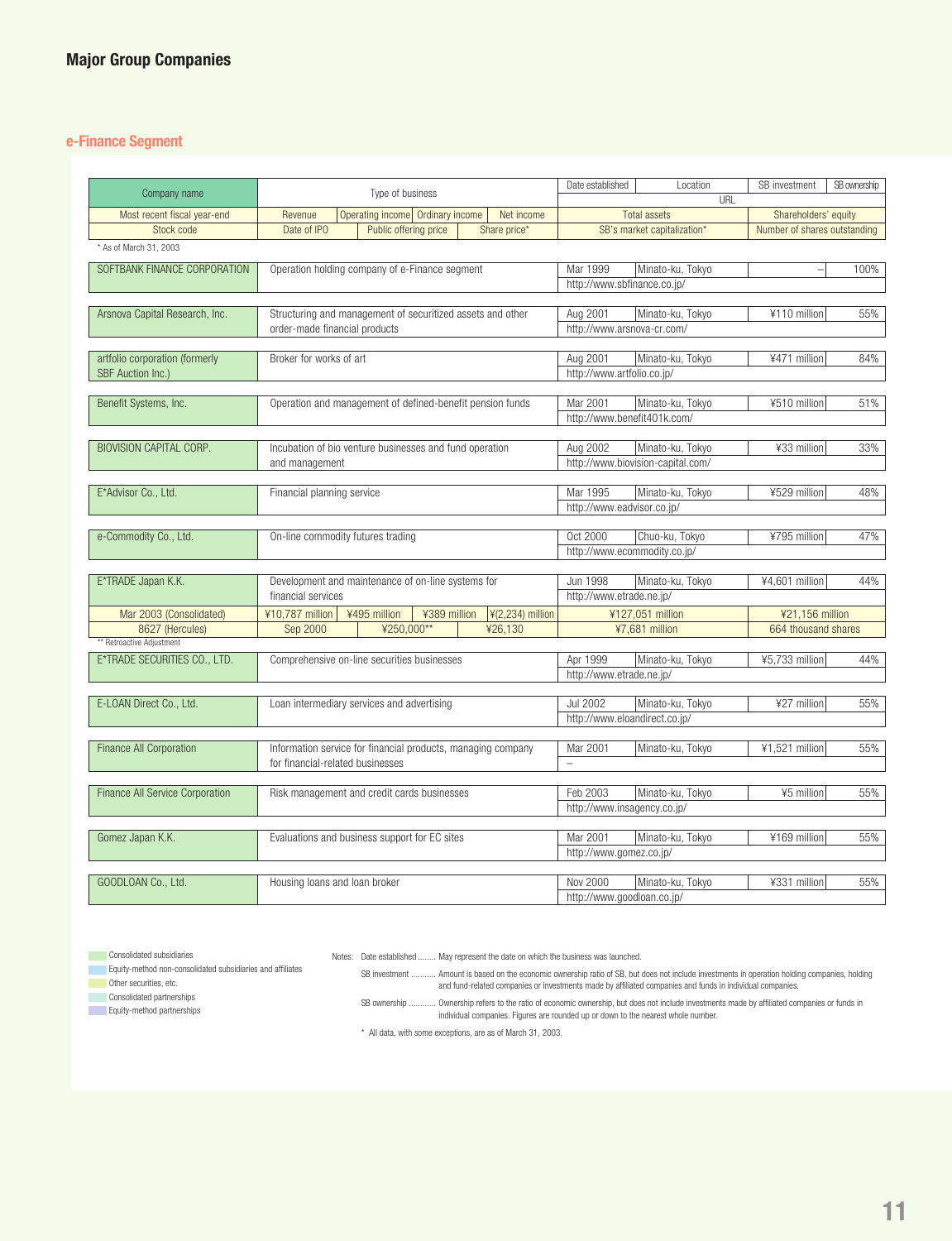# **e-Finance Segment**

| Company name                              | Type of business                                               |                       |              | Date established | Location                                                                   | SB investment                        | SB ownership                   |                              |      |
|-------------------------------------------|----------------------------------------------------------------|-----------------------|--------------|------------------|----------------------------------------------------------------------------|--------------------------------------|--------------------------------|------------------------------|------|
|                                           | Operating income Ordinary income                               |                       |              |                  | URL<br><b>Total assets</b>                                                 | Shareholders' equity                 |                                |                              |      |
| Most recent fiscal year-end<br>Stock code | Revenue<br>Date of IPO                                         | Public offering price |              |                  | Net income<br>Share price*                                                 |                                      | SB's market capitalization*    | Number of shares outstanding |      |
|                                           |                                                                |                       |              |                  |                                                                            |                                      |                                |                              |      |
| * As of March 31, 2003                    |                                                                |                       |              |                  |                                                                            |                                      |                                |                              |      |
| HousePortal Co., Ltd.                     | On-line provision of real estate information                   |                       |              |                  |                                                                            | Sep 2000                             | Chuo-ku, Tokyo                 | ¥160 million                 | 54%  |
|                                           |                                                                |                       |              |                  |                                                                            | http://www.houseportal.co.jp/        |                                |                              |      |
|                                           |                                                                |                       |              |                  |                                                                            |                                      |                                |                              |      |
| Morningstar Asset Management              | Asset management consulting, asset management and advisory     |                       |              |                  |                                                                            | May 2001                             | Minato-ku, Tokyo               | ¥14 million                  | 48%  |
| Co., Ltd.                                 | services for financial institutions                            |                       |              |                  |                                                                            |                                      |                                |                              |      |
|                                           |                                                                |                       |              |                  |                                                                            |                                      |                                |                              |      |
| Morningstar Japan K.K.                    | On-line information and rating service for mutual funds and    |                       |              |                  |                                                                            | Mar 1998                             | Minato-ku, Tokyo               | ¥716 million                 | 48%  |
|                                           | other financial products                                       |                       |              |                  |                                                                            | http://www.morningstar.co.jp/        |                                |                              |      |
| Dec 2002 (Consolidated)                   | ¥975 million                                                   | ¥312 million          | ¥331 million |                  | ¥198 million                                                               |                                      | ¥4,223 million                 | ¥3,927 million               |      |
| 4765 (Hercules)                           | <b>Jun 2000</b>                                                | ¥1,750,000**          |              |                  | ¥90,200                                                                    |                                      | ¥2,585 million                 | 59 thousand shares           |      |
| ** Retroactive Adjustment                 |                                                                |                       |              |                  |                                                                            |                                      |                                |                              |      |
| Office Work Corporation                   | Provision of accounting and other back-office services         |                       |              |                  |                                                                            | <b>Jul 2000</b>                      | Minato-ku. Tokvo               | ¥100 million                 | 100% |
|                                           |                                                                |                       |              |                  |                                                                            | http://www.office-work.co.jp/        |                                |                              |      |
|                                           |                                                                |                       |              |                  |                                                                            |                                      |                                |                              |      |
| SB FINANCE KOREA CO., LTD.                | Strategic base in South Korea for general financial operations |                       |              |                  |                                                                            | <b>Jun 2000</b>                      | South Korea                    | KRW15,000 million            | 100% |
|                                           |                                                                |                       |              |                  |                                                                            | $\overline{\phantom{0}}$             |                                |                              |      |
|                                           |                                                                |                       |              |                  |                                                                            |                                      |                                |                              |      |
| SBI ASSET MANAGEMENT CO., LTD.            | Asset management and management of investment trust assets     |                       |              |                  |                                                                            | Sep 1987                             | Minato-ku, Tokyo               | ¥596 million                 | 63%  |
|                                           |                                                                |                       |              |                  |                                                                            | http://www.sbiam.co.jp/              |                                |                              |      |
|                                           |                                                                |                       |              |                  |                                                                            |                                      |                                |                              |      |
| SBI CAPITAL Co., Ltd.                     | Operation and management of LBO funds                          |                       |              |                  |                                                                            | Apr 2001<br>$\overline{\phantom{0}}$ | Minato-ku, Tokyo               | ¥19 million                  | 66%  |
|                                           |                                                                |                       |              |                  |                                                                            |                                      |                                |                              |      |
| SBI Promo Co., Ltd.                       | Collection, planning and sales of sales promotion information  |                       |              |                  |                                                                            | Jun 2001                             | Minato-ku, Tokyo               | ¥58 million                  | 36%  |
|                                           | and materials                                                  |                       |              |                  |                                                                            | $\overline{a}$                       |                                |                              |      |
|                                           |                                                                |                       |              |                  |                                                                            |                                      |                                |                              |      |
| SF REALTY CO., LTD.                       | Real estate broker, mainly for real estate purchased           |                       |              |                  |                                                                            | Mar 2001                             | Minato-ku, Tokyo               | ¥44 million                  | 44%  |
|                                           | as investments                                                 |                       |              |                  |                                                                            | http://www.sfrealty.co.jp/           |                                |                              |      |
|                                           |                                                                |                       |              |                  |                                                                            |                                      |                                |                              |      |
| SOFTBANK FRONTIER SECURITIES              | Assistance for venture firms in issuance and sale of shares    |                       |              |                  |                                                                            | Aug 1999                             | Minato-ku, Tokyo               | ¥426 million                 | 32%  |
| CO., LTD.                                 | prior to IPO and other issues                                  |                       |              |                  |                                                                            | http://www.sbfrontier.co.jp/         |                                |                              |      |
| Mar 2003 (Non-consolidated)               | ¥296 million<br>¥53 million<br>¥48 million                     |                       |              | ¥24 million      |                                                                            | ¥1,516 million                       | ¥1,483 million                 |                              |      |
| 8629 (Hercules)                           | Aug 2001                                                       | ¥275,000**            |              |                  | ¥38,400                                                                    |                                      | ¥294 million                   | 23 thousand shares           |      |
| ** Retroactive Adjustment                 |                                                                |                       |              |                  |                                                                            |                                      |                                |                              |      |
| SOFTBANK INVESTMENT                       | Incubation of industries                                       |                       |              |                  |                                                                            | Jul 1999                             | Minato-ku, Tokyo               | ¥1,100 million               | 66%  |
| <b>CORPORATION</b>                        |                                                                |                       |              |                  |                                                                            |                                      | http://www.sbinvestment.co.jp/ |                              |      |
| Mar 2003 (Consolidated)                   | ¥3,532 million                                                 |                       |              |                  | $\vert$ ¥(5,354) million $\vert$ ¥(5,343) million $\vert$ ¥(4,406) million |                                      | ¥29,273 million                | ¥19,111 million              |      |
| 8473 (TSE 1st/OSE 1st)                    | Dec 2000                                                       | ¥500,000**            |              |                  | ¥41,800                                                                    |                                      | ¥9,144 million                 | 330 thousand shares          |      |
|                                           |                                                                |                       |              |                  |                                                                            |                                      |                                |                              |      |

\*\* Retroactive Adjustment/Six-month period ended March 31, 2003 due to change in fiscal year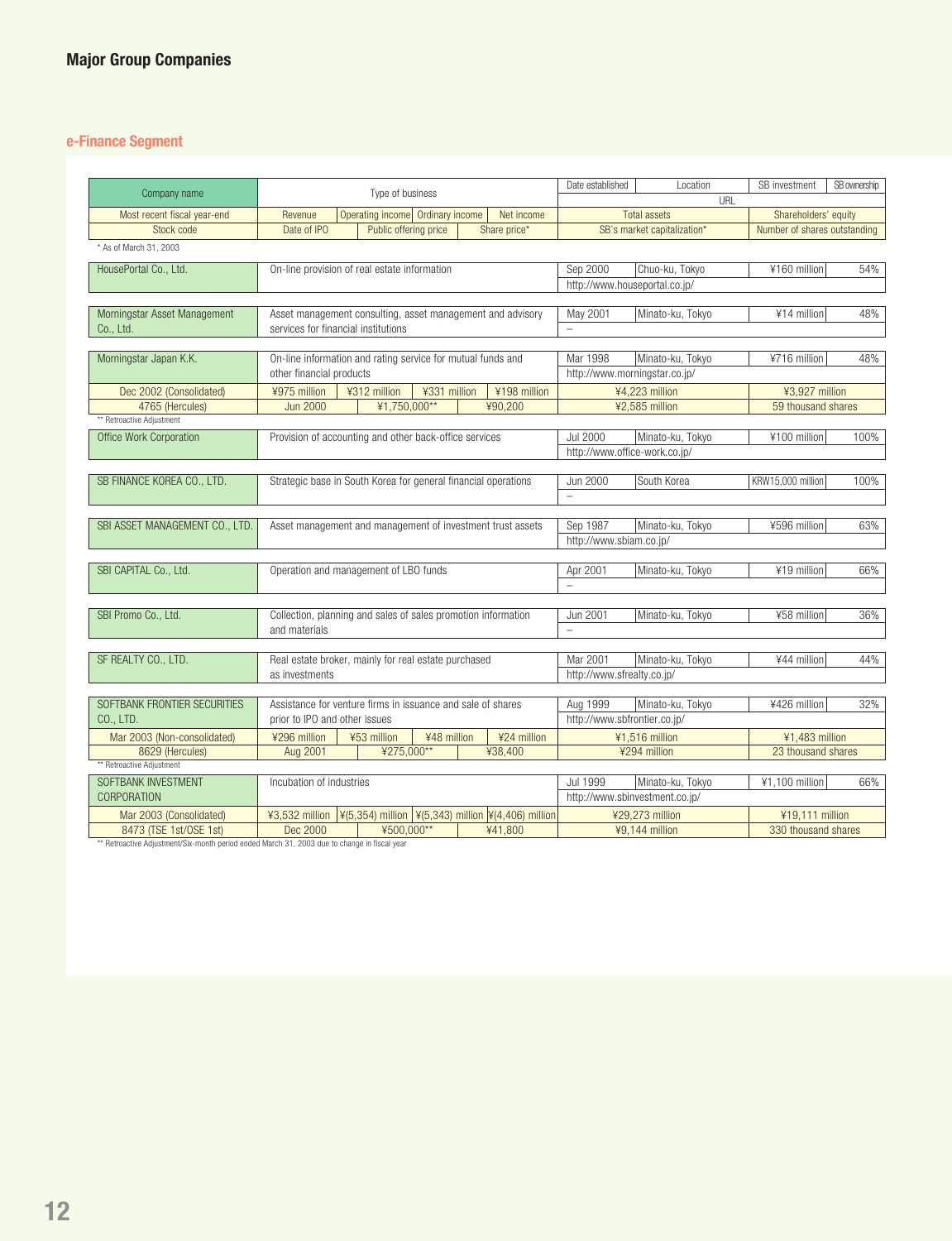| Company name                                                                                          | Type of business                                          |                                                                      |                             | Date established           | Location<br>URL               | SB investment                | SB ownership |
|-------------------------------------------------------------------------------------------------------|-----------------------------------------------------------|----------------------------------------------------------------------|-----------------------------|----------------------------|-------------------------------|------------------------------|--------------|
| Most recent fiscal year-end                                                                           | Operating income Ordinary income<br>Net income<br>Revenue |                                                                      |                             |                            | <b>Total assets</b>           | Shareholders' equity         |              |
| Stock code                                                                                            | Date of IPO                                               | Public offering price                                                | Share price*                |                            | SB's market capitalization*   | Number of shares outstanding |              |
| * As of March 31, 2003                                                                                |                                                           |                                                                      |                             |                            |                               |                              |              |
| SOFTBANK INVESTMENT                                                                                   | Strategic operating base for Asia                         |                                                                      |                             | Jan 1989                   | Hong Kong                     | US\$29 million               | 35%          |
| INTERNATIONAL (STRATEGIC) LIMITED                                                                     |                                                           |                                                                      |                             |                            | http://www.softbank.com.hk/   |                              |              |
| Dec 2002 (Consolidated)                                                                               |                                                           | HK\$334 million   HK\$(486) million<br>HK\$(497) million<br>$\equiv$ |                             |                            | HK\$491 million               | HK\$68 million               |              |
| 648 HK (Hong Kong)                                                                                    | Oct 1999                                                  | HK\$0.55**                                                           | <b>HK\$0.08</b>             |                            | HK\$68 million                | 2.440 million shares         |              |
| * Retroactive adjustment / Eighteen-month period ended December 31, 2002 due to change in fiscal year |                                                           |                                                                      |                             |                            |                               |                              |              |
| SophiaBank, Limited                                                                                   | Think tank                                                |                                                                      |                             | Jun 2000                   | Minato-ku, Tokyo              | ¥166 million                 | 83%          |
|                                                                                                       |                                                           |                                                                      |                             |                            | http://www.sophiabank.co.jp/  |                              |              |
| SWAN Credit Corporation.                                                                              | <b>Business loans</b>                                     |                                                                      |                             | Aug 2001                   | Minato-ku, Tokyo              | ¥80 million                  | 80%          |
|                                                                                                       |                                                           |                                                                      |                             |                            | http://www.swan-credit.co.jp/ |                              |              |
|                                                                                                       |                                                           |                                                                      |                             |                            |                               |                              |              |
| <b>TechTank Corporation</b>                                                                           | Provision of IT solutions                                 |                                                                      |                             | Aug 2001                   | Minato-ku, Tokyo              | ¥227 million                 | 74%          |
|                                                                                                       |                                                           |                                                                      |                             | http://www.techtank.co.jp/ |                               |                              |              |
|                                                                                                       |                                                           |                                                                      |                             |                            |                               |                              |              |
| WEB-Lease Co., Ltd.                                                                                   |                                                           | General leasing services, mainly in IT field                         |                             | Nov 1999                   | Minato-ku, Tokyo              | ¥248 million                 | 55%          |
|                                                                                                       |                                                           |                                                                      |                             | http://www.weblease.co.jp/ |                               |                              |              |
| Mar 2003 (Non-consolidated)                                                                           | ¥6,047 million                                            | ¥147 million<br>¥143 million                                         | ¥82 million                 |                            | ¥11,744 million               | ¥945 million                 |              |
| ASCOT CO., LTD.                                                                                       |                                                           | On-line broker for loans and introducing broker of credit cards for  |                             | Oct 1999                   | Chiyoda-ku, Tokyo             | ¥147 million                 | 37%          |
|                                                                                                       | consumers and companies                                   |                                                                      |                             | http://www.webascot.jp/    |                               |                              |              |
|                                                                                                       |                                                           |                                                                      |                             |                            |                               |                              |              |
| DigiCode K.K.                                                                                         |                                                           | Internet access service and connection broker                        |                             | Mar 2001                   | Chiyoda-ku, Tokyo             | ¥357 million                 | 18%          |
|                                                                                                       |                                                           |                                                                      |                             | http://www.digicode.co.jp/ |                               |                              |              |
|                                                                                                       |                                                           |                                                                      |                             |                            |                               |                              |              |
| Morningstar, Inc.                                                                                     |                                                           | Mutual fund rating and analysis services                             |                             | May 1984                   | Illinois, U.S.A.              | US\$90 million               | 20%          |
|                                                                                                       |                                                           |                                                                      |                             |                            | http://www.morningstar.com/   |                              |              |
| SOFTGRAM CO., LTD.                                                                                    |                                                           |                                                                      |                             | Dec 1998                   | South Korea                   | KRW1,920 million             | 22%          |
|                                                                                                       | Development of software for on-line financial solutions   |                                                                      | http://www.softgram.com/    |                            |                               |                              |              |
|                                                                                                       |                                                           |                                                                      |                             |                            |                               |                              |              |
| UTOPIAN LIFE Co., Ltd.                                                                                | Broker for resort properties                              |                                                                      |                             | Mar 2001                   | Minato-ku, Tokyo              | ¥9 million                   | 30%          |
|                                                                                                       |                                                           |                                                                      |                             | $\overline{a}$             |                               |                              |              |
|                                                                                                       |                                                           |                                                                      |                             |                            |                               |                              |              |
| VeriTrans, Inc.                                                                                       |                                                           | On-line settlement service for EC stores and malls                   |                             | Apr 1997                   | Minato-ku, Tokyo              | ¥200 million                 | 14%          |
|                                                                                                       |                                                           |                                                                      | http://www.veritrans.co.jp/ |                            |                               |                              |              |

**Consolidated subsidiaries** 

Notes: Date established ........ May represent the date on which the business was launched.

Equity-method non-consolidated subsidiaries and affiliates

Other securities, etc.

**Consolidated partnerships** 

Equity-method partnerships

SB investment ........... Amount is based on the economic ownership ratio of SB, but does not include investments in operation holding companies, holding and fund-related companies or investments made by affiliated companies and funds in individual companies.

SB ownership ............ Ownership refers to the ratio of economic ownership, but does not include investments made by affiliated companies or funds in individual companies. Figures are rounded up or down to the nearest whole number.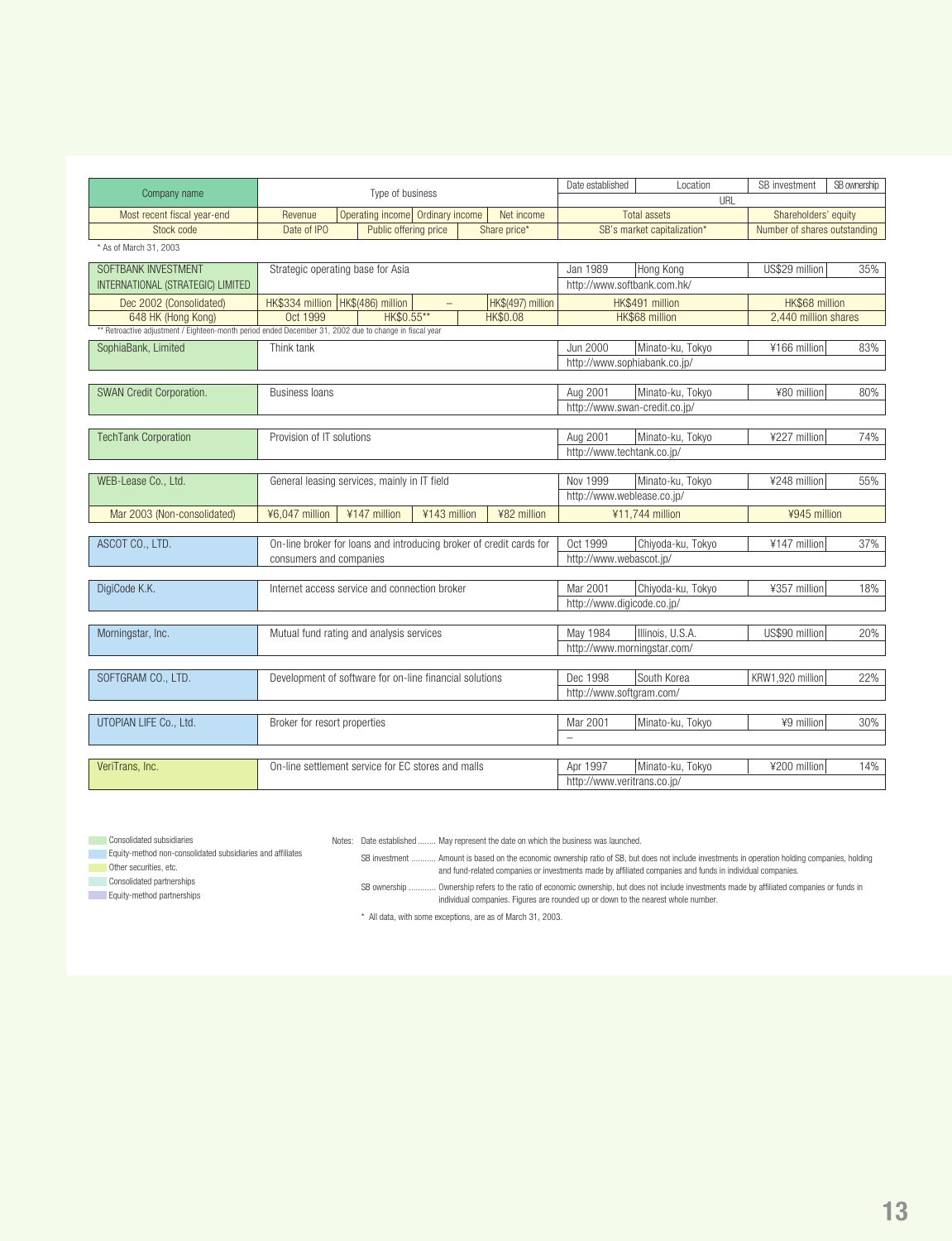# **Media & Marketing Segment**

#### **Fiscal 2003 Performance\***

Segment sales decreased ¥598 million, or 3.4%, to ¥16,919 million and the operating loss decreased ¥726 million to ¥534 million. The market for ITrelated magazines and books faced contraction as individuals increasingly used the Internet to acquire information. Due to this trend, both sales and operating income declined at SOFTBANK Publishing Inc. Nevertheless, improvements in SOFTBANK Publishing Inc.'s operating income were achieved in the second half of fiscal 2003, as compared to the second half of fiscal 2002, through cost reductions and other measures. Improvements in profitability were also realized at the operating level at SOFTBANK ZDNet Inc. and other Media & Marketing segment companies.

Note: The results of Key3Media Group, Inc., excluded from consolidated results in fiscal 2003, were also subtracted from the fiscal 2002 results in order to facilitate a more accurate year-on-year comparison.

#### **Promoting the Media & Marketing Strategy for the Broadband Era**

The Media & Marketing segment strives to be the leader in the IT media industry. This will be achieved by capturing synergies from publications containing the latest information on IT-related subjects, and the distribution of IT-related information using the Internet. Along with the publishing of IT magazines and books, the segment is making efforts to nurture broadband content that combines text, still images, voice and streaming video. The segment strives to diversify where to offer of contents beyond the Internet by providing content to mobile phones and various other kinds of terminals.

SOFTBANK Publishing Inc. has been increasing the circulation of magazines such as Yahoo! BB Magazine and NetRunner, which cover broadband and Internet-related subjects. At the same time, the company is extending its reach to new markets, such as magazines and books covering games, mobile phones and business-related books. Additionally, synergies will be



maximized between two industry-leading Web sites and printed media operated by this segment: ZDNet Japan, the foremost comprehensive IT information site, and *SOFTBANK GAMES*, a Web site of information on games. SOFTBANK ZDNet Inc. is now available to mobile phone users through the segment's Keitai ZDNet site or the like, to increase earnings the same content will be distributed to multiple types of media.

Sports is another area where content is being expanded. Through a tieup with Sports Nippon Shimbun, the segment company Rivals Japan Corporation operates SponichiPlus, which has a wide selection of animation and images, a service that transmits SerieA broadcasts and other sporting events and news to further enhance the sports-related contents. Additionally, JaJa Entertainment Inc. provides its subscribers with video broadcasts of horse races supplied by the Japan Racing Association. Preparations are now under way to aggregate various types of sports content to begin offering an allinclusive sports broadband medium. BARKS K.K. is enhancing its stature as a music information site. Already operating a broadband streaming service to transmit performances from clubs with live music, this company has launched BOW, a comprehensive Internet radio service that includes images to enrich content. In the field of educational services, *Englishtown* site operates live English conversation lessons over broadband networks, in addition to the Aspen e-Learning platform provided by Click2learn Japan K.K. Through such measures, the segment is exploring possibilities for new businesses in response to growth in the broadband field.

#### **SOFTBANK Media & Marketing Corp.'s FY2003 Summary of Consolidated Business Results (Unaudited)**

**Statement of Income**

|                         | (Millions of yen) |
|-------------------------|-------------------|
| <b>Sales</b>            | 16,919            |
| Cost of sales           | 12,382            |
| Selling, general and    |                   |
| administrative expenses | 5,071             |
| Operating income        | (534)             |
| Ordinary income         | (764)             |
| Net income              |                   |

|  |  |  |  | Balance Sheet |
|--|--|--|--|---------------|
|--|--|--|--|---------------|

| αιαιιυσ σιισσι               |          |                            | (Millions of yen) |
|------------------------------|----------|----------------------------|-------------------|
| Current assets               | 9.862    | <b>Current liabilities</b> | 11,998            |
| Property and equipment       | 123      | Long-term liabilities      | 75                |
| Intangible assets            | 924      | Minority interests         | 64                |
| Investments and other assets | 3.925    | Shareholders' equity       | 2,698             |
| Deferred charges             | $\Omega$ | Common stock               | 1,300             |
| Total assets                 | 14.836   | Total                      | 14,836            |

**\*** Figures differ from SOFTBANK's consolidated business segment information in fiscal 2003 because a different calculation method was used.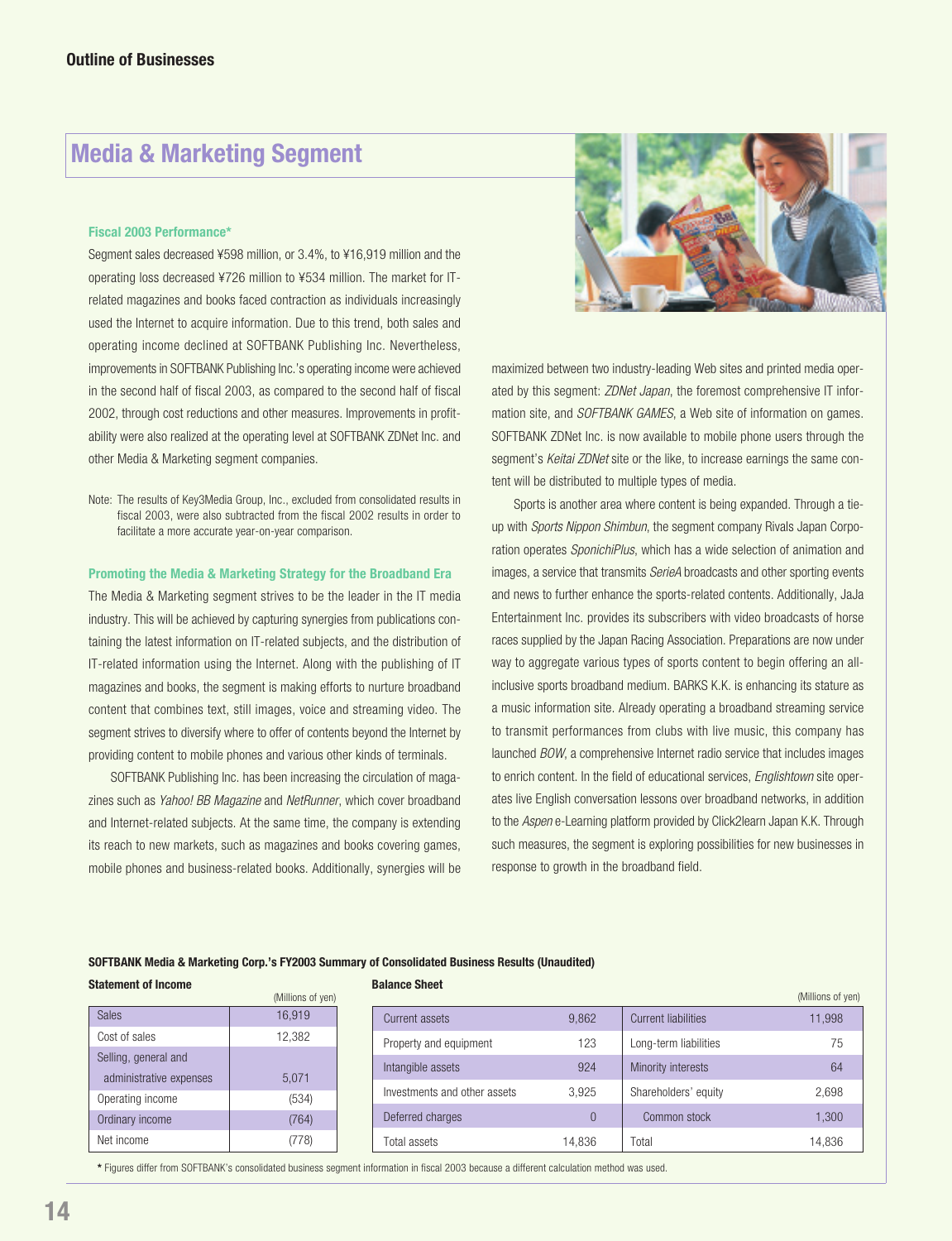### **Media & Marketing Segment**

| Company name                     | Type of business                                                | Date established      | Location<br>URL                         | SB investment                     | SB ownership                 |      |
|----------------------------------|-----------------------------------------------------------------|-----------------------|-----------------------------------------|-----------------------------------|------------------------------|------|
| Most recent fiscal year-end      | Operating income Ordinary income<br>Revenue                     | Net income            |                                         | <b>Total assets</b>               | Shareholders' equity         |      |
| Stock code                       | Date of IPO<br>Public offering price                            | Share price*          |                                         | SB's market capitalization*       | Number of shares outstanding |      |
| * As of March 31, 2003           |                                                                 |                       |                                         |                                   |                              |      |
| SOFTBANK Media & Marketing Corp. | Operation holding company of Media & Marketing segment          |                       | Mar 1999                                | Minato-ku, Tokyo                  |                              | 100% |
|                                  |                                                                 |                       | http://www.softbankmm.co.jp/            |                                   |                              |      |
|                                  |                                                                 |                       |                                         |                                   |                              |      |
| <b>BARKS K.K.</b>                | On-line provision of a broad range of music-related information |                       | Apr 2001                                | Minato-ku, Tokyo                  | ¥200 million                 | 100% |
|                                  |                                                                 |                       | http://www.barks.co.jp/                 |                                   |                              |      |
|                                  |                                                                 |                       |                                         |                                   |                              |      |
| Click2learn Japan K.K.           | On-line provision of employee education and training programs   |                       | May 2000                                | Minato-ku, Tokyo                  | ¥231 million                 | 54%  |
|                                  |                                                                 |                       | http://www.click2learn.co.jp/           |                                   |                              |      |
| COM-PATH, Inc.                   | Comprehensive computer product information services             |                       | Aug 1998                                | Chuo-ku, Tokyo                    | ¥356 million                 | 90%  |
|                                  |                                                                 |                       | http://www.com-path.ne.jp/              |                                   |                              |      |
|                                  |                                                                 |                       |                                         |                                   |                              |      |
| EC RESEARCH CORP.                | Research, surveys and consulting for e-commerce                 |                       | Sep 2000                                | Minato-ku, Tokyo                  | ¥120 million                 | 100% |
|                                  | and IT companies                                                |                       | http://www.ec-r.co.jp/                  |                                   |                              |      |
|                                  |                                                                 |                       |                                         |                                   |                              |      |
| JaJa Entertainment Inc.          | On-line provision of entertainment content                      |                       | Oct 2000                                | Minato-ku, Tokyo                  | ¥190 million                 | 70%  |
|                                  |                                                                 |                       | http://www.jaja-uma.com/                |                                   |                              |      |
| Rivals Japan Corporation         | On-line provision of sports information                         |                       | Aug 2000                                | Minato-ku, Tokyo                  | ¥303 million                 | 98%  |
|                                  |                                                                 |                       | http://www.rivals.co.jp/                |                                   |                              |      |
|                                  |                                                                 |                       |                                         |                                   |                              |      |
| SOFTBANK MOBILE CORP.            | Planning, development and formulation of information            |                       | May 2000                                | Chuo-ku, Tokyo                    | ¥300 million                 | 100% |
|                                  | strategies for various services based on mobile Internet access |                       |                                         | http://www.softbank-mobile.co.jp/ |                              |      |
|                                  |                                                                 |                       | Mar 2000                                |                                   |                              |      |
| SOFTBANK Publishing Inc.         | IT and Internet-related publishing                              |                       | http://www.softbankpub.co.jp/           | Minato-ku, Tokyo                  | ¥600 million                 | 100% |
|                                  | ¥15,862 million<br>¥802 million<br>¥798 million                 | ¥493 million          |                                         |                                   |                              |      |
| Mar 2003 (Non-consolidated)      |                                                                 |                       |                                         | ¥10,067 million                   | ¥3,777 million               |      |
| SOFTBANK ZDNet Inc.              | Comprehensive IT information site                               |                       | Dec 1999                                | Minato-ku, Tokyo                  | ¥928 million                 | 95%  |
|                                  |                                                                 |                       | http://www.zdnet.co.jp/                 |                                   |                              |      |
|                                  |                                                                 |                       |                                         |                                   |                              |      |
| cyber communications inc.        | Advertising agency for Internet and other network advertising   |                       | Jun 1996                                | Chuo-ku, Tokyo                    | ¥501 million                 | 47%  |
|                                  |                                                                 | http://www.cci.co.jp/ |                                         |                                   |                              |      |
| Mar 2003 (Non-consolidated)      | ¥12,731 million<br>¥271 million<br>¥279 million                 |                       | ¥6,881 million                          | ¥4,217 million                    |                              |      |
| 4788 (Hercules)                  | ¥350,000<br>Sep 2000                                            | ¥90,000               |                                         | ¥10,584 million                   | 252 thousand shares          |      |
|                                  |                                                                 |                       |                                         |                                   |                              |      |
| <b>Englishtown Limited</b>       | On-line provision and sales of language education systems       |                       | Jan 2001<br>http://www.englishtown.com/ | Shibuya-ku, Tokyo                 | ¥396 million                 | 30%  |
|                                  |                                                                 |                       |                                         |                                   |                              |      |
| M.P.Technologies, Inc.           | Architecture and solutions for broadband and other              | Sep 2001              | Shinjuku-ku, Tokyo                      | ¥570 million                      | 44%                          |      |
|                                  | next-generation Internet infrastructures                        |                       | http://www.mptech.co.jp/                |                                   |                              |      |
|                                  |                                                                 |                       |                                         |                                   |                              |      |
| Tribeck Strategies, Inc.         | Internet-related consulting and marketing operations            |                       | Sep 2001                                | Chiyoda-ku, Tokyo                 | ¥60 million                  | 36%  |
|                                  |                                                                 |                       | http://www.tribeck.jp/                  |                                   |                              |      |

**Consolidated subsidiaries** Equity-method non-consolidated subsidiaries and affiliates

Notes: Date established ........ May represent the date on which the business was launched.

SB investment ........... Amount is based on the economic ownership ratio of SB, but does not include investments in operation holding companies, holding and fund-related companies or investments made by affiliated companies and funds in individual companies.

**Other securities, etc. Consolidated partnerships** 

Equity-method partnerships

SB ownership ............ Ownership refers to the ratio of economic ownership, but does not include investments made by affiliated companies or funds in

individual companies. Figures are rounded up or down to the nearest whole number.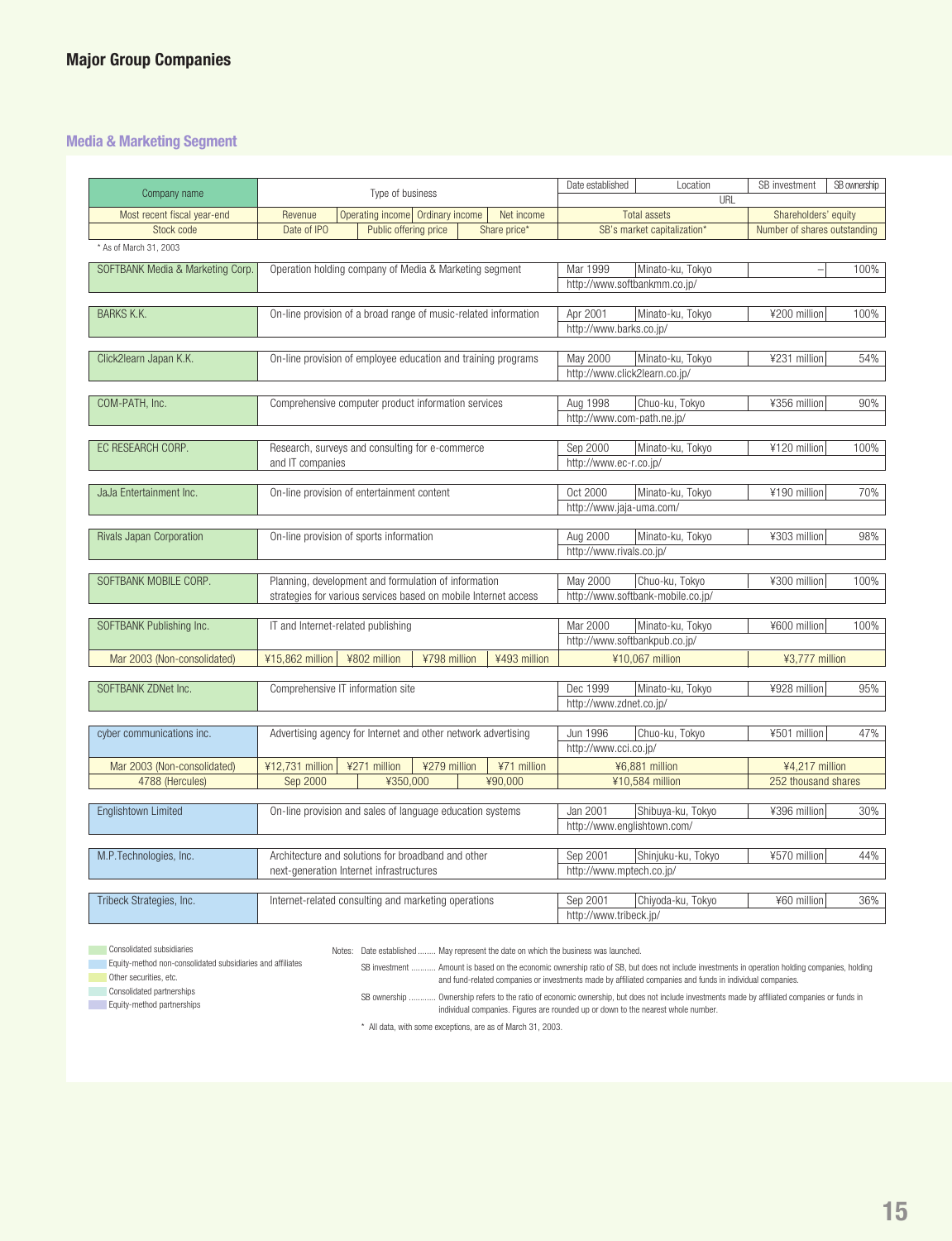# **Broadmedia Segment**

#### **Fiscal 2003 Performance\***

Segment sales decreased ¥159 million, or 1.3%, to ¥11,912 million. This was principally the result of a marginal decline in sales at Club iT Corporation. Although sales from services provided to existing CS subscribers remained solid, the company was no longer acquiring new subscribers. The operating loss increased by ¥1,635 million to ¥1,660 million. The primary factors were start-up expenses at CDN Solutions K.K. and developmentrelated expenses at BB Cable Corporation, which launched the BB Cable TV service. A consolidated adjustment of ¥3,295 million was amortized in fiscal 2003 as a special loss (valuation loss on investment in affiliates) relating to the tender offer for Club iT Corporation.

#### **Realizing the Integration of Broadcasting and Telecommunications**

The business objective of the Broadmedia segment is the complete integration of broadcasting and telecommunications. As a content aggregator, the segment strives to cover a broad spectrum of domains extending from satellite broadcasts to broadband infrastructures. At the same time, the segment provides network solutions, such as the upgrading of content distribution environments. In July 2002, BB Cable Corporation became the first company to register as a cable broadcaster on telecommunications services, and subsequently started the BB Cable TV, realizing the segment's business objective. Using the backbone network and ADSL links of SOFTBANK BB Corp., this new service offers both broadcasts and video-on-demand\*1 services through a single broadband connection, thus truly integrating broadcasting and telecommunications. Commercial operations began in March 2003 in the 23 wards of Tokyo, and will be expanded nationwide. BB Factory Corporation revamped its *Channel BB*, which is broadcast through BB Cable TV, in April 2003, transforming it into the only channel in the marketplace providing the distinctive service of offering information specializing in games.



With the rapid spread of broadband, the segment additionally focuses on promoting network solutions business. As a result, Akamai Technologies Japan K.K. became a wholly owned subsidiary in December 2002. The company made a new start as CDN Solutions K.K. in February 2003, creating solutions for the distribution of Web streaming and other high-volume content. The new company will be the primary sales agent in Japan of Akamai services, which are recognized as a reliable source of stable, high-speed content delivery, and also supplies various other types of solutions. As wireless Internet access from outside the office or home grows, Xdrive Japan K.K. plans to enlarge its services, expanding the supply of online storage solutions to individuals and companies that allow the retrieval of large amounts of data anytime and anywhere.

Club iT Corporation, Broadmedia's marketing arm, concentrates on the growth of the subsidiary, BB Cable Corporation. In other areas, this company has had much success with its *Club iT* members-only organization and sales promotion of broadband related services, such as the Yahoo! BB and BB Phone. In tandem with activities in these business fields, Club iT Corporation and Broadmedia Research Institute, inc. are constantly conducting research and development concerning broadband applications that will lead to the emergence of future next-generation profit centers for this segment.

\*1 Video-on-demand: A system that gives to individuals a large repertoire of programs, such as cinemas and animation films, whenever they want to purchase.

#### **SOFTBANK Broadmedia Corporation's FY2003 Summary of Consolidated Business Results (Unaudited)**

#### **Statement of Income**

|                         | (Millions of yen) |
|-------------------------|-------------------|
| <b>Sales</b>            | 11,912            |
| Cost of sales           | 8,751             |
| Selling, general and    |                   |
| administrative expenses | 4,821             |
| Operating income        | (1,660)           |
| Ordinary income         | (1,776)           |
| Net income              | (4, 044)          |

**Balance Sheet**

| υαιαιινσ υιισσι              |          |                            | (Millions of yen) |
|------------------------------|----------|----------------------------|-------------------|
| Current assets               | 8.854    | <b>Current liabilities</b> | 7,278             |
| Property and equipment       | 764      | Long-term liabilities      | 2,599             |
| Intangible assets            | 1,118    | Minority interests         | 244               |
| Investments and other assets | 12.649   | Shareholders' equity       | 13,266            |
| Deferred charges             | $\Omega$ | Common stock               | 10,750            |
| Total assets                 | 23,387   | Total                      | 23,387            |

**\*** Figures differ from SOFTBANK's consolidated business segment information in fiscal 2003 because a different calculation method was used.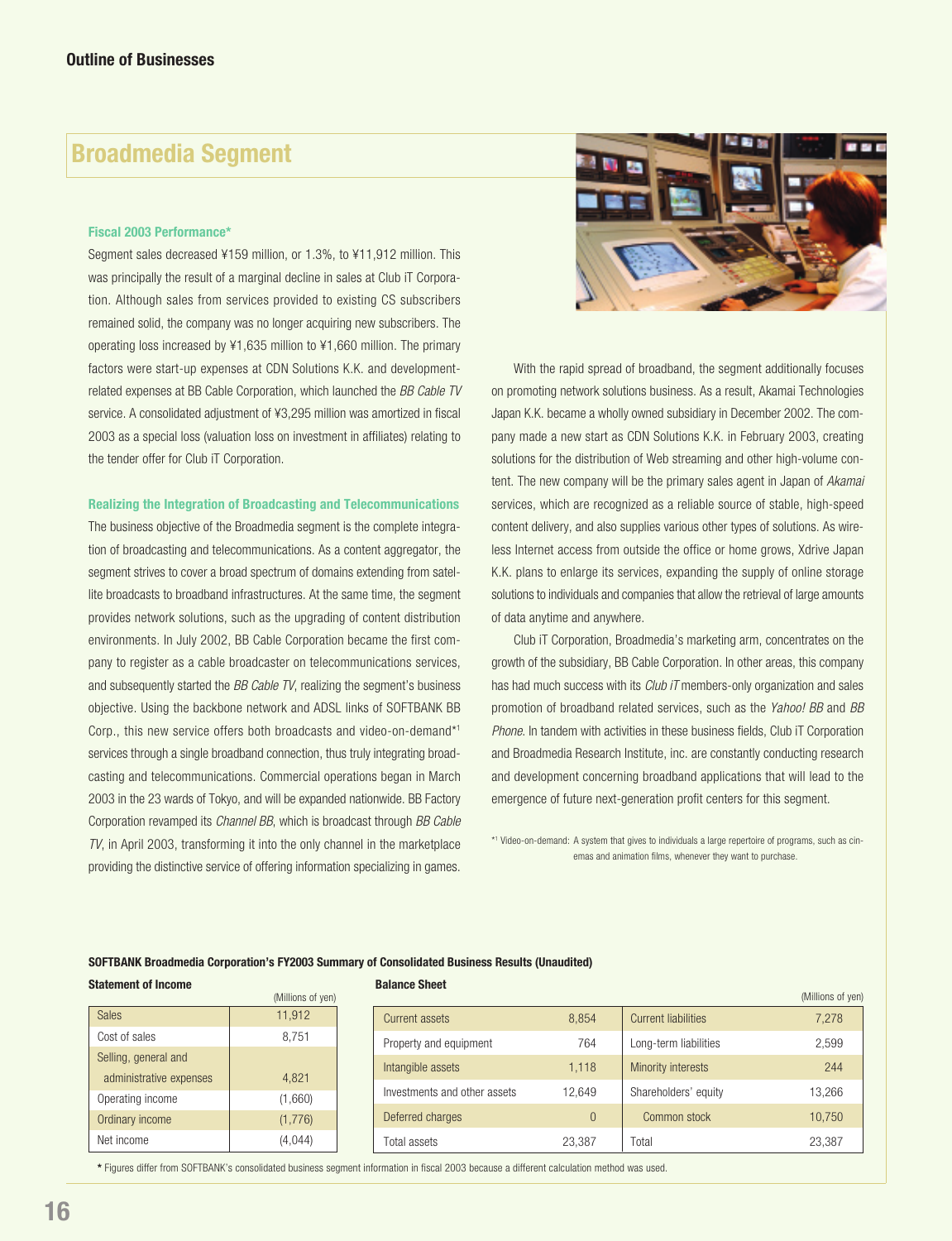### **Broadmedia Segment**

|                                           |                                                               |                       |                           |                                                    |                          |                              |                              | SB ownership |
|-------------------------------------------|---------------------------------------------------------------|-----------------------|---------------------------|----------------------------------------------------|--------------------------|------------------------------|------------------------------|--------------|
| Company name                              | Type of business                                              |                       |                           | Date established                                   | Location<br>URL          | SB investment                |                              |              |
| Most recent fiscal year-end               | Operating income Ordinary income<br>Revenue<br>Net income     |                       |                           |                                                    | <b>Total assets</b>      | Shareholders' equity         |                              |              |
| Stock code                                | Date of IPO                                                   | Public offering price |                           | Share price*                                       |                          | SB's market capitalization*  | Number of shares outstanding |              |
| * As of March 31, 2003                    |                                                               |                       |                           |                                                    |                          |                              |                              |              |
| SOFTBANK Broadmedia Corporation           | Operation holding company of Broadmedia segment               |                       |                           |                                                    | Mar 2000                 | Shibuya-ku, Tokyo            |                              | 100%         |
|                                           |                                                               |                       |                           |                                                    |                          | http://www.broadmedia.co.jp/ |                              |              |
|                                           |                                                               |                       |                           |                                                    |                          |                              |                              |              |
| ALISS-NET Co., Ltd.                       | On-line distribution of lifestyle information, production and |                       |                           |                                                    | Nov 1999                 | Chuo-ku, Fukuoka             | ¥432 million                 | 51%          |
|                                           | sale of computer software, terminals and peripherals          |                       |                           |                                                    |                          | http://www.aliss-net.ne.jp/  |                              |              |
|                                           |                                                               |                       |                           |                                                    |                          |                              |                              |              |
| <b>BB Cable Corporation (formerly</b>     | Broadcasting and BB Cable TV VOD service using the            |                       |                           |                                                    | Dec 2001                 | Shibuya-ku, Tokyo            | ¥198 million                 | 99%          |
| Broadmedia TV planning Corporation)       | Yahoo! BB ADSL connection service                             |                       |                           |                                                    | http://www.bbcable.tv/   |                              |                              |              |
|                                           |                                                               |                       |                           |                                                    |                          |                              |                              |              |
| <b>BB Factory Corporation</b>             | Licensed communications satellite broadcaster                 |                       |                           |                                                    | Apr 1998                 | Shinjuku-ku, Tokyo           | ¥297 million                 | 94%          |
|                                           |                                                               |                       |                           |                                                    |                          | http://www.bb-factory.com/   |                              |              |
| Mar 2003 (Non-consolidated)               | ¥1,143 million                                                | ¥11 million           | ¥18 million               | ¥18 million                                        |                          | ¥469 million                 | ¥347 million                 |              |
|                                           |                                                               |                       |                           |                                                    |                          |                              |                              |              |
| Broadmedia Research Institute, Inc.       | Distribution and sale of content and related businesses       |                       |                           |                                                    | Sep 2001                 | Shibuya-ku, Tokyo            | ¥5,653 million               | 100%         |
| (formerly Media Research Institute, Inc.) |                                                               |                       |                           |                                                    | http://www.bri.jp/       |                              |                              |              |
| CDN Solutions K.K. (formerly              |                                                               |                       |                           |                                                    | Apr 2001                 | Chuo-ku, Tokyo               | ¥298 million                 | 100%         |
| Akamai Technologies Japan K.K.)           | Provision of Web and streaming content distribution solutions |                       | http://www.cdn-sol.co.jp/ |                                                    |                          |                              |                              |              |
|                                           |                                                               |                       |                           |                                                    |                          |                              |                              |              |
| Club iT Corporation                       | Planning and operation of Club iT, a members-only             |                       |                           |                                                    | Nov 1998                 | Shibuya-ku, Tokyo            | ¥4,849 million               | 99%          |
|                                           | organization, and packaged sales of Internet lines            |                       |                           |                                                    | http://www.clubit.co.jp/ |                              |                              |              |
| Mar 2003 (consolidated)                   | ¥10,255 million                                               | ¥760 million          | ¥811 million              | ¥533 million                                       | ¥6,149 million           |                              | ¥2,509 million               |              |
| 4347 (Hercules)                           | Mar 2002                                                      | ¥1,200                |                           | ¥699                                               |                          | ¥5,718 million               | 8.259 thousand shares        |              |
|                                           |                                                               |                       |                           |                                                    |                          |                              |                              |              |
| Digital Media Factory, Inc.               | Provision of digital content, mainly involving production of  |                       |                           |                                                    | Oct 1997                 | Naha, Okinawa                | ¥275 million                 | 78%          |
|                                           | computer graphics                                             |                       |                           |                                                    | http://www.dmf.co.jp/    |                              |                              |              |
|                                           |                                                               |                       |                           |                                                    |                          |                              |                              |              |
| EMBANYA Inc.                              | Production and distribution of visual content and advertising |                       | Nov 2000                  | Shinjuku-ku, Tokyo                                 | ¥9 million               | 94%                          |                              |              |
|                                           | planning                                                      |                       |                           |                                                    |                          | http://www.embanya.com/      |                              |              |
| IM Networks, Japan K.K.                   |                                                               |                       |                           |                                                    | Dec 2001                 |                              | ¥180 million                 | 60%          |
|                                           | Provision of tuning service for Webcasting (Internet radio)   |                       |                           | Shinjuku-ku, Tokyo<br>http://www.imnetworks.co.jp/ |                          |                              |                              |              |
|                                           |                                                               |                       |                           |                                                    |                          |                              |                              |              |
| Xdrive Japan K.K.                         | Provision of on-line storage solutions                        |                       |                           |                                                    | Apr 2001                 | Chuo-ku, Tokyo               | ¥180 million                 | 60%          |
|                                           |                                                               |                       |                           |                                                    | http://www.xdrive.co.jp/ |                              |                              |              |
|                                           |                                                               |                       |                           |                                                    |                          |                              |                              |              |
| Fishing Vision Co., Ltd.                  | Production and sale of programs for Tsuri Vision broadcasts   |                       |                           |                                                    | Mar 1998                 | Shinjuku-ku, Tokyo           | ¥1,225 million               | 40%          |
|                                           | using CS digital broadcasting platforms and cable TV          |                       |                           |                                                    |                          | http://www.fishing-v.co.jp/  |                              |              |
|                                           |                                                               |                       |                           |                                                    |                          |                              |                              |              |
| Nihon Eiga Satellite                      | Licensed communications satellite broadcaster                 |                       |                           |                                                    | Feb 2000                 | Minato-ku, Tokyo             | ¥100 million                 | 15%          |
| Broadcasting Corp.                        |                                                               |                       |                           |                                                    |                          | http://www.nihon-eiga.co.jp/ |                              |              |

**Consolidated subsidiaries** 

**Equity-method non-consolidated subsidiaries and affiliates Community** Other securities, etc.

Notes: Date established ........ May represent the date on which the business was launched.

SB investment ........... Amount is based on the economic ownership ratio of SB, but does not include investments in operation holding companies, holding and fund-related companies or investments made by affiliated companies and funds in individual companies.

Consolidated partnerships

Equity-method partnerships

SB ownership ............ Ownership refers to the ratio of economic ownership, but does not include investments made by affiliated companies or funds in individual companies. Figures are rounded up or down to the nearest whole number.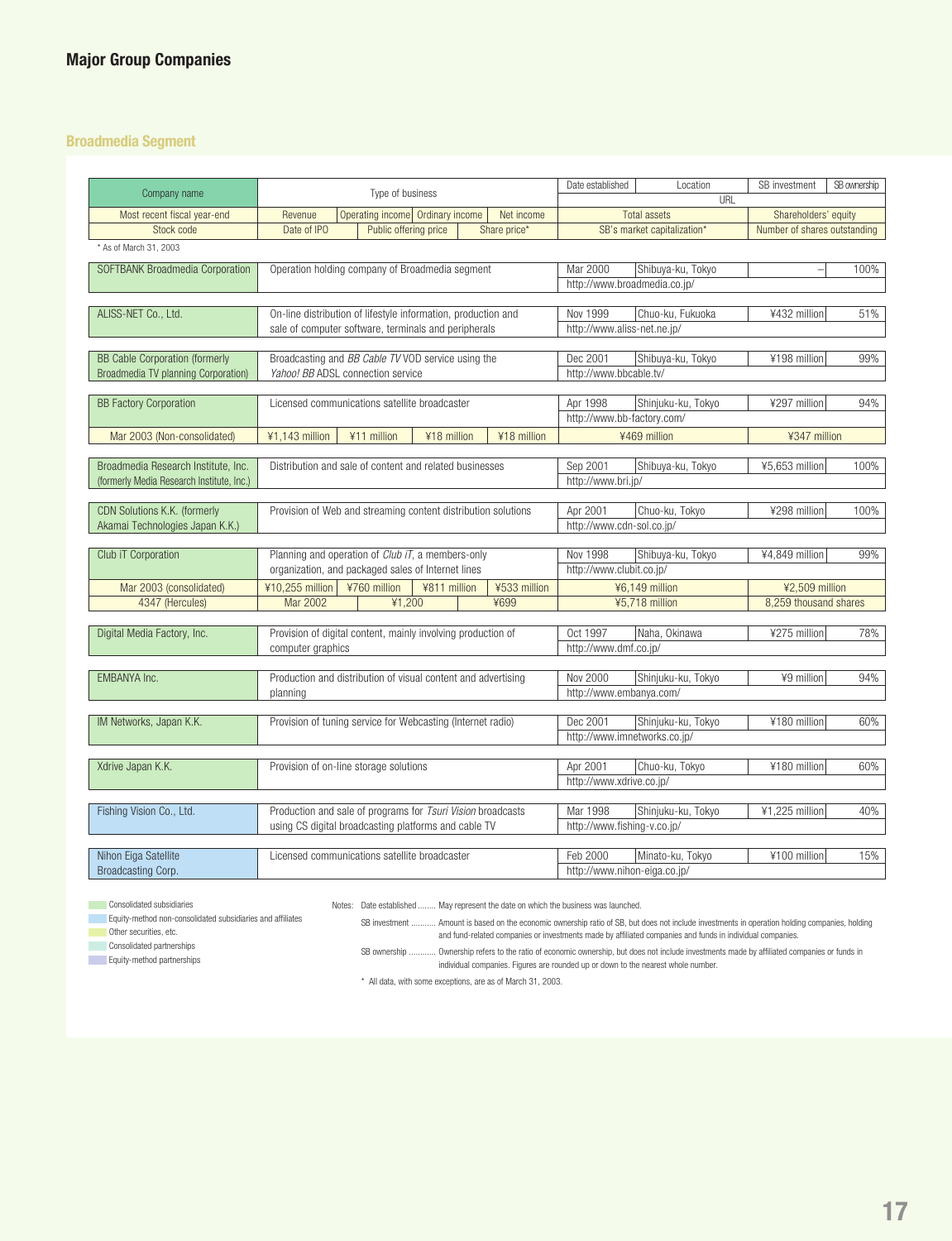# **Internet Culture Segment**

#### **Fiscal 2003 Performance**

Segment sales increased ¥6,185 million, or 19.3%, to ¥38,200 million. The main sources of growth were Yahoo Japan Corporation's advertising revenues, which achieved an all-time high, increased volume in its auction business, and the introduction of system-use fees. Tavigator, Inc. also posted higher sales. Operating income for the segment increased ¥6,945 million, or 69.9%, to ¥16,881 million, resulting from the income growth posted by the aforementioned Yahoo Japan Corporation businesses. Revenues related to the Yahoo! BB service are included in the Broadband Infrastructure segment (page 4).

#### **Japan's Number One Internet Services Company**

Yahoo Japan Corporation, the core member of the Internet Culture segment, is firmly positioned as Japan's leading Internet services company. By leveraging its powerful brand, superior technology and unmatched reach, this company is steadily diversifying its profit structure. To increase the efficiency of its decision-making process and maximize management resources, Yahoo Japan Corporation formally introduced a new organization centered on six business divisions in fiscal 2003.

The advertising business, which spans all business divisions, is growing as the spread of broadband means that more advertisers recognize that the Internet is an advertising medium on par with traditional media. Yahoo Japan Corporation is aggressively marketing Yahoo! Billboard and other advertising products that offer reach-oriented services, targeting companies with large advertising budgets. Through such measures, advertising revenues are steadily increasing.

In its Auction Business Division, introduced a system-use fee in April 2002. After this, transaction volume and the number of unique users grew



steadily. Additionally, a significant increase was seen in the transaction rate compared with prior to the system-use fee introduction. As a result, the Auction Business Division has developed into one of the company's main sources of earnings. It joined forces with RECRUIT CO., LTD, for the fullscale roll out of a used car auction service. Looking beyond the C-to-C market, further initiatives are planned to attract more corporate sellers in order to expand the range of items listed on its auction site.

#### **Trend of number of listed items and transaction rate**



**Summary of Internet Culture Segment Business Results from FY2003 Consolidated Results of SOFTBANK CORP.**

|                    | (Millions of yen) |
|--------------------|-------------------|
| <b>Sales</b>       | 38,200            |
| Operating expenses | 21,319            |
| Operating income   | 16,881            |
| Assets             | 124,573           |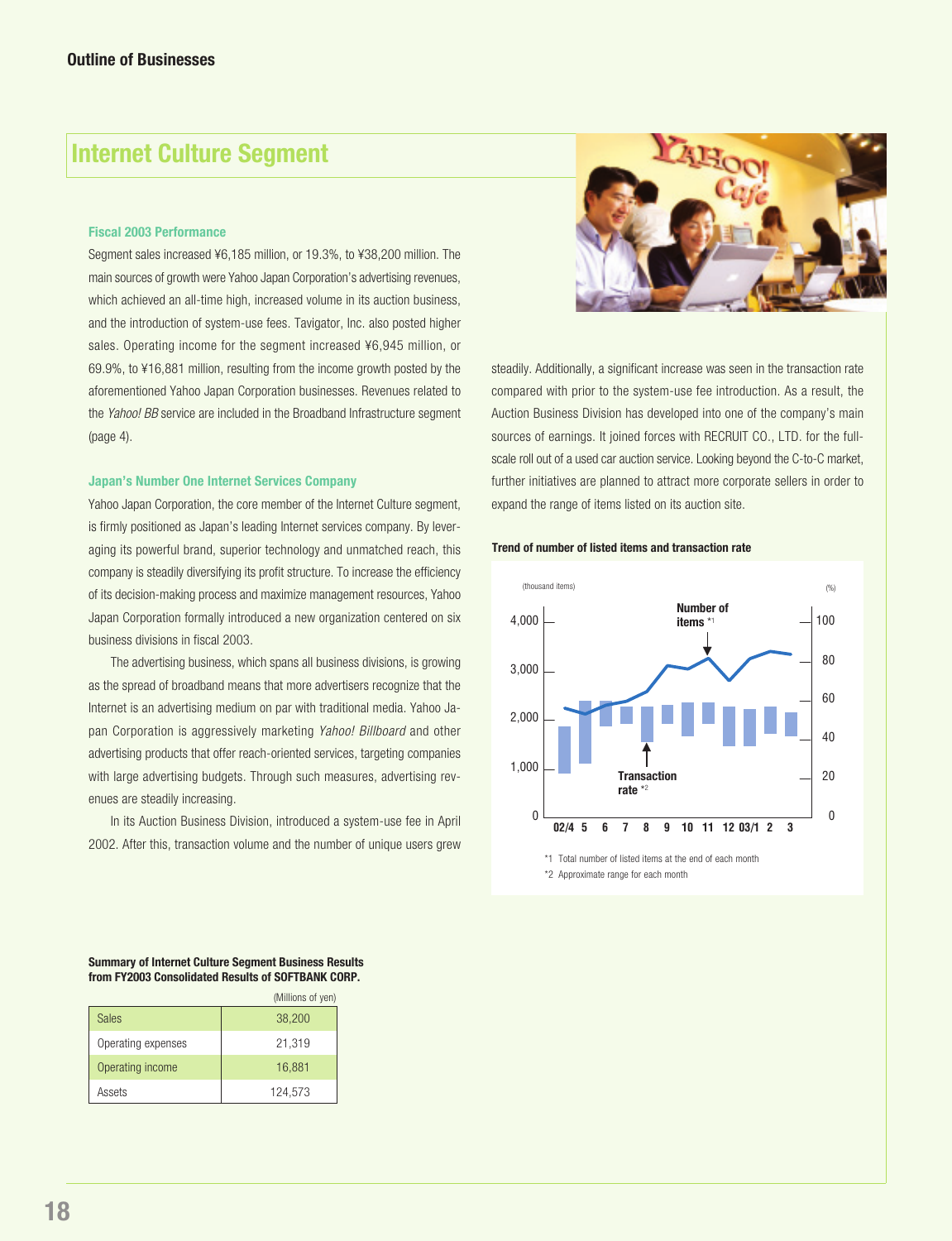### **Internet Culture Segment**

| Company name                      | Type of business                     |                                                                                        |                | Date established                      | Location                    | SB investment                | SB ownership |
|-----------------------------------|--------------------------------------|----------------------------------------------------------------------------------------|----------------|---------------------------------------|-----------------------------|------------------------------|--------------|
| Most recent fiscal year-end       | Revenue                              | Operating income Ordinary income                                                       | Net income     | URL<br><b>Total assets</b>            |                             | Shareholders' equity         |              |
| Stock code                        | Date of IPO                          | Public offering price                                                                  | Share price*   |                                       | SB's market capitalization* | Number of shares outstanding |              |
| * As of March 31, 2003            |                                      |                                                                                        |                |                                       |                             |                              |              |
|                                   |                                      |                                                                                        |                |                                       |                             |                              |              |
| Yahoo Japan Corporation           | Internet services                    |                                                                                        |                | Jan 1996                              | Minato-ku, Tokyo            | ¥6,372 million               | 42%          |
|                                   |                                      |                                                                                        |                |                                       | http://www.yahoo.co.jp/     |                              |              |
| Mar 2003 (Consolidated)           |                                      | ¥59,095 million   ¥24,072 million   ¥23,524 million   ¥12,096 million                  |                | ¥47,774 million                       |                             | ¥30,482 million              |              |
| 4689 (Jasdaq)                     | <b>Nov 1997</b>                      | ¥5,468.75**                                                                            | ¥975,000       |                                       | ¥385,335 million            | 471 thousand shares          |              |
| ** Retroactive Adjustment         |                                      |                                                                                        |                |                                       |                             |                              |              |
| eGroups KK                        |                                      | Operation of <i>eGroups</i> , a groupware service mainly targeting e-mail              |                | Jan 1999                              | Minato-ku, Tokyo            | ¥377 million                 | 38%          |
|                                   |                                      |                                                                                        |                | http://www.egroups.co.jp/             |                             |                              |              |
|                                   |                                      |                                                                                        |                |                                       |                             |                              |              |
| e-Shopping! Books CORP.           |                                      | On-line sales of books and other products                                              |                | Aug 1999<br>http://www.esbooks.co.jp/ | Chuo-ku, Tokyo              | ¥185 million                 | 32%          |
|                                   |                                      |                                                                                        |                |                                       |                             |                              |              |
| Mar 2003 (Non-consolidated)       | ¥3,662 million                       | $*(51)$ million<br>$\frac{1}{2}(47)$ million                                           | ¥(92) million  |                                       | ¥482 million                | ¥2 million                   |              |
| Net Culture K.K.                  |                                      | Holding company that invests in and manages Internet Culture                           |                | Mar 2001                              | Minato-ku, Tokyo            | ¥1,000 million               | 100%         |
|                                   | businesses                           |                                                                                        |                | $\overline{\phantom{0}}$              |                             |                              |              |
|                                   |                                      |                                                                                        |                |                                       |                             |                              |              |
| Netrust Ltd.                      |                                      | On-line settlements and system consulting                                              |                | Sep 2000                              | Minato-ku, Tokyo            | ¥90 million                  | 45%          |
|                                   |                                      |                                                                                        |                | http://payment.yahoo.co.jp/           |                             |                              |              |
|                                   |                                      |                                                                                        |                |                                       |                             |                              |              |
| Tavigator, Inc.                   | On-line travel agency                |                                                                                        |                | Mar 2000                              | Minato-ku, Tokyo            | ¥40 million                  | 41%          |
|                                   |                                      |                                                                                        |                | http://www.tavigator.co.jp/           |                             |                              |              |
|                                   |                                      |                                                                                        |                |                                       |                             |                              |              |
| Y's Agencies Inc.                 | Planning and sales of advertisements |                                                                                        |                | Aug 2001                              | Minato-ku, Tokyo            | ¥4 million                   | 42%          |
|                                   |                                      |                                                                                        |                | $\overline{\phantom{0}}$              |                             |                              |              |
| <b>INTAGE Interactive Inc.</b>    | On-line research service             |                                                                                        |                | Oct 2002                              | Higashikurume, Tokyo        | ¥10 million                  | 21%          |
|                                   |                                      |                                                                                        |                | http://www.intage-interactive.co.jp/  |                             |                              |              |
|                                   |                                      |                                                                                        |                |                                       |                             |                              |              |
| Internet Research Institute, Inc. |                                      | Consulting, design, construction and operation of IP networks,                         |                | Dec 1996                              | Shinjuku-ku, Tokyo          | ¥153 million                 | 10%          |
|                                   |                                      | and marketing and sales agency services                                                |                | http://www.iri.co.jp/                 |                             |                              |              |
| Jun 2002 (Consolidated)           | ¥7,711 million                       | $\frac{1}{2}(1,424)$ million $\frac{1}{2}(4,328)$ million $\frac{1}{2}(4,783)$ million |                |                                       | ¥10,097 million             | ¥6,003 million               |              |
| 4741 (Mothers)                    | Dec 1999                             | ¥390,000**                                                                             | ¥175,000       |                                       | ¥657 million                | 41 thousand shares           |              |
| ** Retroactive Adjustment         |                                      |                                                                                        |                |                                       |                             |                              |              |
| Yahoo! Deutschland GmbH           | Internet services                    |                                                                                        |                | Jan 1997                              | Munich, Germany             | US\$0.45 million             | 30%          |
|                                   |                                      |                                                                                        |                | http://www.de.yahoo.com/              |                             |                              |              |
|                                   |                                      |                                                                                        |                |                                       |                             |                              |              |
| Yahoo! France SARL                | Internet services                    |                                                                                        |                | Nov 1996                              | Paris, France               | US\$0.45 million             | 30%          |
|                                   |                                      |                                                                                        |                | http://www.fr.yahoo.com/              |                             |                              |              |
|                                   |                                      |                                                                                        |                |                                       |                             |                              |              |
| Yahoo! Korea Corporation          | Internet services                    |                                                                                        |                | Oct 1997<br>http://kr.yahoo.com/      | Seoul, South Korea          | KRW288 million               | 26%          |
|                                   |                                      |                                                                                        |                |                                       |                             |                              |              |
| Yahoo! UK Limited                 | Internet services                    |                                                                                        |                | Aug 1996                              | London, U.K.                | US\$0.9 million              | 30%          |
|                                   |                                      |                                                                                        |                | http://www.uk.yahoo.com/              |                             |                              |              |
|                                   |                                      |                                                                                        |                |                                       |                             |                              |              |
| Yahoo! Inc.                       | Internet services                    |                                                                                        |                | Mar 1995                              | California, U.S.A.          | US\$84 million               | 4%           |
|                                   |                                      |                                                                                        |                | http://www.yahoo.com/                 |                             |                              |              |
| Dec 2002 (Consolidated)           | US\$953 million                      | US\$88 million                                                                         | US\$42 million |                                       | US\$2,790 million           | <b>US\$2,262 million</b>     |              |
| YHOO (Nasdaq US)                  | Apr 1996                             | US\$1.08**                                                                             | US\$24.02      |                                       | US\$633 million             | 597 million shares           |              |
| ** Retroactive Adiustment         |                                      |                                                                                        |                |                                       |                             |                              |              |

**Consolidated subsidiaries** 

Notes: Date established ........ May represent the date on which the business was launched.

**Equity-method non-consolidated subsidiaries and affiliates Other securities, etc.** 

**Consolidated partnerships** 

Equity-method partnerships

SB investment ........... Amount is based on the economic ownership ratio of SB, but does not include investments in operation holding companies, holding and fund-related companies or investments made by affiliated companies and funds in individual companies.

SB ownership ............ Ownership refers to the ratio of economic ownership, but does not include investments made by affiliated companies or funds in individual companies. Figures are rounded up or down to the nearest whole number.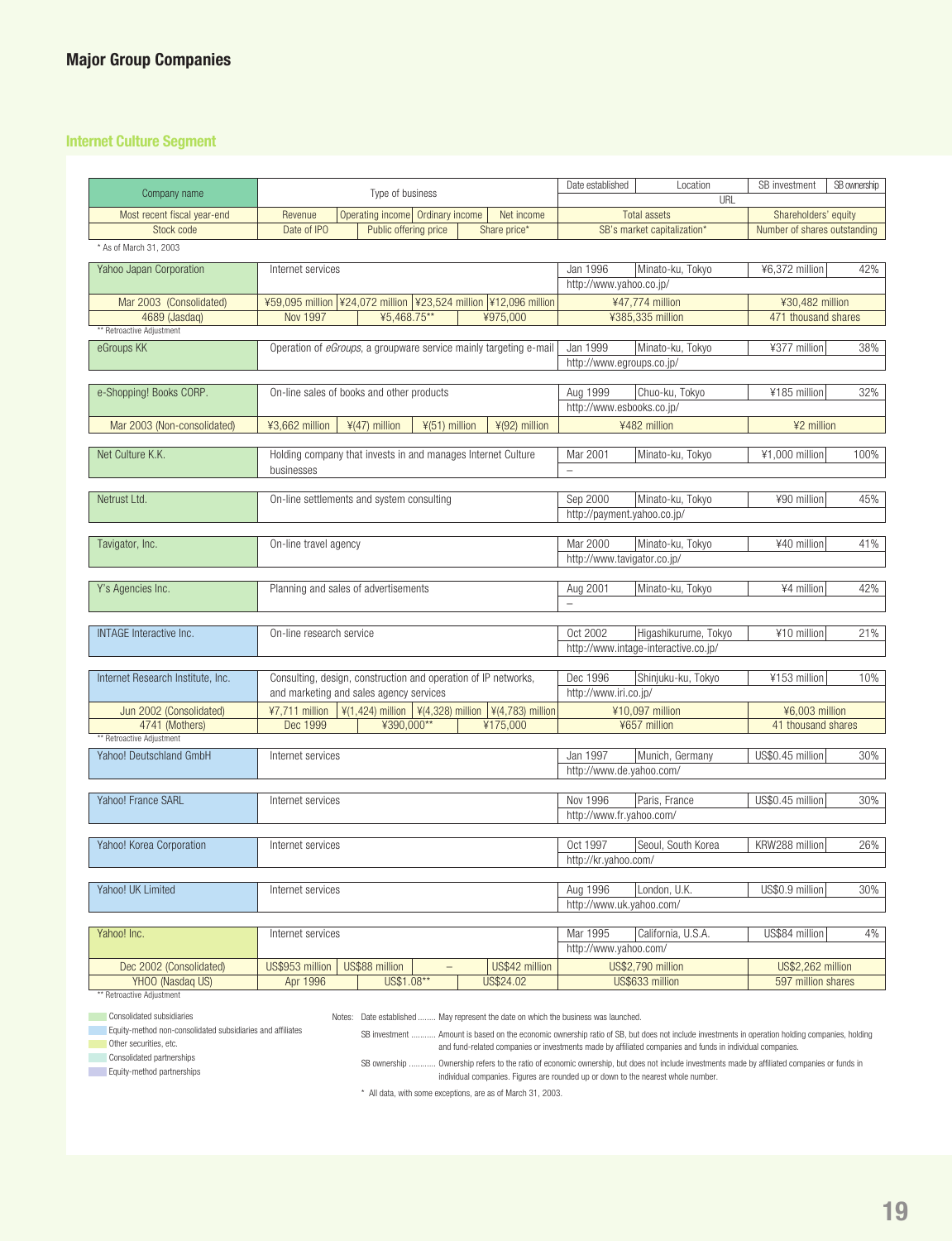# **Technology Services Segment**

#### **Fiscal 2003 Performance\***

Sales at SOFTBANK TECHNOLOGY CORP. increased ¥7,154 million, or 38.6%, to ¥25,698 million. The main contributor was specifically its e-business services business such as anti-virus software and settlement and collection services, and the telemarketing for ADSL sales of its broadband solutions business. Operating income decreased ¥50 million, or 3.9%, to ¥1,261 million, impacted by declines in the gross margin for the business solution and broadband solution businesses, as well as increased personnel expenses from increasing the number of work force.

#### **Utilizing Broadband to Reduce Expenses for Corporate Clients**

SOFTBANK TECHNOLOGY CORP., the central member of the Technology Services segment, has three core businesses: e-business services, business system solutions and broadband network solutions. Its theme is "reduction of company's expenses," and it strives to provide total solutions and services based on broadband networks.

In e-business services, the segment operates ECBuyers, an e-commerce site with 200,000 members that sells IT products. Utilizing its expertise, the segment also structures e-commerce sites and provides consulting services. It introduced an ASP\*1 service called NeBOS, a comprehensive back-office service covering sales management, settlement and other functions for e-commerce sites. Another ASP service offered by the segment is ContactPocket, which runs the call centers to respond to customers' inquiries, critical to the operation of any e-commerce site. As the spread of broadband sparks rapid growth at e-commerce companies, these ASP services enable companies to establish e-commerce sites quickly and with lower initial investments.

In business systems solutions, the company offers a system solution service that facilitates the adoption of Ariba Buyer. This increases the efficiency



of corporate purchasing by allowing companies to use a Web terminal to conduct all facets of procurement, from the selection of merchandise to the placement of orders and confirmation of deliveries. Furthermore, the integrated system solution service, Project-Q, permits the real-time monitoring of a project's P/L, information inquiries, the status of orders, and at the same time performs accounting tasks. This business provides greater efficiency with lower expenses by mainly supplying administrative systems as well as operating systems for clients' core business activities.

The broadband network solution business is promoting the sales of BB-Office, a service that uses broadband networks to reduce clients' overall costs and improve efficiency. It uses BB-Office itself, with its own offices acting as show rooms for this service. Representatives of more than 100 companies attended the practice seminars, generating orders for IP telephony, wireless LAN, TV conferencing and other systems. In addition, the company has recently developed and introduced the unique service BB-Solution, which has a large selection, such as *BB-eLearning* for universities and companies, and BB-eMedical for healthcare institutions, etc. More elements will be introduced to create an even greater suite of services. The broadband network solutions business provides new technology services through the integration of broadband-related technologies and services, striving to create a new business-style for the broadband age.

\*1 Operation system rental service for corporate clients via the Internet.

#### **SOFTBANK TECHNOLOGY CORP.'s FY2003 Summary of Consolidated Business Results**

|--|

|                         | (Millions of yen) |
|-------------------------|-------------------|
| <b>Sales</b>            | 25,698            |
| Cost of sales           | 20,992            |
| Selling, general and    |                   |
| administrative expenses | 3,444             |
| Operating income        | 1,261             |
| Ordinary income         | 1.314             |
| Net income              | 746               |

|  |  |  |  | <b>Balance Sheet</b> |  |
|--|--|--|--|----------------------|--|
|--|--|--|--|----------------------|--|

| vaianvu viitut               |        |                            | (Millions of yen) |
|------------------------------|--------|----------------------------|-------------------|
| Current assets               | 13.705 | <b>Current liabilities</b> | 11,114            |
| Property and equipment       | 254    | Long-term liabilities      | 133               |
| Intangible assets            | 360    | Minority interests         | 5                 |
| Investments and other assets | 1.305  | Shareholders' equity       | 4.373             |
| Deferred charges             |        | Common stock               | 620               |
| Total assets                 | 15.626 | Total                      | 15.626            |

**\*** The figures shown here are consolidated financial highlights of SOFTBANK TECHNOLOGY CORP., which represents a majority of the operations of the Technology Services segment.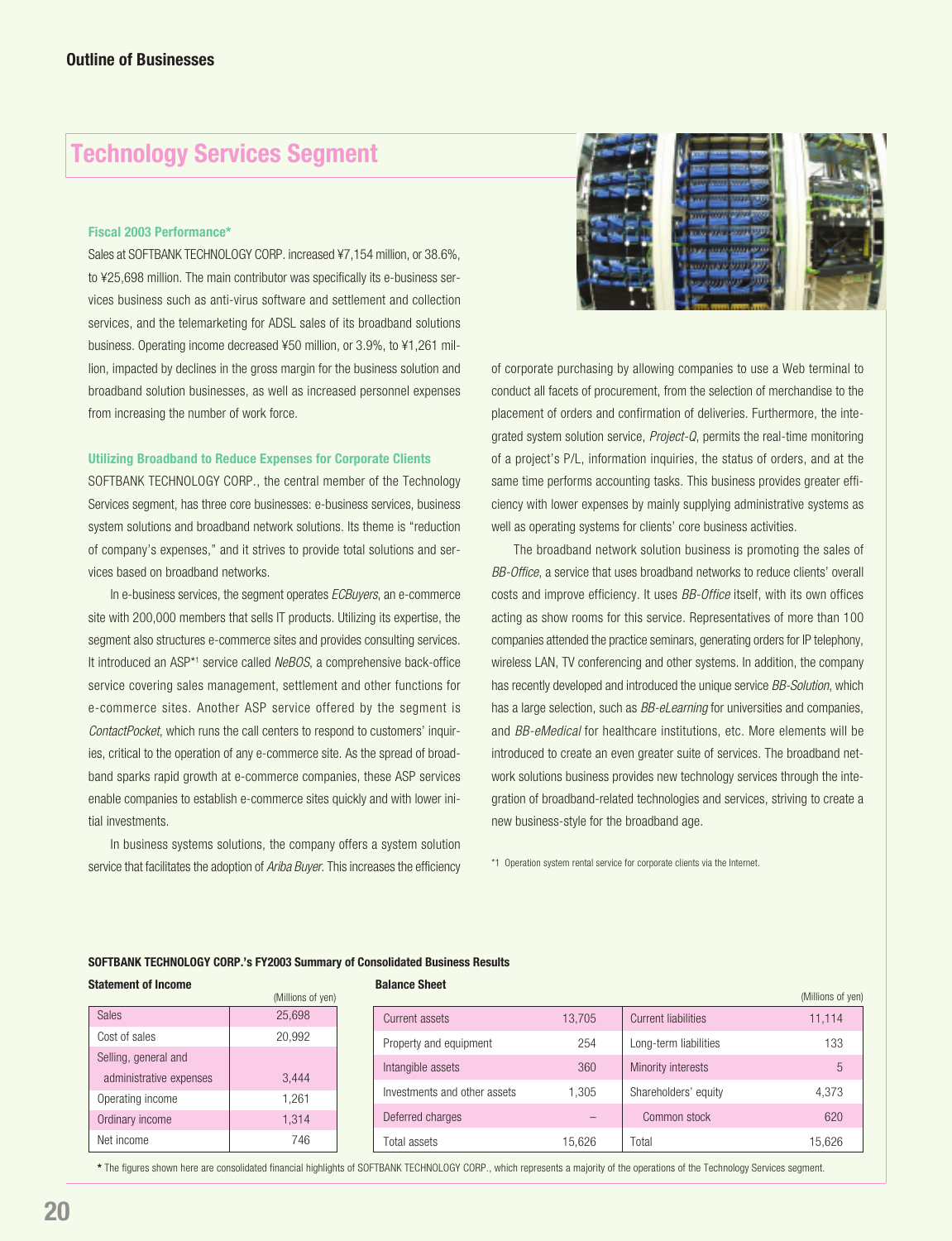### **Technology Services Segment**

| Company name                |                                                           | Type of business                                                  |  |                      | Date established                | Location                    | SB investment                | SB ownership |
|-----------------------------|-----------------------------------------------------------|-------------------------------------------------------------------|--|----------------------|---------------------------------|-----------------------------|------------------------------|--------------|
|                             |                                                           |                                                                   |  |                      |                                 | URL                         |                              |              |
| Most recent fiscal year-end | Revenue                                                   | Operating income Ordinary income                                  |  | Net income           |                                 | <b>Total assets</b>         | Shareholders' equity         |              |
| Stock code                  | Date of IPO                                               | Public offering price                                             |  | Share price*         |                                 | SB's market capitalization* | Number of shares outstanding |              |
| * As of March 31, 2003      |                                                           |                                                                   |  |                      |                                 |                             |                              |              |
| SOFTBANK TECHNOLOGY         |                                                           | Operation holding company of Technology Services segment          |  |                      | Oct 2000                        | Shinjuku-ku, Tokyo          |                              | 100%         |
| <b>HOLDINGS CORP.</b>       |                                                           |                                                                   |  |                      | $\overline{\phantom{0}}$        |                             |                              |              |
|                             |                                                           |                                                                   |  |                      |                                 |                             |                              |              |
| AsiaVision Japan Inc.       |                                                           | Comprehensive provider of hardware, software and services based   |  |                      | Mar 2002                        | Chuo-ku, Tokyo              | ¥23 million                  | 51%          |
|                             | on broadband networks                                     |                                                                   |  |                      | http://www.avj.co.jp/           |                             |                              |              |
|                             |                                                           |                                                                   |  |                      |                                 |                             |                              |              |
| EC Architects Corp.         |                                                           | Provision of consulting, system designs and project management    |  |                      | Apr 2000                        | Chuo-ku, Tokyo              | ¥91 million                  | 61%          |
|                             | for EC solutions                                          |                                                                   |  |                      | http://www.ec-architects.co.jp/ |                             |                              |              |
|                             |                                                           |                                                                   |  |                      |                                 |                             |                              |              |
| E-Cosmos, Inc.              | Technical support, business consulting and other services |                                                                   |  | Jan 2000             | Shinjuku-ku, Tokyo              | ¥191 million                | 64%                          |              |
|                             | for new EC businesses                                     |                                                                   |  |                      | http://www.e-cosmos.co.jp/      |                             |                              |              |
|                             |                                                           |                                                                   |  |                      |                                 |                             |                              |              |
| SOFTBANK TECHNOLOGY CORP.   |                                                           | Provision of broadband-based solutions and services for networks. |  |                      | Aug 1997                        | Shinjuku-ku, Tokyo          | ¥2.135 million               | 64%          |
|                             | applications and operations                               |                                                                   |  |                      | http://www.tech.softbank.co.jp/ |                             |                              |              |
| Mar 2003 (Consolidated)     | ¥25,698 million   ¥1,261 million                          | ¥1,314 million                                                    |  | ¥746 million         |                                 | ¥15,626 million             | ¥4.373 million               |              |
| 4726 (Jasdaq)               | <b>Jul 1999</b>                                           | ¥1.533.33**                                                       |  | ¥680                 |                                 | ¥4,537 million              | 10.449 thousand shares       |              |
| ** Retroactive Adjustment   |                                                           |                                                                   |  |                      |                                 |                             |                              |              |
| Compy Inc.                  |                                                           | System construction and operation services, with on-site          |  |                      | Dec 1998                        | Minato-ku, Tokyo            | ¥89 million                  | 34%          |
|                             |                                                           | personnel, design and building of verification systems            |  |                      | http://www.compy.co.jp/         |                             |                              |              |
|                             |                                                           |                                                                   |  |                      |                                 |                             |                              |              |
| e-Commerce Technology corp. |                                                           | Provision of system design, construction and operation for EC and |  |                      | Jun 2000                        | Chuo-ku, Tokyo              | ¥47 million                  | 32%          |
|                             | B-to-B businesses                                         |                                                                   |  |                      | http://www.ectech.co.jp/        |                             |                              |              |
|                             |                                                           |                                                                   |  |                      |                                 |                             |                              |              |
| i2ts. inc.                  | Provision of Internet system management support services  |                                                                   |  | Sep 1999             | Minato-ku, Tokyo                | ¥198 million                | 25%                          |              |
|                             |                                                           |                                                                   |  | http://www.i2ts.com/ |                                 |                             |                              |              |
|                             |                                                           |                                                                   |  |                      |                                 |                             |                              |              |
| USTC E-BUSINESS TECHNOLOGY  |                                                           | Provision of EC solutions in China and other activities           |  |                      | Nov 2000                        | China                       | ¥125 million                 | 32%          |
| CO., LTD.                   |                                                           |                                                                   |  |                      | $\overline{\phantom{0}}$        |                             |                              |              |

**Consolidated subsidiaries** 

Notes: Date established ........ May represent the date on which the business was launched.

**Equity-method non-consolidated subsidiaries and affiliates** 

SB investment ........... Amount is based on the economic ownership ratio of SB, but does not include investments in operation holding companies, holding

**Other securities, etc. Consolidated partnerships** 

Equity-method partnerships

SB ownership ............ Ownership refers to the ratio of economic ownership, but does not include investments made by affiliated companies or funds in individual companies. Figures are rounded up or down to the nearest whole number.

and fund-related companies or investments made by affiliated companies and funds in individual companies.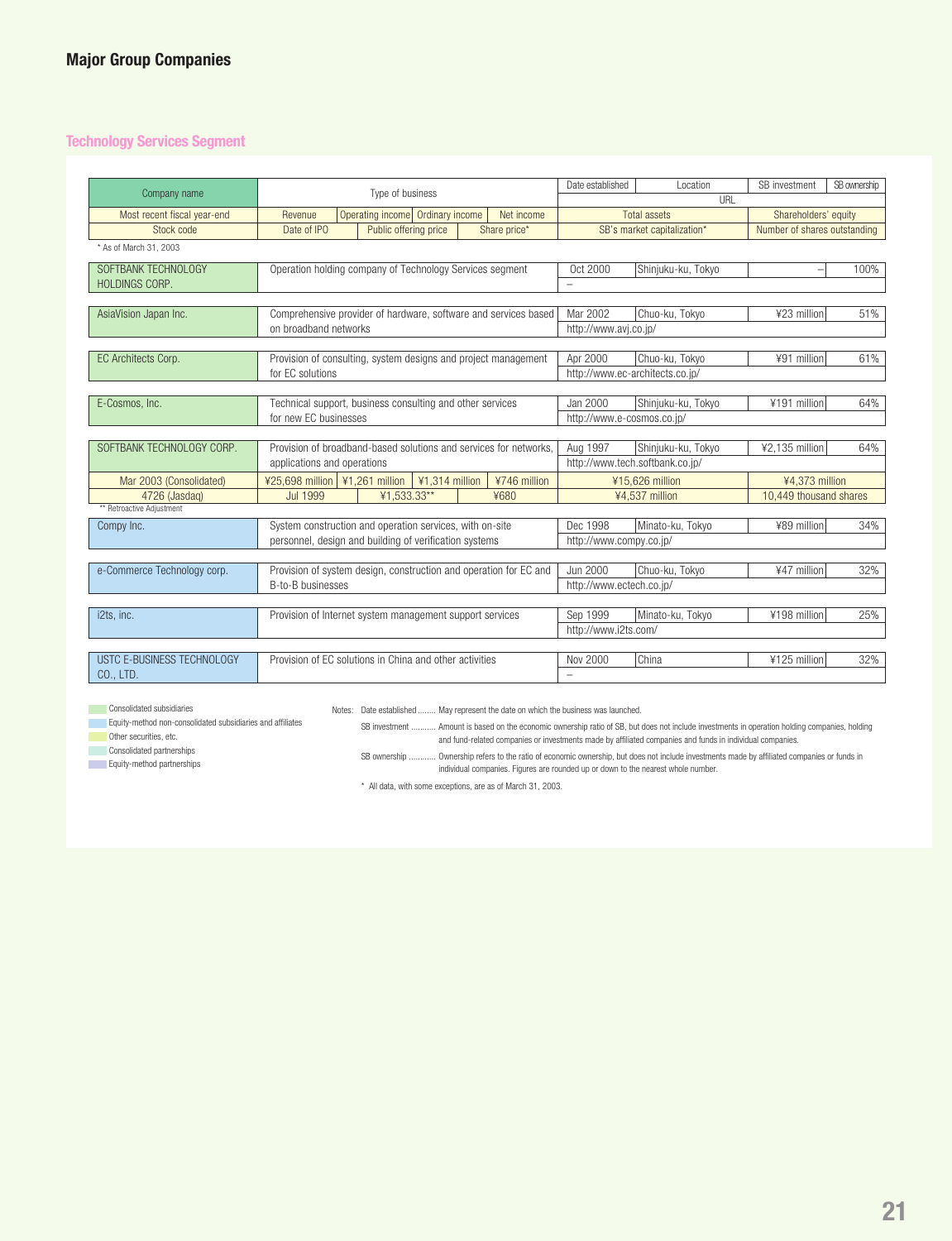# **Overseas Funds and Other Businesses**

#### **Overseas Funds**

The SOFTBANK Group's overseas operations are managed by SOFTBANK Holdings Inc. (SBH), an operation holding company, which conducts strategic direct investments, fund management and investments in funds. In 2002, SBH was able to generate more than US\$1 billion of proceeds from sales of some of its investment portfolio. Most of the proceeds were used to repay interest-bearing debts in Japan and to make new investments in broadband

businesses. SBH performs an important strategic role as well: providing SOFTBANK CORP. through its investment activities insights on technologies in the global marketplace, market trends and expert knowledge in the Internet field. In addition to the activities of SBH, the SOFTBANK Group conducts investment activities in Japan, South Korea, China and other regions.

#### **Overseas Funds**

|                                                                                                                                                                                                                               |              |                      |                                                        |                    | Date established                    |                     | Primary region*1   |                          | SB commitment <sup>*2</sup> SB ownership <sup>*3</sup> |           |
|-------------------------------------------------------------------------------------------------------------------------------------------------------------------------------------------------------------------------------|--------------|----------------------|--------------------------------------------------------|--------------------|-------------------------------------|---------------------|--------------------|--------------------------|--------------------------------------------------------|-----------|
| Company name                                                                                                                                                                                                                  | Category     |                      | Type of business                                       |                    | Maturity                            |                     | Fund size<br>URI   |                          | Portfolio companies                                    |           |
|                                                                                                                                                                                                                               |              |                      |                                                        |                    |                                     |                     |                    |                          |                                                        |           |
| Most recent fiscal year-end                                                                                                                                                                                                   |              | Revenue              | Ordinary income<br>Operating income                    | Net income         |                                     | <b>Total assets</b> |                    |                          | Shareholders' equity                                   |           |
| <b>Overseas Operation Companies/Overseas Funds</b>                                                                                                                                                                            |              |                      |                                                        |                    |                                     |                     |                    |                          |                                                        |           |
|                                                                                                                                                                                                                               |              |                      | Holding company; supervises China-based operations and |                    | Jan 2000                            |                     | Shanghai, China    |                          | US\$90 million                                         | 90%       |
| SB CHINA HOLDINGS PTE LTD                                                                                                                                                                                                     | A            |                      | conducts venture fund business                         |                    | $\overline{a}$                      |                     |                    |                          |                                                        | 19        |
|                                                                                                                                                                                                                               |              |                      |                                                        |                    | http://www.sbcvc.com/               |                     |                    |                          |                                                        |           |
|                                                                                                                                                                                                                               |              |                      |                                                        |                    |                                     |                     |                    |                          |                                                        |           |
|                                                                                                                                                                                                                               |              |                      |                                                        |                    | Sep 2002                            |                     | Seoul. South Korea |                          | ¥13,928 million                                        | 80%       |
| SOFTBANK Korea Co., Ltd.                                                                                                                                                                                                      | A            |                      | Venture capital operations in South Korea              |                    | http://www.softbank.co.kr/          |                     |                    | $\overline{\phantom{0}}$ |                                                        | 15        |
|                                                                                                                                                                                                                               |              |                      |                                                        |                    |                                     |                     |                    |                          |                                                        |           |
| Dec 2002 (Consolidated)                                                                                                                                                                                                       |              |                      | KRW2.179 million   KRW(917) million                    | KRW(6.449) million |                                     | KRW70.510 million   |                    |                          | KRW68.345 million                                      |           |
| Note: On September 1, 2002, the former SOFTBANK Korea Co., Ltd. was split into SOFTBANK Commerce Korea Corporation (SBCK), a wholesaler and distributor of IT-related products, and the new SOFTBANK Korea Co., Ltd. (SBK), a |              |                      |                                                        |                    |                                     |                     |                    |                          |                                                        |           |
|                                                                                                                                                                                                                               |              |                      |                                                        |                    |                                     |                     |                    |                          |                                                        |           |
|                                                                                                                                                                                                                               |              |                      |                                                        |                    | Jul 1999                            | U.S.A.              |                    |                          | US\$735 million                                        | 51%       |
| <b>SOFTBANK Capital Partners</b>                                                                                                                                                                                              | $\mathsf{A}$ |                      | Venture capital fund                                   |                    | 10 years                            |                     | US\$1,450 million  |                          |                                                        | 12        |
|                                                                                                                                                                                                                               |              |                      |                                                        |                    |                                     |                     |                    |                          |                                                        |           |
| Note: Fund size is the sum of SOFTBANK Capital LP (consolidated partnership with 99.6% SOFTBANK ownership) and SOFTBANK Capital Partners LP (equity-method partnership with 2.6% SOFTBANK ownership).                         |              |                      |                                                        |                    |                                     |                     |                    |                          |                                                        |           |
|                                                                                                                                                                                                                               |              |                      |                                                        |                    | Sep 2000                            | Europe              |                    |                          | US\$168 million                                        | 100%      |
| SB Europe Capital L.P.                                                                                                                                                                                                        | A            |                      | Venture capital fund                                   |                    | 10 years                            |                     | US\$168 million    |                          |                                                        | 10        |
|                                                                                                                                                                                                                               |              |                      |                                                        |                    | $\overline{a}$                      |                     |                    |                          |                                                        |           |
| Note: Shown in the 2002 Fact Book under the provisional post-merger name of Combined SB Europe Fund.                                                                                                                          |              |                      |                                                        |                    |                                     |                     |                    |                          |                                                        |           |
|                                                                                                                                                                                                                               |              |                      |                                                        |                    | Apr 2000                            |                     | Latin America      |                          | US\$55 million                                         | 100%      |
| SOFTBANK Latin America Ventures L.P.                                                                                                                                                                                          | $\mathbb{A}$ |                      | Venture capital fund                                   |                    | 8 years<br>$\overline{\phantom{0}}$ |                     | US\$55 million     |                          |                                                        | 5         |
|                                                                                                                                                                                                                               |              |                      |                                                        |                    |                                     |                     |                    |                          |                                                        |           |
|                                                                                                                                                                                                                               |              |                      |                                                        |                    | Nov 1997                            | U.S.A.              |                    |                          | US\$42 million                                         | 13%       |
| SOFTBANK Technology Ventures IV L.P.                                                                                                                                                                                          | B            |                      | Venture capital fund                                   |                    | 10 years                            |                     | US\$313 million    |                          |                                                        | 10        |
|                                                                                                                                                                                                                               |              |                      |                                                        |                    | $\equiv$                            |                     |                    |                          |                                                        |           |
|                                                                                                                                                                                                                               |              |                      |                                                        |                    |                                     |                     |                    |                          |                                                        |           |
|                                                                                                                                                                                                                               |              |                      |                                                        |                    | Jul 1999                            | U.S.A.              |                    |                          | US\$183 million                                        | 30%       |
| SOFTBANK Technology Ventures V L.P.                                                                                                                                                                                           | B            |                      | Venture capital fund                                   |                    | 10 years                            |                     | US\$606 million    |                          |                                                        | 22        |
|                                                                                                                                                                                                                               |              |                      |                                                        |                    | $\overline{a}$                      |                     |                    |                          |                                                        |           |
|                                                                                                                                                                                                                               |              |                      |                                                        |                    |                                     |                     |                    |                          |                                                        |           |
| SOFTBANK US Ventures VI L.P.                                                                                                                                                                                                  |              |                      |                                                        |                    | Apr 2000<br>10 years                | U.S.A.              | US\$627 million    |                          | US\$608 million                                        | 97%<br>65 |
|                                                                                                                                                                                                                               | B            | Venture capital fund |                                                        |                    | $\overline{a}$                      |                     |                    |                          |                                                        |           |
|                                                                                                                                                                                                                               |              |                      |                                                        |                    |                                     |                     |                    |                          |                                                        |           |
|                                                                                                                                                                                                                               |              |                      |                                                        |                    | <b>Jul 2001</b>                     | U.S.A.              |                    |                          | US\$30 million                                         | 34%       |
| SB Life Science Ventures I, L.P.                                                                                                                                                                                              | $\mathsf{A}$ |                      | Venture capital fund in the life science field         |                    | 10 years                            |                     | US\$89 million     |                          |                                                        | 8         |
|                                                                                                                                                                                                                               |              |                      |                                                        |                    | http://www.sblifescience.com/       |                     |                    |                          |                                                        |           |
|                                                                                                                                                                                                                               |              |                      |                                                        |                    |                                     |                     |                    |                          |                                                        |           |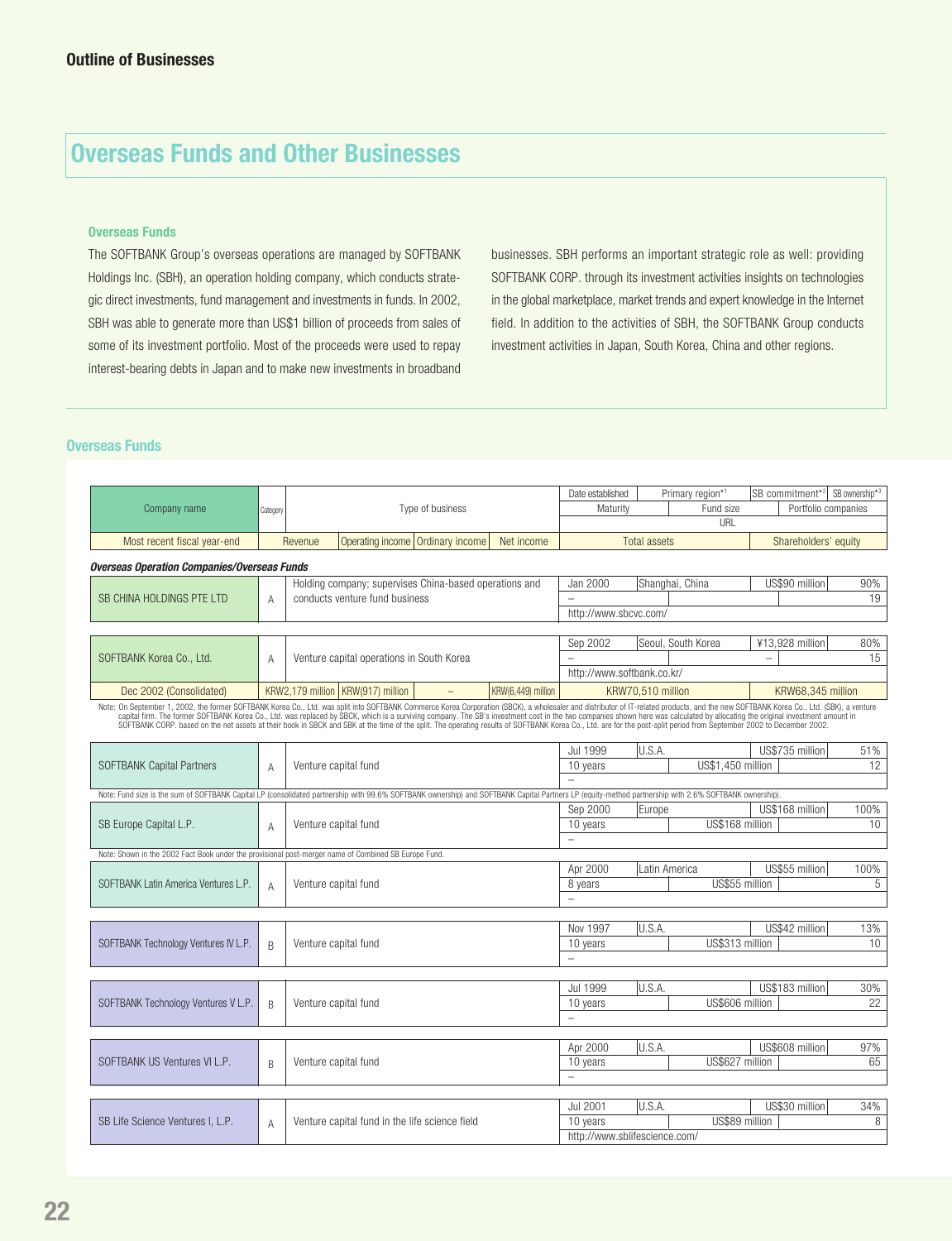|                                     |                           |                                                            | Apr 2000                    | South Korea  |                           | KRW24.000 million | 48%   |
|-------------------------------------|---------------------------|------------------------------------------------------------|-----------------------------|--------------|---------------------------|-------------------|-------|
| SOFTBANK Ventures Fund 1            | Venture capital fund<br>A |                                                            | 5 years                     |              | KRW50.000 million         |                   | 11    |
|                                     |                           |                                                            | -                           |              |                           |                   |       |
|                                     |                           |                                                            |                             |              |                           |                   |       |
|                                     |                           |                                                            | Mar 2001                    | Asia-Pacific |                           | US\$4 million     | $1\%$ |
| SB Asia Infrastructure Fund L.P.    | A                         | Venture capital fund targeting broadband-related companies | 10 years                    |              | US\$404 million           |                   | 11    |
|                                     |                           |                                                            |                             |              |                           |                   |       |
|                                     |                           |                                                            |                             |              |                           |                   |       |
| <b>Overseas Portfolio Companies</b> |                           |                                                            |                             |              |                           |                   |       |
| Alibaba.com Corporation             |                           | Operation of B-to-B market in China                        | Mar 1999                    |              | Hangzhou, Zhejiang, China | US\$16 million    | 28%   |
|                                     | $\overline{\phantom{0}}$  |                                                            | http://www.alibaba.com/     |              |                           |                   |       |
|                                     |                           |                                                            |                             |              |                           |                   |       |
| GSI Commerce, Inc.                  |                           | e-Commerce solutions for sporting goods companies          | Dec 1998                    |              | Pennsylvania, U.S.A.      | US\$49 million    | 11%   |
| (formerly Global Sports, Inc.)      | $\overline{\phantom{0}}$  | and others                                                 | http://www.gsicommerce.com/ |              |                           |                   |       |
|                                     |                           |                                                            |                             |              |                           |                   |       |
| National Leisure Group, Inc.        |                           | Travel agency                                              | Jan 1995                    |              | Massachusetts, U.S.A.     | US\$31 million    | 27%   |
|                                     | $\overline{\phantom{0}}$  |                                                            | http://www.nlg.com/         |              |                           |                   |       |

### **Other Businesses**

|                                                                                                                                                                                                                                                      |                                                                    | Date established | Location                   | SB investment               | SB ownership                 |      |  |  |
|------------------------------------------------------------------------------------------------------------------------------------------------------------------------------------------------------------------------------------------------------|--------------------------------------------------------------------|------------------|----------------------------|-----------------------------|------------------------------|------|--|--|
| Company name                                                                                                                                                                                                                                         | Type of business                                                   |                  |                            |                             | URI                          |      |  |  |
| Most recent fiscal year-end                                                                                                                                                                                                                          | Operating income Ordinary income<br>Revenue                        | Net income       |                            | <b>Total assets</b>         | Shareholders' equity         |      |  |  |
| Stock code                                                                                                                                                                                                                                           | Date of IPO<br>Public offering price                               | Share price*     |                            | SB's market capitalization* | Number of shares outstanding |      |  |  |
| * As of March 31, 2003                                                                                                                                                                                                                               |                                                                    |                  |                            |                             |                              |      |  |  |
| <b>AtWork Corporation</b>                                                                                                                                                                                                                            | Outsourcing services for personnel, administrative, technological  |                  | Apr 1999                   | Chuo-ku, Tokyo              | ¥90 million                  | 100% |  |  |
|                                                                                                                                                                                                                                                      | and other tasks                                                    |                  | http://www.atwork.co.jp/   |                             |                              |      |  |  |
|                                                                                                                                                                                                                                                      |                                                                    |                  |                            |                             |                              |      |  |  |
| SOFTBANK Holdings Inc.                                                                                                                                                                                                                               | Holding company                                                    |                  | Mar 1994                   | Massachusetts, U.S.A.       | $\qquad \qquad -$            | 100% |  |  |
|                                                                                                                                                                                                                                                      |                                                                    |                  |                            |                             |                              |      |  |  |
|                                                                                                                                                                                                                                                      |                                                                    |                  |                            |                             |                              |      |  |  |
| SB Holdings (Europe) Ltd.                                                                                                                                                                                                                            | Holding company                                                    |                  | Dec 1995                   | London, U.K.                | $\qquad \qquad -$            | 100% |  |  |
|                                                                                                                                                                                                                                                      |                                                                    |                  | -                          |                             |                              |      |  |  |
|                                                                                                                                                                                                                                                      |                                                                    |                  |                            |                             |                              |      |  |  |
| <b>SB Sweden Aktiebolag</b>                                                                                                                                                                                                                          | Holding company                                                    |                  | Oct 1999                   | Stockholm, Sweden           | $\qquad \qquad -$            | 100% |  |  |
|                                                                                                                                                                                                                                                      |                                                                    |                  | -                          |                             |                              |      |  |  |
|                                                                                                                                                                                                                                                      |                                                                    |                  |                            |                             |                              |      |  |  |
| SOFTBANK Commerce Korea                                                                                                                                                                                                                              | Wholesaling and distribution of IT-related products in South Korea |                  | Feb 1991                   | Seoul. South Korea          | ¥4.465 million               | 80%  |  |  |
| Corporation                                                                                                                                                                                                                                          |                                                                    |                  | http://www.softbank.co.kr/ |                             |                              |      |  |  |
| Dec 2002 (Consolidated)                                                                                                                                                                                                                              | KRW139,783 million   KRW(8,126) million                            |                  | KRW55.527 million          | KRW(29,829) million         |                              |      |  |  |
| KRW(59,125) million<br>Note: On September 1, 2002, the former SOFTBANK Korea Co., Ltd. was split into SOFTBANK Commerce Korea Corporation (SBCK), a wholesaler and distributor of IT-related products, and the new SOFTBANK Korea Co., Ltd. (SBK), a |                                                                    |                  |                            |                             |                              |      |  |  |

Note: On September 1, 2002, the former SOFTBANK Korea Co., Ltd. was split into SOFTBANK Commerce Korea Corporation (SBCK), a wholesaler and distributor of IT-related products, and the new SOFTBANK Korea Co., Ltd. (SBK), a

| UTStarcom, Inc.         | Manufacturer of IP networks and wireless equipment |           |     | Oct 1991        | <sup>1</sup> California, U.S.A. | US\$59 million    | $21\%$             |  |
|-------------------------|----------------------------------------------------|-----------|-----|-----------------|---------------------------------|-------------------|--------------------|--|
|                         |                                                    |           |     |                 | http://www.utstar.com/          |                   |                    |  |
| Dec 2002 (Consolidated) | US\$981 million US\$145 million                    |           | $-$ | US\$107 million |                                 | US\$1,305 million | US\$766 million    |  |
| UTSI (Nasdag US)        | Mar 2000                                           | US\$18.00 |     | US\$19.99       |                                 | US\$452 million   | 107 million shares |  |

**Consolidated subsidiaries** 

Notes: Date established ........ May represent the date on which the business was launched.

Equity-method non-consolidated subsidiaries and affiliates

**Other securities, etc.** 

**Consolidated partnerships** Equity-method partnerships

Category ................... A: Funds managed by SOFTBANK CORP. B: Other funds

\*1 Location of head office for incorporated funds

\*2 SOFTBANK CORP. investment for incorporated funds

\*3 For funds, SOFTBANK CORP. ownership as pct. of total fund size

\*4 Portfolio companies do not include companies where investments have been written down to zero.

SB investment ........... Amount is based on the economic ownership ratio of SB, but does not include investments in operation holding companies, holding and fund-

SB ownership ............ Ownership refers to the ratio of economic ownership, but does not include investments made by affiliated companies or funds in individual

related companies or investments made by affiliated companies and funds in individual companies.

companies. Figures are rounded up or down to the nearest whole number.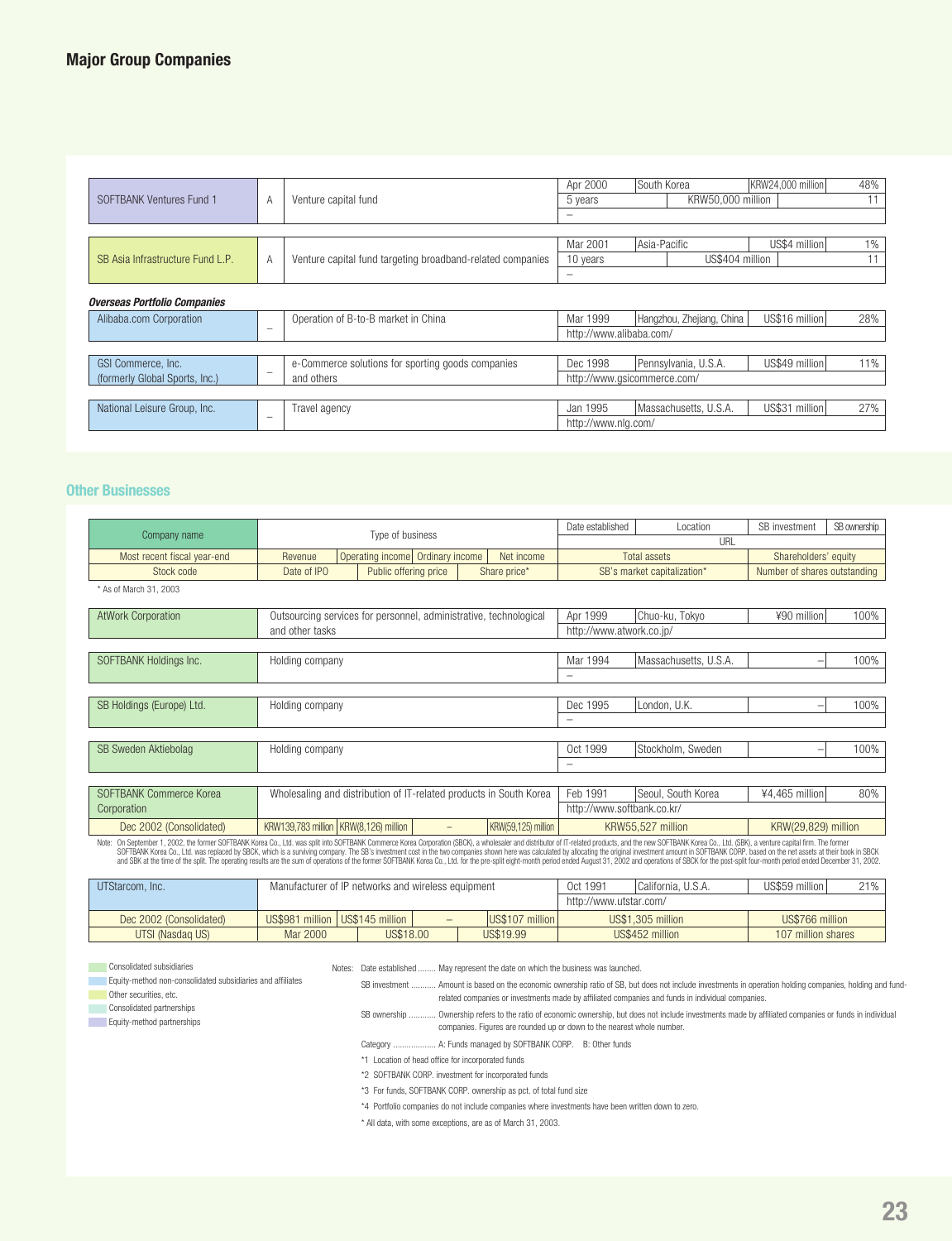# **SOFTBANK Group Investment Update** (As of March 31, 2003)





#### **Investment Return by Individual Company**

| <b>INVESUNGIN NGLUNI DY MUNICIAL COMPANY</b><br>(Billions of yen) |                      |                          |                                       |                                                                |          |  |  |  |
|-------------------------------------------------------------------|----------------------|--------------------------|---------------------------------------|----------------------------------------------------------------|----------|--|--|--|
| Company name                                                      | Amount of investment | Proceeds from sales      | SB portion's<br>market capitalization | SB portion's<br>market capitalization<br>& proceeds from sales | Multiple |  |  |  |
| Yahoo Japan Corporation                                           | 7.7                  | 55.3                     | 385.3                                 | 440.6                                                          | 57.22X   |  |  |  |
| SOFTBANK TECHNOLOGY CORP.                                         | 3.3                  | 81.9                     | 4.5                                   | 86.4                                                           | 26.19X   |  |  |  |
| cyber communications inc.                                         | 0.5                  | $\overline{\phantom{0}}$ | 10.6                                  | 10.6                                                           | 21.17X   |  |  |  |
| SOFTBANK INVESTMENT CORPORATION                                   | 1.4                  | 18.2                     | 9.1                                   | 27.3                                                           | 19.53X   |  |  |  |
| Cisco Systems, K.K.                                               | 1.8                  | 32.1                     | 0.0                                   | 32.1                                                           | 17.83X   |  |  |  |
| <b>Trend Micro Incorporated</b>                                   | 8.5                  | 140.0                    | 0.0                                   | 140.0                                                          | 16.47X   |  |  |  |
| Morningstar Japan K.K.                                            | 0.8                  | 2.2                      | 2.6                                   | 4.8                                                            | 5.98X    |  |  |  |
| Yahoo! Inc.                                                       | 54.7                 | 235.8                    | 76.1                                  | 312.0                                                          | 5.70X    |  |  |  |
| UTStarcom, Inc.                                                   | 21.5                 | 43.0                     | 54.4                                  | 97.4                                                           | 4.53X    |  |  |  |
| Vector Inc.                                                       | 1.1                  | $\overline{\phantom{m}}$ | 4.8                                   | 4.8                                                            | 4.27X    |  |  |  |
| E*TRADE Japan K.K.                                                | 4.9                  | 8.5                      | 7.7                                   | 16.2                                                           | 3.30X    |  |  |  |
| SKY Perfect Communications Inc.                                   | 9.2                  | 27.9                     | 0.1                                   | 27.9                                                           | 3.04X    |  |  |  |
| FUJIPROFECIO, Inc.                                                | 2.0                  | 5.9                      | 0.0                                   | 5.9                                                            | 2.95X    |  |  |  |
| Internet Research Institute, Inc.                                 | 0.3                  | 0.3                      | 0.7                                   | 1.0                                                            | 2.83X    |  |  |  |
| SOFTBANK FRONTIER SECURITIES CO., LTD.                            | 0.7                  | 0.6                      | 0.3                                   | 0.9                                                            | 1.30X    |  |  |  |
| KFB Newbridge Investment, L.P.                                    | 16.3                 | 17.2                     | 0.0                                   | 17.2                                                           | 1.05X    |  |  |  |
| E*TRADE Group, Inc.                                               | 57.3                 | 51.4                     | 1.7                                   | 53.1                                                           | 0.93X    |  |  |  |
| 1-800-FLOWERS.COM. Inc.                                           | 2.3                  | 0.3                      | 1.3                                   | 1.6                                                            | 0.71X    |  |  |  |
| CNET Networks, Inc.                                               | 63.7                 | 13.2                     | 0.0                                   | 13.2                                                           | 0.21X    |  |  |  |
| Key3Media Group, Inc.                                             | 27.9                 | 0.8                      | 0.0                                   | 0.8                                                            | 0.03X    |  |  |  |
| Digit Brain, Inc.                                                 | 10.8                 | $\equiv$                 | 0.3                                   | 0.3                                                            | 0.02X    |  |  |  |
| Asia Global Crossing Ltd.                                         | 45.2                 | $\overline{\phantom{m}}$ | 0.0                                   | 0.0                                                            | 0.00X    |  |  |  |
| Total (22 companies)                                              | 341.9                | 734.6                    | 559.5                                 | 1,294.1                                                        | 3.79X    |  |  |  |

**24**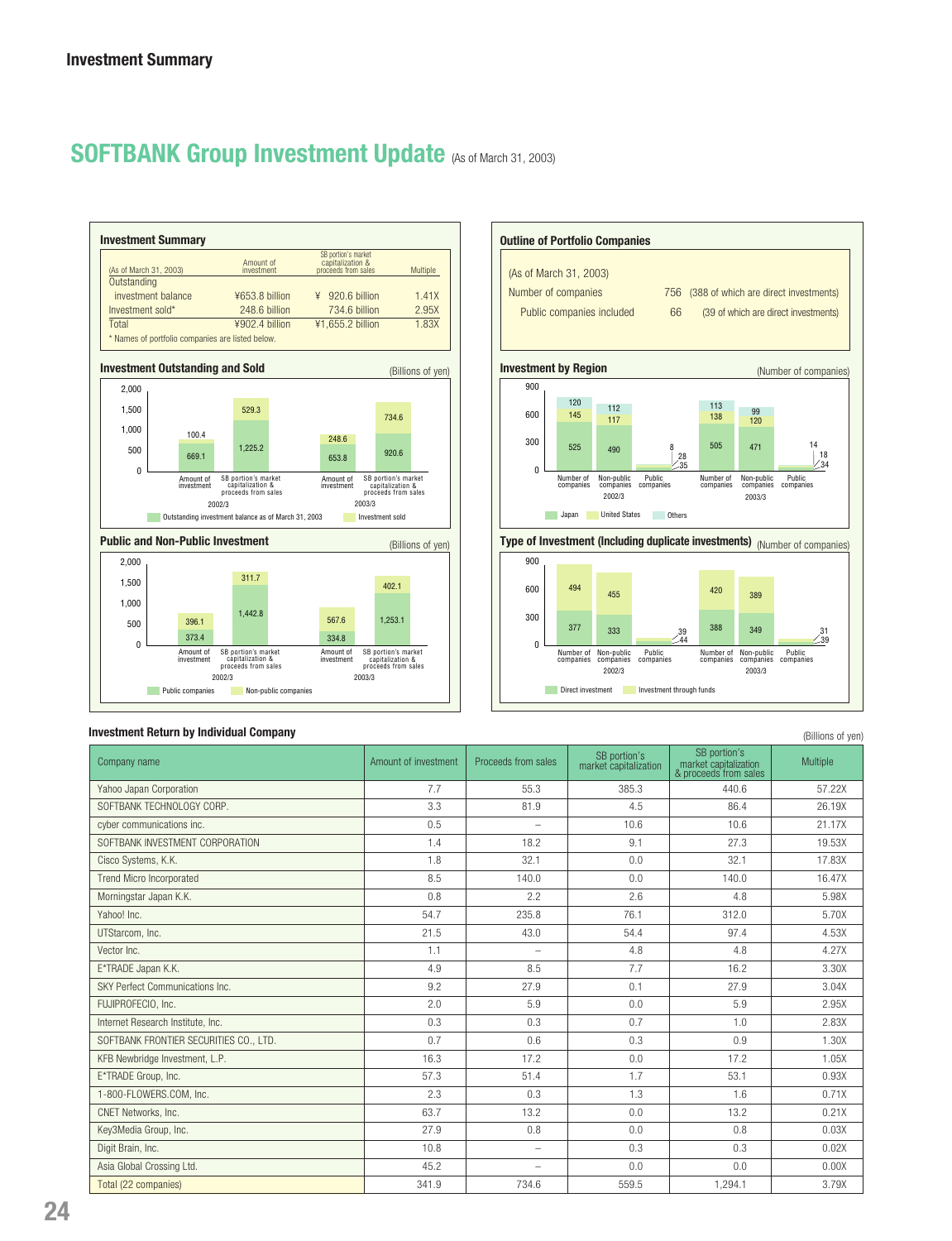#### **Investment Summary by Region**

#### (Billions of yen)



Note: The amount of investment, SB portion's market capitalization, proceeds from sales and other data for India and Latin America are included in "Others."

#### **Method Used to Analyze Investment Activities**

1. Statistical Sources

|                                    | Investee             |                     |                      |                     |                                |        |  |  |
|------------------------------------|----------------------|---------------------|----------------------|---------------------|--------------------------------|--------|--|--|
| O: included in statistics          | Holding companies    |                     | Operating companies  |                     | Cross-shareholdings and others |        |  |  |
| Investor                           | Amount of investment | Number of companies | Amount of investment | Number of companies | Internet-related               | Others |  |  |
| SOFTBANK CORP.                     |                      |                     |                      |                     |                                |        |  |  |
| Holding companies (subsidiaries)   | $\sim$               |                     |                      |                     |                                |        |  |  |
| Operating companies (subsidiaries) | -                    |                     | $\sim$               |                     |                                |        |  |  |

Notes: 1. Portfolio company investments by operating companies are included only in the number of companies.

2. Investments from affiliates are not included.

3. Cross-holdings and similar investments in all companies other than those involved in Internet-related businesses are not included in the number of companies or amount of investment.

- 4. Multiple Group investments in companies are netted out to obtain figures for the number of companies. Companies using the compulsory devaluation method are not included in the number of companies.
- 5. Figures include portfolio companies through funds in which SOFTBANK CORP. and its subsidiaries have invested (including indirect holdings).

#### 2. Calculation Method

- a. Amounts of investments and SB portion's market capitalization are calculated based on SB's economic interest. For funds, economic interest is calculated based on SB's commitment.
- b. Investments in publicly owned companies are valued at market as of March 31, 2003. Investments in privately owned companies are valued at investment costs. For devalued companies, the book value is used as market value to calculate returns. Fund investments are based on quarterly reports issued by the funds.
- c. U.S. dollar-denominated overseas investments and SB portion's market capitalization are translated into yen at US\$1=¥120.20, the closing exchange rate at the end of March 2003. Closing exchange rates as of this date are used for translations of other currencies as well. U.S. dollar-denominated overseas investments and SB portion's market capitalization as of March 31, 2002 are translated into yen at US\$1=¥133.25, the closing exchange rate at the end of March 2002. Closing exchange rates as of this date are used for March 2002 translations of other currencies as well.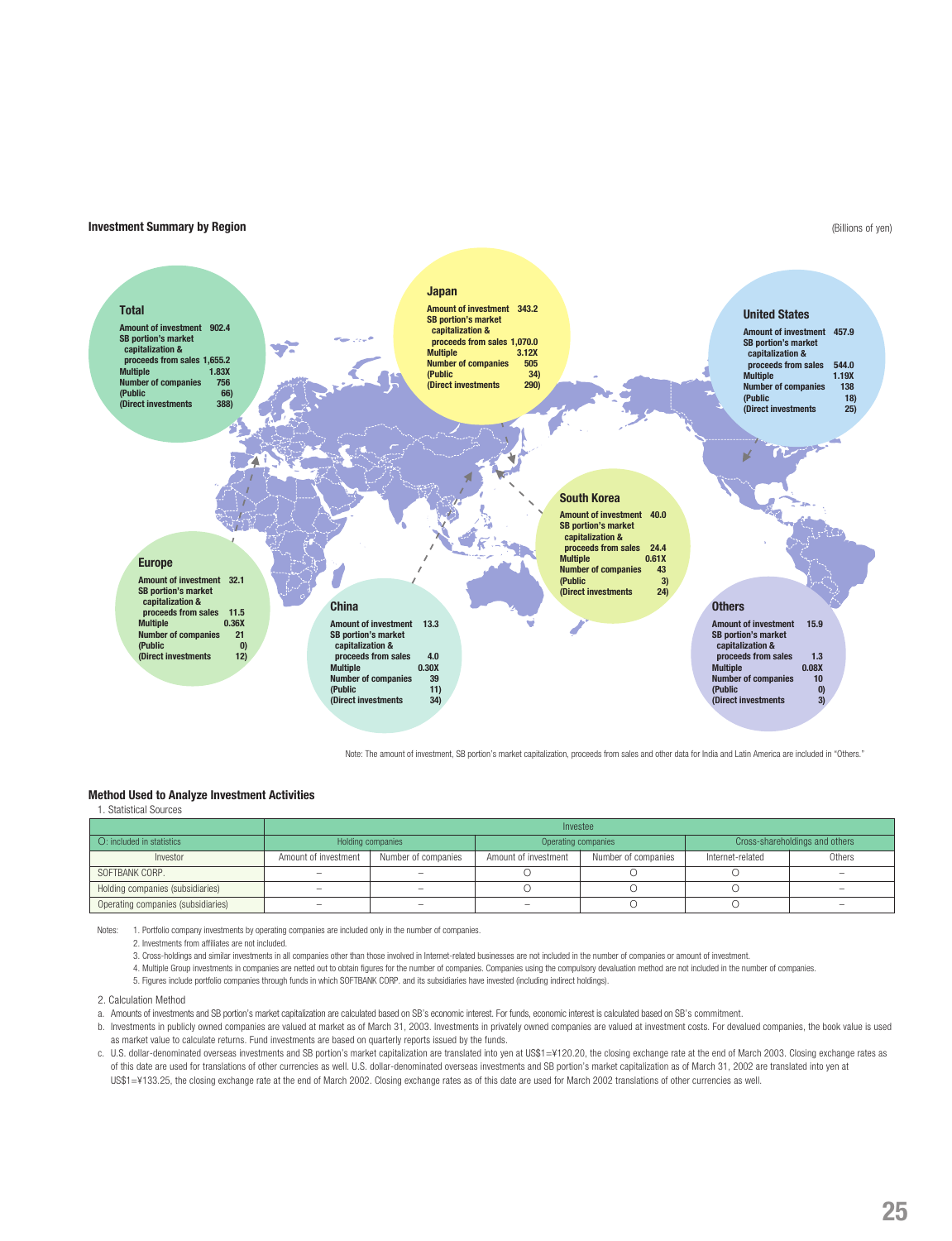# **Major Financial Indicators** (Years ended March 31)

|                                                        | FY2003    | FY2002     | FY2001    | FY2000    |  |
|--------------------------------------------------------|-----------|------------|-----------|-----------|--|
| <b>Results of Operations:</b>                          |           |            |           |           |  |
| Revenues                                               | 406,892   | 405,315    | 397,105   | 423,220   |  |
| Operating income (loss)                                | (91, 997) | (23, 901)  | 16,431    | 8,377     |  |
| Ratio of operating income to revenues (%)              |           |            | 4.1       | 2.0       |  |
| <b>EBITDA</b>                                          | (69, 781) | (10, 024)  | 28,866    | 43,816    |  |
| Income (loss) before income taxes                      | (71, 474) | (119, 939) | 87,009    | 32,168    |  |
| Net income (loss)                                      | (99, 989) | (88, 755)  | 36,631    | 8,446     |  |
| Ratio of net income to revenues (%)                    |           |            | 9.2       | 2.0       |  |
|                                                        |           |            |           |           |  |
| <b>Financial Position (at fiscal year-end):</b>        |           |            |           |           |  |
| Interest-bearing debts                                 | 340,795   | 365,644    | 413,442   | 418,706   |  |
| Net interest-bearing debts                             | 188,232   | 232,016    | 243,042   | 163,997   |  |
| Shareholders' equity                                   | 257,396   | 465,326    | 424,261   | 380,740   |  |
| <b>Total assets</b>                                    | 946,331   | 1,163,678  | 1,146,083 | 1,168,308 |  |
|                                                        | 27.2      | 40.0       | 37.0      | 32.6      |  |
| Equity ratio (%)                                       | 88.9      | 109.9      | 96.3      | 149.8     |  |
| Current ratio (%)                                      |           | 78.6       | 97.4      |           |  |
| Debt/equity ratio (%)                                  | 132.4     |            |           | 110.0     |  |
| Net debt/equity ratio (%)                              | 73.1      | 49.9       | 57.3      | 43.1      |  |
| Fixed assets to net worth ratio (%)                    | 209.2     | 165.1      | 183.9     | 171.1     |  |
| Ratio of fixed assets to long-term capital (%)         | 121.9     | 101.4      | 110.3     | 90.8      |  |
|                                                        |           |            |           |           |  |
| <b>Cash Flows:</b>                                     |           |            |           |           |  |
| Cash flows (used for) provided by operating activities | (68, 600) | (79, 123)  | (91, 598) | 349       |  |
| Cash flows provided by (used for) investing activities | 119,749   | 39,751     | (42, 612) | (60, 341) |  |
| Cash flows (used for) provided by financing activities | (17, 615) | 1,313      | 24,548    | 220,914   |  |
| Increase (decrease) in cash and cash equivalents       | 27,805    | (34, 479)  | (76, 200) | 160,615   |  |
| Cash and cash equivalents at end of the period         | 147,526   | 119,855    | 159,105   | 268,060   |  |
|                                                        |           |            |           |           |  |
| Others:                                                |           |            |           |           |  |
| Return on equity (%)                                   | (27.7)    | (20.0)     | 9.1       | 2.5       |  |
| Price earnings ratio (times)                           | (4.6)     | (9.0)      | 42.5      | 1,172.3   |  |
|                                                        |           |            |           |           |  |
| Per Share Data (¥):                                    |           |            |           |           |  |
| Net income                                             | (296.94)  | (263.53)   | 110.47    | 78.05     |  |
| Net income after retroactive adjustment                | (296.94)  | (263.53)   | 110.47    | 26.02     |  |
| Net assets                                             | 767.56    | 1,381.31   | 1,260.14  | 3,456.55  |  |
| Net assets after retroactive adjustment                | 767.56    | 1,381.31   | 1,260.14  | 1,152.18  |  |
| Cash dividends                                         | 7.00      | 7.00       | 7.00      | 20.00     |  |
| Cash dividends after retroactive adjustment            | 7.00      | 7.00       | 7.00      | 6.67      |  |
|                                                        |           |            |           |           |  |
| Shares outstanding (thousands of shares)               | 335,293   | 336,872    | 336,677   | 110,150   |  |
| <b>Consolidated subsidiaries</b>                       | 269       | 285        | 216       | 143       |  |
| Equity-method non-consolidated subsidiaries            | 116       | 113        | 117       | 53        |  |
| and affiliates                                         |           |            |           |           |  |
| Number of public companies                             | 14        | 17         | 21        | 13        |  |

Notes: 1. Revenues represent sales from non-financing business and revenue from financing business.

2. EBITDA = Business income (operating income + interest income and dividends) + depreciation + amortization

3. For the fiscal years 1996-98, total interest-bearing debts, net interest-bearing debts, total assets, the equity ratio, the debt/equity ratio and the net debt/equity ratio ables have been adjusted to exclude loans from Inc. and borrowings of SOFTBANK Holdings Inc. from MAC Inc.

4. For the fiscal years 1995-2000, net interest-bearing debts and the net debt/equity ratio are calculated by deducting cash and deposits from interest-bearing debts. For the fiscal years 2001-2003, cash, deposits and mark securities (current assets) are deducted.

5. The price earnings ratio uses the share price at each fiscal year-end.

6. Net income per share is calculated based on the weighted-average number of shares outstanding during each fiscal year, and net assets per share is calculated based on the number of shares outstanding as of each fiscal y end. The adjusted figures reflect the following stock splits.

May 19, 1995 1.4:1 / Nov. 20, 1995 1.4:1 / May 20, 1996 1.4:1 / Nov. 20, 1996 1.4:1 / May 20, 1997 1.3:1 / June 23, 2000 3.0:1

7. Cash dividends per share paid in fiscal 1998 include an additional ¥20 per share to commemorate the listing of SOFTBANK's shares.

8. The number of public companies refers to subsidiaries and affiliates.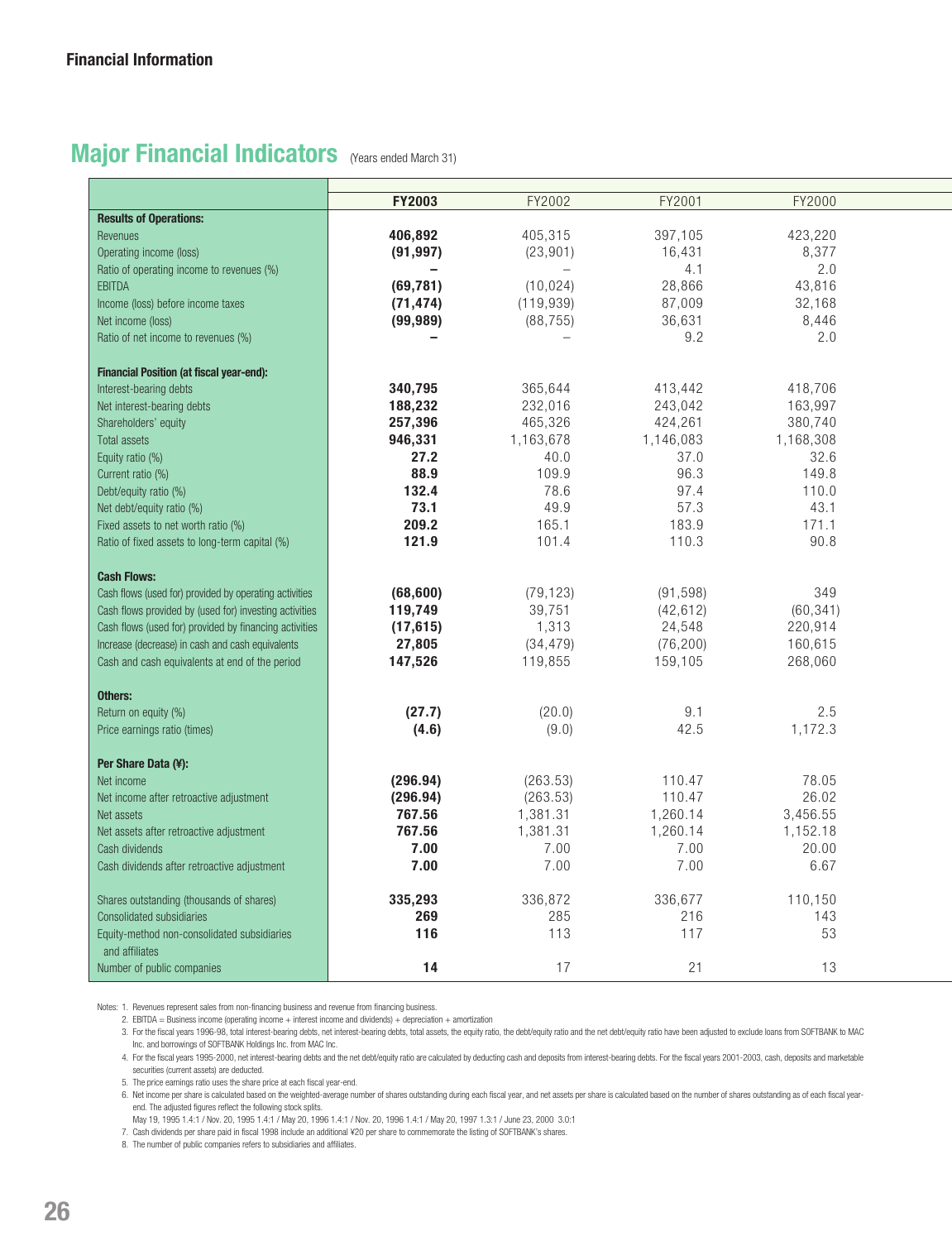|                |                |            | (Millions of yen except for per share and % data) |                  |
|----------------|----------------|------------|---------------------------------------------------|------------------|
| FY1999         | FY1998         | FY1997     | FY1996                                            | FY1995           |
|                |                |            |                                                   |                  |
| 528,159        | 513,364        | 359,742    | 171,101                                           | 96,808           |
| 12,130         | 31,938         | 33,670     | 15,822                                            | 5,692            |
| 2.3            | 6.2            | 9.4        | 9.2                                               | 5.9              |
| 54,650         | 88,083         | 71,921     | 21,535                                            | 6,307            |
| 36,640         | 33,824         | 29,567     | 15,982                                            | 5,379            |
| 37,538         | 10,303         | 9,092      | 5,794                                             | 2,052            |
| 7.1            | 2.0            | 2.5        | 3.4                                               | 2.1              |
|                |                |            |                                                   |                  |
|                |                |            |                                                   |                  |
| 444,392        | 396,143        | 365,578    | 230,996                                           | 21,092           |
| 351,790        | 361,602        | 330,329    | 212,424                                           | (15, 595)        |
|                |                |            |                                                   |                  |
| 284,976        | 242,758        | 234,617    | 119,679                                           | 47,709           |
| 952,578        | 854,743        | 790,889    | 440,618                                           | 98,640           |
| 29.9           | 28.4           | 29.7       | 27.2                                              | 48.4             |
| 162.2          | 111.5          | 110.9      | 118.1                                             | 236.0            |
| 155.9          | 163.2          | 155.8      | 193.0                                             | 44.2             |
| 123.4          | 149.0          | 140.8      | 177.5                                             | (32.7)           |
| 227.6          | 370.7          | 368.7      | 413.7                                             | 45.8             |
| 91.9           | 102.5          | 99.8       | 97.3                                              | 32.5             |
|                |                |            |                                                   |                  |
|                |                |            |                                                   |                  |
| (28, 668)      | 19,248         | 43,422     | 5,269                                             | (509)            |
| 281,005        | (33, 677)      | (323, 817) | (446, 459)                                        | (18, 649)        |
| (205, 562)     | 21,591         | 343,278    | 434,605                                           | 51,759           |
| 53,988         | 9,909          | 16,676     | (18, 114)                                         | 32,601           |
| 105,886        | 51,898         | 35,249     | 18,573                                            | 36,687           |
|                |                |            |                                                   |                  |
|                |                |            |                                                   |                  |
| 14.2           | 4.3            | 5.1        | 6.9                                               | 7.6              |
| 36.3           | 53.2           | 63.2       | 123.6                                             | 62.2             |
|                |                |            |                                                   |                  |
|                |                |            |                                                   |                  |
| 365.38         | 100.77         | 124.25     | 176.33                                            | 149.07           |
| 121.79         | 33.59          | 31.86      | 23.07                                             | 9.95             |
| 2,719.35       | 2,375.24       | 2,980.33   | 3,452.06                                          | 2,935.92         |
| 906.45         | 791.75         | 764.19     | 451.60                                            | 195.96           |
| 20.00          | 40.00          | 20.00      | 15.00                                             | 15.00            |
| 6.67           | 13.33          | 5.13       | 1.96                                              | 1.00             |
|                |                |            |                                                   |                  |
| 104,796        | 102,204        | 78,722     | 34,669                                            | 16,250           |
| 71             | 63             | 32         | 25                                                | 12               |
| 20             | 15             | 13         | $9\,$                                             | $\,6\,$          |
|                |                |            |                                                   |                  |
| $\overline{7}$ | $\overline{c}$ | 1          | $\boldsymbol{0}$                                  | $\boldsymbol{0}$ |
|                |                |            |                                                   |                  |

ł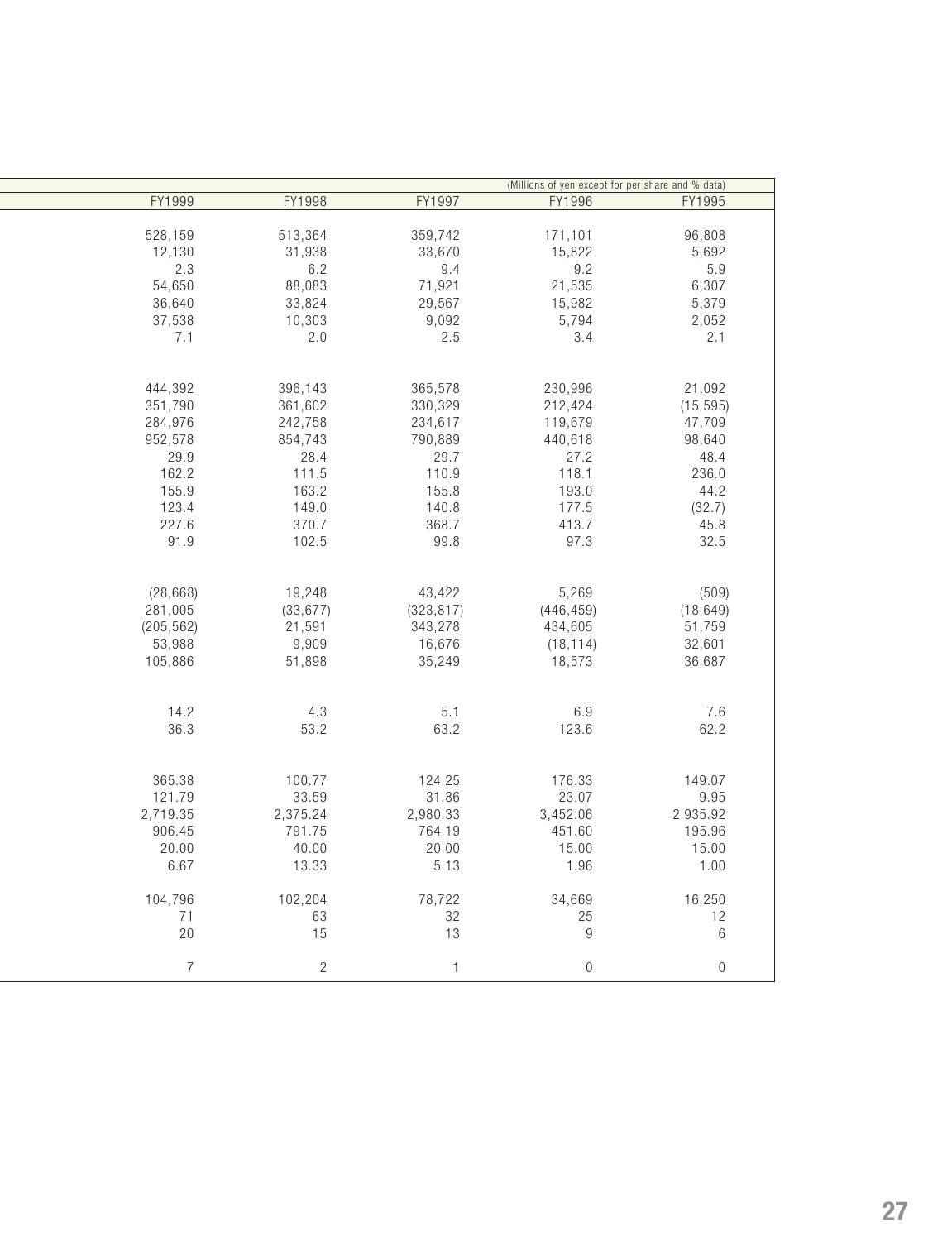# **Highlights of the Fiscal Year**

| 2002<br>Apr. | NOJIMA CORPORATION and SOFTBANK Group agreed to establish BROAD-<br>BAND JAPAN CORPORATION to sell Yahoo! BB and broadband-related products.                                                                          |
|--------------|-----------------------------------------------------------------------------------------------------------------------------------------------------------------------------------------------------------------------|
|              | To promote the e-Japan strategy, SOFTBANK Group announced that it would<br>donate broadband infrastructure and related services to schools, libraries and<br>other public facilities throughout Japan.                |
|              | Launched the full-scale trial service of Yahoo! BB Mobile, an ultra-high-speed<br>wireless Internet access service.                                                                                                   |
|              | PC DEPOT CORPORATION and SOFTBANK Group agreed to establish BB Market-<br>ing Corp. to sell Yahoo! BB and broadband-related products.                                                                                 |
|              | BB Phone IP telephony began commercial operations.                                                                                                                                                                    |
| May.         | Yahoo! BB comprehensive broadband service subscribers topped the<br>500,000 mark.                                                                                                                                     |
|              | IP REVOLUTION, INC. started Internet access services with a maximum speed<br>of 1 Gbps for corporate users.                                                                                                           |
| Jun.         | SOFTBANK TECHNOLOGY CORP. formed an alliance with Cisco Systems K.K.<br>for the sale of BB-Office, a next-generation broadband office solution.                                                                       |
|              | SOFTBANK COMMERCE CORP. (now part of SOFTBANK BB Corp.) formed an<br>alliance with Vector Inc. to create a Software e-Distribution Platform service.                                                                  |
|              | Trial service of Yahoo! BB 12M began.                                                                                                                                                                                 |
| Jul.         | The communication services of Tokyo Metallic Communications Corp., Nagoya<br>Metallic Communications Corp. and Osaka Metallic Communications Corp.<br>(now part of SOFTBANK BB Corp.) were integrated with Yahoo! BB. |
|              | The 59 SOFTBANK Group companies began a jointly operated system for a<br>defined-contribution pension plan (Japanese-style 401k).                                                                                     |
|              | KAWADEN CORPORATION, the first portfolio company of an LBO fund capital-<br>ized SOFTBANK INVESTMENT CORPORATION, completed registration of civil<br>rehabilitation proceedings.                                      |
|              | Broadmedia TV Planning Corporation (now BB Cable Corporation) completed<br>registration as Japan's first cable broadcaster under the Law Concerning Broad-<br>cast via Telecommunications Carriers' Facilities.       |
| Aug.         | Yahoo! BB 12M began commercial operations.                                                                                                                                                                            |
|              | Hewlett-Packard Japan, Ltd., Hewlett-Packard Solution Delivery, Ltd. and Dee<br>Corp. began jointly providing corporate clients with e-procurement support<br>services using Ariba, Inc. products.                    |
| Sep.         | IP REVOLUTION, INC. began offering a broadband VPN package solution.                                                                                                                                                  |
|              | Yahoo! BB subscribers topped the 1 million mark.                                                                                                                                                                      |

| Oct.         | BB Technologies Corporation (now part of SOFTBANK BB Corp.) developed the<br>Yahoo! BB Trio Modem 12M, the world's first all-in-one unit modem combin-<br>ing ADSL, IP telephony and wireless LAN capabilities.                                                                          |
|--------------|------------------------------------------------------------------------------------------------------------------------------------------------------------------------------------------------------------------------------------------------------------------------------------------|
|              | E*TRADE SECURITIES CO., LTD. became the first dedicated online securities<br>company to be named lead manager for the solicitation and sale of a corporate<br>bond issue.                                                                                                                |
|              | EDION Corporation, Joshin Denki Co., Ltd. and SOFTBANK Group collaborated<br>to sell Yahoo! BB and broadband-related products.                                                                                                                                                           |
| Nov.         | SOFTBANK INVESTMENT CORPORATION listed on the first section of the Osaka<br>Securities Exchange.                                                                                                                                                                                         |
|              | BB Technologies Corporation (now part of SOFTBANK BB Corp.) began<br>operation of a next-generation 10Gbps backbone network between Aichi and<br>Shizuoka prefectures.                                                                                                                   |
|              | BB Phone subscribers topped the 1 million mark.                                                                                                                                                                                                                                          |
| Dec.         | Yahoo! BB subscribers topped the 1.5 million mark.                                                                                                                                                                                                                                       |
|              | Yahoo! BB 12M+Wireless LAN Pack began commercial operations.                                                                                                                                                                                                                             |
|              | IP REVOLUTION, INC. extended its service area throughout Japan and con-<br>structed a fiber-optic network for corporate clients.                                                                                                                                                         |
| 2003<br>Jan. | SOFTBANK BB Corp., the group's largest operating company, is formed through<br>the merger of BB Technology Corporation, SOFTBANK Networks Inc., SOFTBANK<br>FC HOLDINGS CORP. and SOFTBANK COMMERCE CORP.                                                                                |
|              | BB Cable Corporation, operator of BB Cable TV, signed a licensing contract<br>with Universal Studios to provide content for video-on-demand services.                                                                                                                                    |
|              | SOFTBANK BB Corp. developed the BB Phone Station, a household IP tele-<br>phony unit with cordless handset and a built-in ADSL modem, compatibility<br>with "050" phone numbers.                                                                                                         |
|              | BB Phone subscribers topped the 1.5 million mark.                                                                                                                                                                                                                                        |
| Feb.         | Yahoo! BB subscribers topped the 2 million mark.                                                                                                                                                                                                                                         |
| Mar.         | Decision undertaken to merge SOFTBANK INVESTMENT CORPORATION and<br>E*TRADE Japan K.K.                                                                                                                                                                                                   |
|              | BB Cable Corporation began commercial operations of BB Cable TV in Tokyo's<br>23 wards.                                                                                                                                                                                                  |
|              | The naming rights were acquired to Green Stadium Kobe, a professional base-<br>ball stadium owned by the Kobe Municipal Government. This represents the<br>first naming rights agreement in Japan for a professional baseball stadium,<br>establishing name rights of Yahoo! BB STADIUM. |

### **Major outlets offering Yahoo! BB Mobile at no charge on a trial basis.**

- **C** McDonald's
- **O** mister Donut
- **Starbucks Coffee**
- **O** Denny's
- C Yahoo! Café
- DOMDOM
- **O** DipperDan
- **Doutor Coffee**
- **C** LOTTERIA
- GINZA Renoir
- **NEWTOKYO**
- Royal Host
- **AIRSCAFE**
- **o** others

# **Examples of newly installed IPR 100Mbps fiber-optic connection services for major corporate clients**

- **Ministry of Economy, Trade and Industry**
- **Imperial Hotel**
- Tokyo Zen-Nik-ku Hotel
- **Japan Racing Association (JRA)**
- **InterContinental Tokyo Bay**
- NIHON ACROSS
- **o** others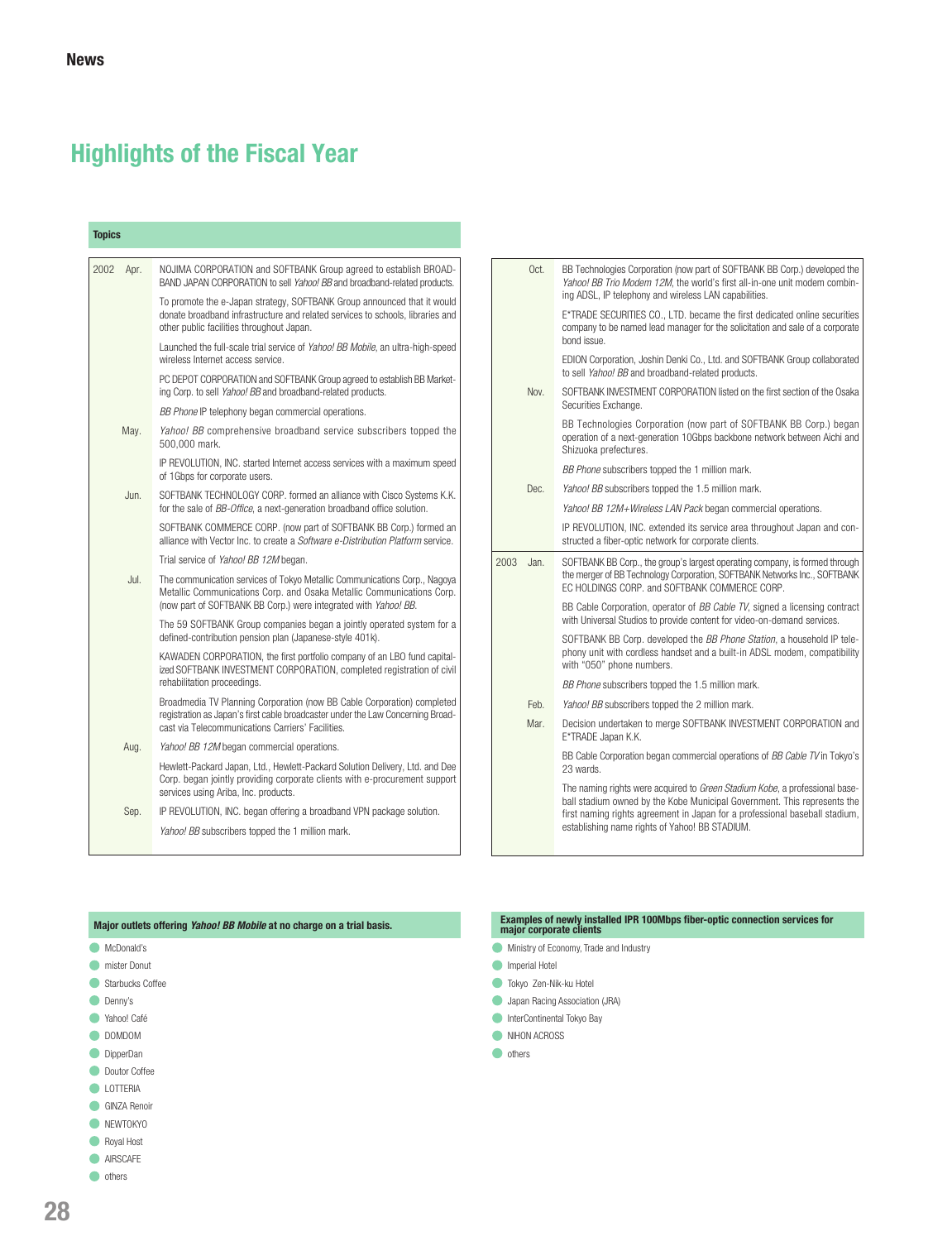**Company Name** SOFTBANK CORP.

#### **Corporate Headquarters**

24-1, Nihonbashi-Hakozakicho, Chuo-ku, Tokyo 103-8501, Japan TEL: +81-3-5642-8000

**Founded** September 3, 1981

**Paid-in Capital** ¥137,867,524,101 (As of March 31, 2003)

#### **Stock Exchange Registration**

Tokyo Stock Exchange, First Section

#### **Annual Meeting**

June

# **Directors and Corporate Auditors**

(As of June 24, 2003)

#### **President and Chief Executive Officer, SOFTBANK CORP. Masayoshi Son**

**Directors Yoshitaka Kitao** (President & CEO, SOFTBANK FINANCE CORPORATION)

> **Ken Miyauchi** (Executive Vice President, SOFTBANK BB Corp.)

**Kazuhiko Kasai**

**Masahiro Inoue** (President & CEO, Yahoo Japan Corporation)

**Ronald D. Fisher** (Vice Chairman, SOFTBANK Holdings Inc.)

**Jun Murai, Ph.D.** (Professor, Faculty of Environmental Information, KEIO University)

**Tadashi Yanai** (Chairman & CEO, FAST RETAILING CO., LTD.)

**Mark Schwartz** (President & CEO, Soros Fund Management LLC)

**Corporate Auditors Mitsuo Sano** (Full-time Corporate Auditor, SOFTBANK CORP.)

> **Yasuharu Nagashima** (Attorney)

**Kouichi Shibayama** (Zeirishi-Hojin ChuoAoyama (PricewaterhouseCoopers)/Advisor)

#### **Hidekazu Kubokawa**

(Certified Public Accountant, Certified Tax Accountant)

Note: Mr. Yasuharu Nagashima, Mr. Kouichi Shibayama, and Mr. Hidekazu Kubokawa, candidates for the reappointment of Corporate Auditors, satisfy the qualifications of outside corporate auditors as provided in Paragraph 1, Article 18 of "Law for Special Measures to Commercial Code Concerning Audit, etc. of Kabushiki-kaisya."

# **Company Outline Stock Information** (As of March 31, 2003)

### **Stock Information**

| Shares Authorized      | 1.200.000.000 shares |
|------------------------|----------------------|
| Shares Issued          | 336,876,826 shares   |
| Number of Shareholders | 266.762              |

#### **Principal Shareholders**

| <b>Name</b>                                                                          | Number of<br>Shares Held<br>(Thousands) | Percentage of Total<br>Shares Issued<br>(%) |
|--------------------------------------------------------------------------------------|-----------------------------------------|---------------------------------------------|
| Masayoshi Son                                                                        | 110,715                                 | 33.17                                       |
| Cedel International<br>(Standing proxy: Mizuho Corporate Bank, Ltd.)                 | 4,713                                   | 1.41                                        |
| The Master Trust Bank of Japan, Ltd.                                                 | 3.949                                   | 1.18                                        |
| Japan Trustee Services Bank, Ltd.                                                    | 3,779                                   | 1.13                                        |
| The Nomura Trust and Banking Co., Ltd.                                               | 3,777                                   | 1.13                                        |
| Son Holdings Inc.                                                                    | 3.580                                   | 1.07                                        |
| <b>UFJ Trust Bank Limited</b>                                                        | 3.300                                   | 0.98                                        |
| Mitsui Asset Trust and Banking Company, Limited                                      | 3,162                                   | 0.94                                        |
| Trust & Custody Services Bank, Ltd.                                                  | 3,094                                   | 0.92                                        |
| STATE STREET BANK AND TRUST COMPANY<br>(Standing proxy: Mizuho Corporate Bank, Ltd.) | 3.068                                   | 0.92                                        |

Note: The above table includes shares held as part of trust operations as follows:<br>The Master Trust Bank of Japan, I td. 3949 thousand shares The Master Trust Bank of Japan, Ltd.

Japan Trustee Services Bank, Ltd. 3,779 thousand shares The Nomura Trust and Banking Co., Ltd. 3,777 thousand shares Mitsui Asset Trust and Banking Company, Limited 3,162 thousand shares Trust & Custody Services Bank, Ltd. 3,094 thousand shares<br>1. 3,094 thousand shares 1. 3,094 thousand shares UFJ Trust Bank Limited

#### **Breakdown of Shareholders**



Please use the following URL to register for "SOFTBANK BB mail": http://www.softbank.co.jp/BBMail/ (only in Japanese)